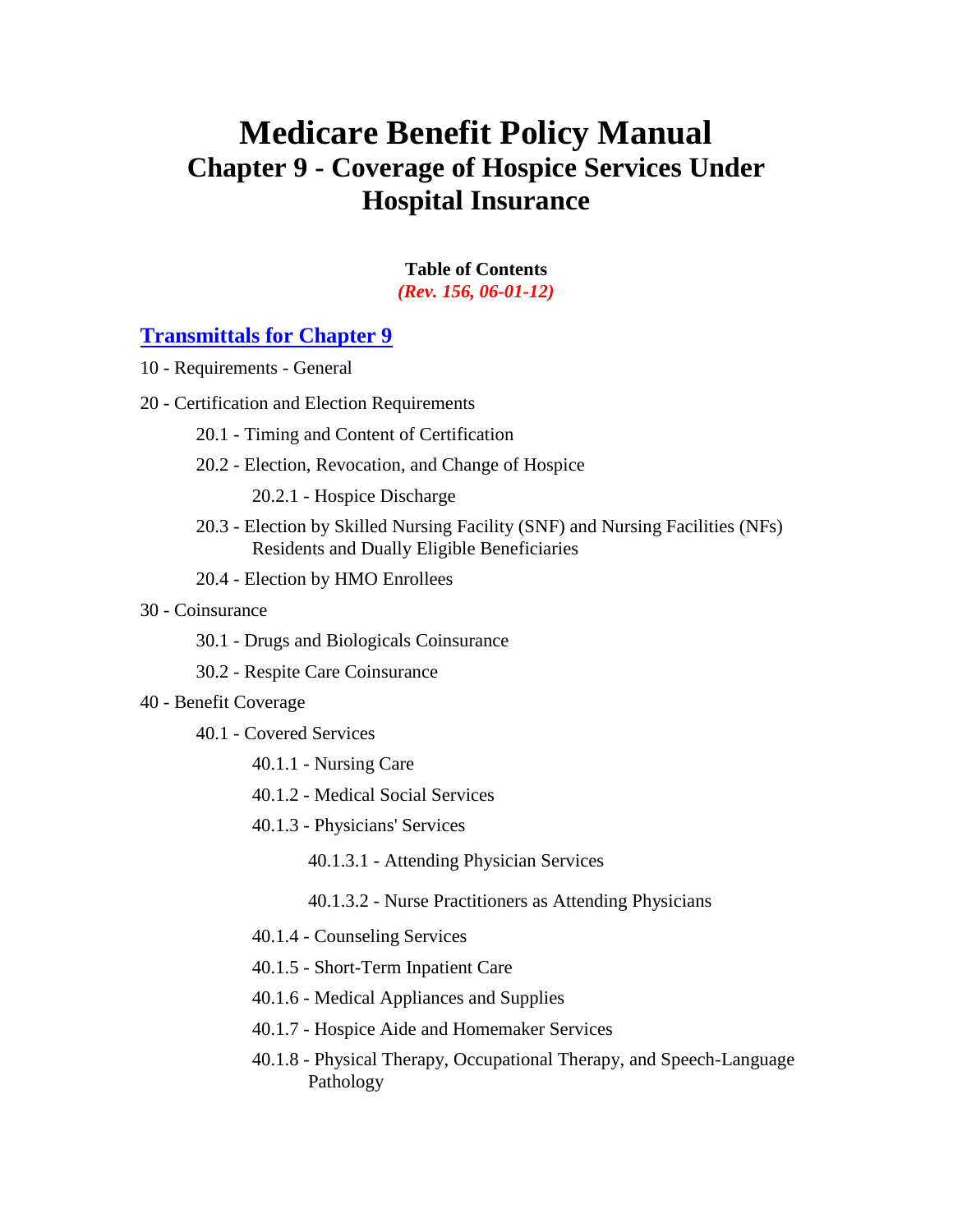40.1.9 - [Other Items and Services](#page-16-0)

40.2 - [Special Services](#page-16-1)

40.2.1 - [Continuous Home Care \(CHC\)](#page-16-2)

40.2.2 - [Respite Care](#page-20-0)

40.2.3 - [Bereavement Counseling](#page-20-1)

40.2.4 - [Special Modalities](#page-20-2)

40.3 - [Contracting With Physicians](#page-21-0)

40.4 - [Core Services](#page-21-1)

40.4.1 - [Contracting for Core Services](#page-21-2)

40.4.1.1 - [Contracting for Highly Specialized Nursing Services](#page-22-0)

40.4.2 - [Waiver for Certain Core Staffing Requirements](#page-22-1)

40.4.2.1 - [Waiver for Certain Core Nursing Services](#page-23-0)

40.5 - [Non-Core Services](#page-24-0)

- 50 [Limitation on Liability of Beneficiaries for Certain Hospice Coverage Denials](#page-25-0)
- 60 [Provision of Hospice Services to Medicare/Veteran's Eligible Beneficiaries](#page-25-1)
- 70 [Hospice Contracts with An Entity for Services not Considered Hospice Services](#page-26-0) 70.1 - [Instructions for the Contractual Arrangement](#page-28-0)
- 80 [Hospice Pre-Election Evaluation and Counseling Services](#page-28-1)
	- 80.1 [Documentation](#page-30-0)

80.2 - [Payment](#page-30-1)

*90 - [Caps and Limitations on Hospice Payments](#page-30-2)*

*90.1 - [Limitation on Payments for Inpatient Care](#page-31-0)*

*90.2 - [Aggregate Cap on Overall Reimbursement to Medicare-certified Hospices](#page-32-0)*

*90.2.1 - [Actual Medicare Payments Counted](#page-33-0)*

*90.2.2 - [New Hospices](#page-34-0)*

*90.2.3 - [Counting Beneficiaries for Calculation](#page-34-1)*

*90.2.4 - [Changing Aggregate Cap Calculation Methods](#page-41-0)*

*90.2.5 - [Other Issues](#page-42-0)*

*90.2.6 - [Updates to the Cap Amount](#page-42-1)*

*90.3 - [Administrative Appeals](#page-43-0)*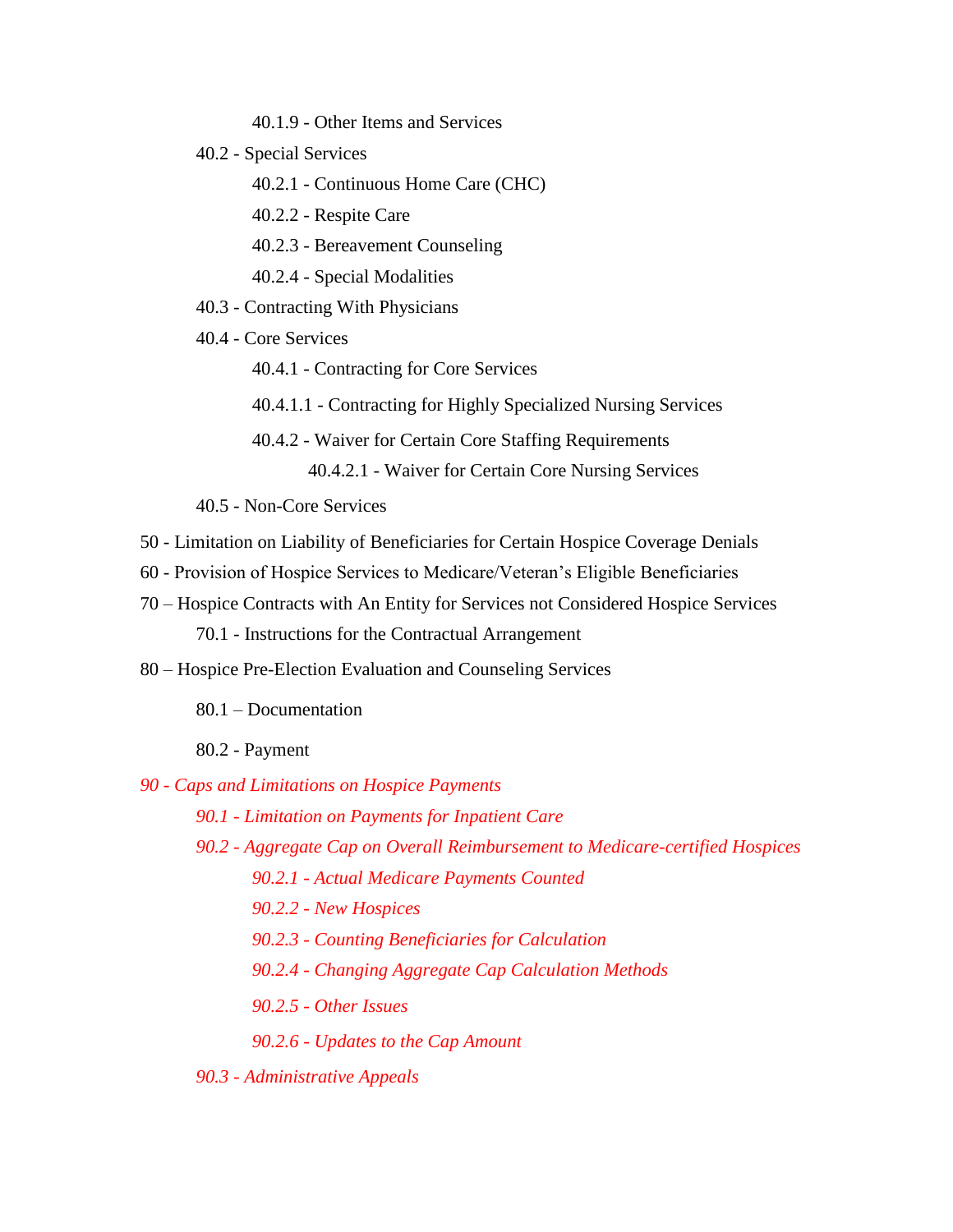## <span id="page-2-0"></span>**10 - Requirements - General (Rev. 141, Issued: 03-02-11, Effective: 01-01-11: Implementation: 03-23-11)**

Hospice care is a benefit under the hospital insurance program. To be eligible to elect hospice care under Medicare, an individual must be entitled to Part A of Medicare and be certified as being terminally ill. An individual is considered to be terminally ill if the medical prognosis is that the individual's life expectancy is 6 months or less if the illness runs its normal course.

Section [§1814\(a\)\(7\)](http://www.socialsecurity.gov/OP_Home/ssact/title18/1814.htm) of the Social Security Act (the Act) specifies that certification of terminal illness for hospice benefits shall be based on the clinical judgment of the hospice medical director or physician member of the interdisciplinary group (IDG) and the individual's attending physician, if he/she has one, regarding the normal course of the individual's illness. No one other than a medical doctor or doctor of osteopathy can certify or re-certify a terminal illness. Predicting of life expectancy is not always exact. The fact that a beneficiary lives longer than expected in itself is not cause to terminate benefits. "Attending physician" is further defined in section 20.1 and 40.1.3.1.

An individual (or his authorized representative) must elect hospice care to receive it. The first election is for a 90-day period. An individual may elect to receive Medicare coverage for an unlimited number of election periods of hospice care. The periods consist of two 90-day periods, and an unlimited number of 60-day periods. If the individual (or authorized representative) elects to receive hospice care, he or she must file an election statement with a particular hospice. Hospices obtain elections from the individual and forward them to the Medicare contractor, which transmits them to the Common Working File (CWF) in electronic format. Once the initial election is processed, CWF maintains the beneficiary in hospice status until death or until an election termination is received.

An individual must waive all rights to Medicare payments for the duration of the election/revocation of hospice care for the following services:

- Hospice care provided by a hospice other than the hospice designated by the individual (unless provided under arrangements made by the designated hospice); and
- Any Medicare services that are related to the treatment of the terminal condition for which hospice care was elected or a related condition or services that are equivalent to hospice care, except for services provided by:
	- 1. The designated hospice (either directly or under arrangement);
	- 2. Another hospice under arrangements made by the designated hospice; or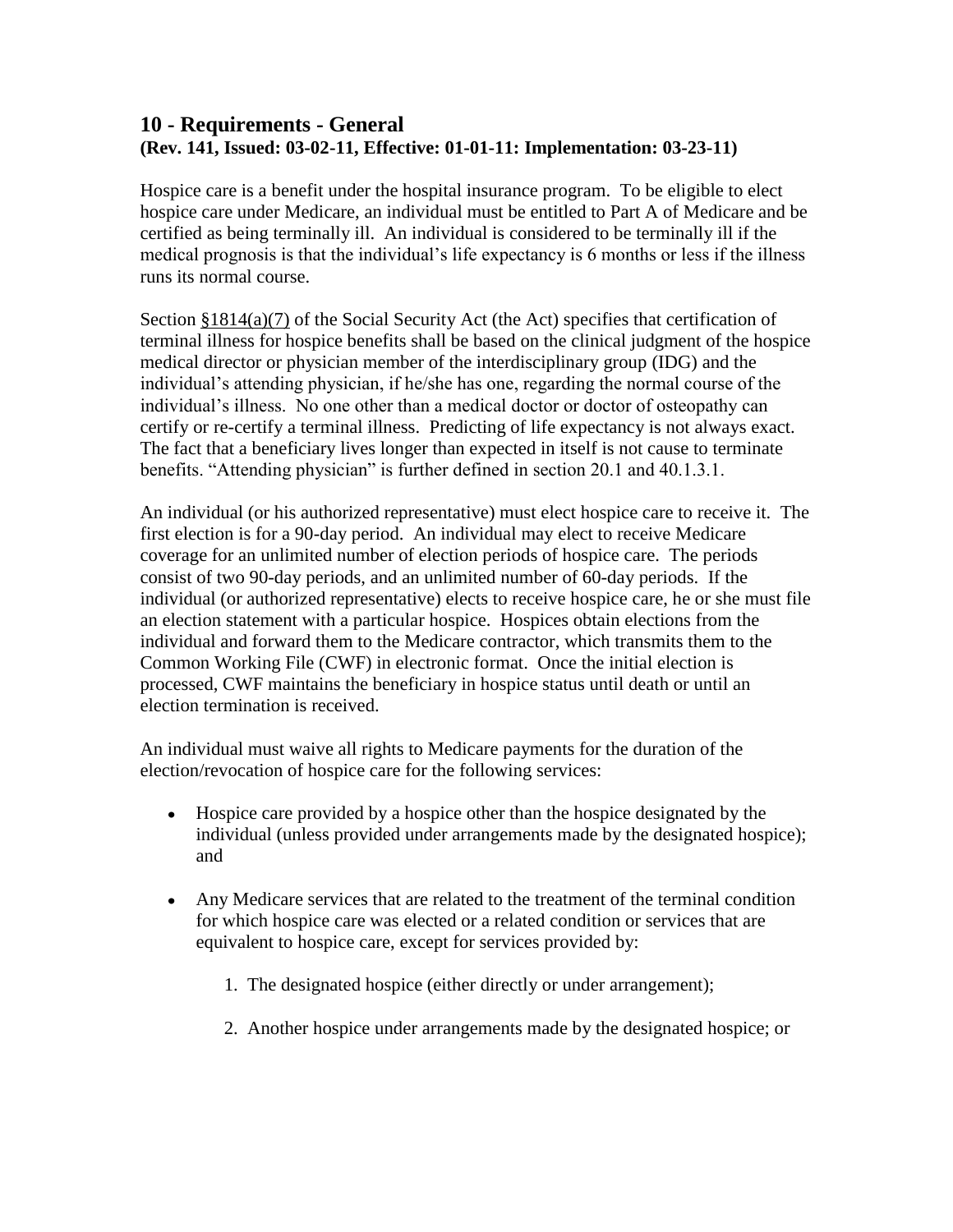3. The individual's attending physician, who may be a nurse practitioner (NP) if that physician or nurse practitioner is not an employee of the designated hospice or receiving compensation from the hospice for those services.

Medicare services for a condition completely unrelated to the terminal condition for which hospice was elected remain available to the patient if he or she is eligible for such care.

#### **20 - Certification and Election Requirements (Rev. 1, 10-01-03)**

**A3-3141, HO-204**

# <span id="page-3-0"></span>**20.1 - Timing and Content of Certification (Rev. 141, Issued: 03-02-11, Effective: 01-01-11: Implementation: 03-23-11)**

For the first 90-day period of hospice coverage, the hospice must obtain, no later than 2 calendar days after hospice care is initiated, (that is, by the end of the third day), oral or written certification of the terminal illness by the medical director of the hospice or the physician member of the hospice IDG, and the individual's attending physician if the individual has an attending physician.

The attending physician is a doctor of medicine or osteopathy or a nurse practitioner and is identified by the individual, at the time he or she elects to receive hospice care, as having the most significant role in the determination and delivery of the individual's medical care. A nurse practitioner is defined as a registered nurse who performs such services as legally authorized to perform (in the state in which the services are performed) in accordance with State law (or State regulatory mechanism provided by State law) and who meets training, education, and experience requirements described in [42 CFR 410.75.](http://ecfr.gpoaccess.gov/cgi/t/text/text-idx?c=ecfr&sid=27785c142bd9ae14a318cd2e23892884&rgn=div8&view=text&node=42:2.0.1.2.10.2.35.56&idno=42)

Note that a rural health clinic (RHC) or federally qualified healthcare clinic (FQHC) physician can be the patient's attending physician but may only bill for services as a physician under regular Part B rules. These services would not be considered RHC or FQHC services or claims (e.g., the physicians do not bill under the RHC provider number but they bill under their own provider number).

Written certification must be on file in the hospice patient's record prior to submission of a claim to the Medicare contractor.

Initial certifications may be completed up to 15 days before hospice care is elected. If these requirements are not met, no payment is made for the days prior to the certification. Instead, payment begins with the day of certification, i.e., the date verbal certification (or written certification if that is done first) is obtained. If the physician forgets to date the certification a notarized statement or some other acceptable documentation can be obtained to verify when the certification was obtained.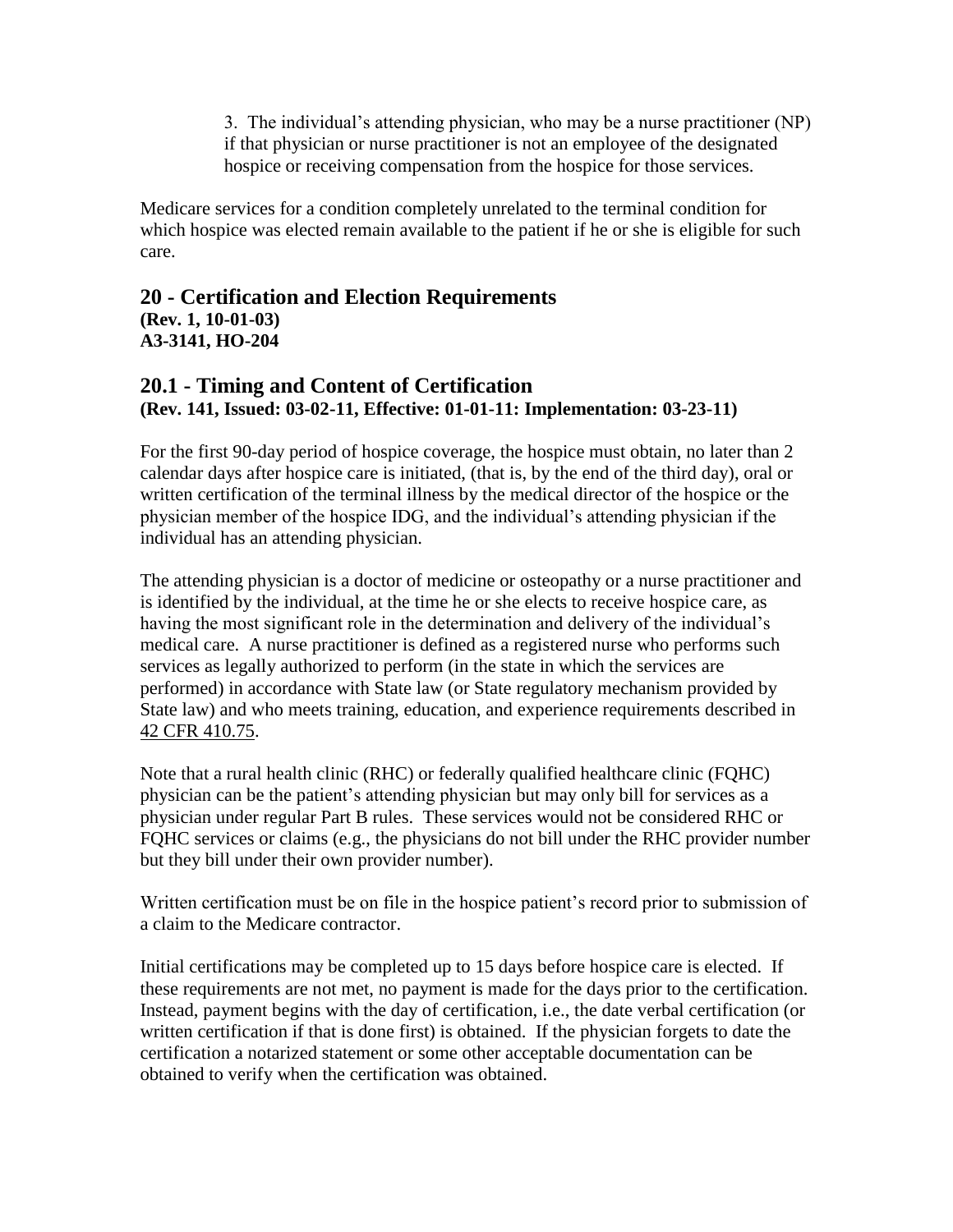For the subsequent periods, recertifications may be completed up to 15 days before the next benefit period begins. For subsequent periods, the hospice must obtain, no later than 2 calendar days after the first day of each period, a written certification statement from the medical director of the hospice or the physician member of the hospice's IDG. If the hospice cannot obtain written certification within 2 calendar days, it must obtain oral certification within 2 calendar days. A written certification must be on file in the hospice patient's record prior to submission of a claim to the Medicare contractor.

The written certification must include:

1. The statement that the individual's medical prognosis is that their life expectancy is 6 months or less if the terminal illness runs its normal course;

2. Specific clinical findings and other documentation supporting a life expectancy of 6 months or less; and

3. The signature(s) of the physician(s), the date signed, and the benefit period dates that the certification or recertification covers.

4. As of October 1, 2009, the physician's brief narrative explanation of the clinical findings that supports a life expectancy of 6 months or less as part of the certification and recertification forms, or as an addendum to the certification and recertification forms.

- If the narrative is part of the certification or recertification form, then the narrative must be located immediately above the physician's signature.
- If the narrative exists as an addendum to the certification or recertification form, in addition to the physician's signature on the certification or recertification form, the physician must also sign immediately following the narrative in the addendum.
- The narrative shall include a statement directly above the physician signature  $\bullet$ attesting that by signing, the physician confirms that he/she composed the narrative based on his/her review of the patient's medical record or, if applicable, his or her examination of the patient.
- $\bullet$ The narrative must reflect the patient's individual clinical circumstances and cannot contain check boxes or standard language used for all patients. The physician must synthesize the patient's comprehensive medical information in order to compose this brief clinical justification narrative.
- $\bullet$ For recertifications on or after January 1, 2011, the narrative associated with the third benefit period recertification and every subsequent recertification must include an explanation of why the clinical findings of the face-to-face encounter support a life expectancy of 6 months or less.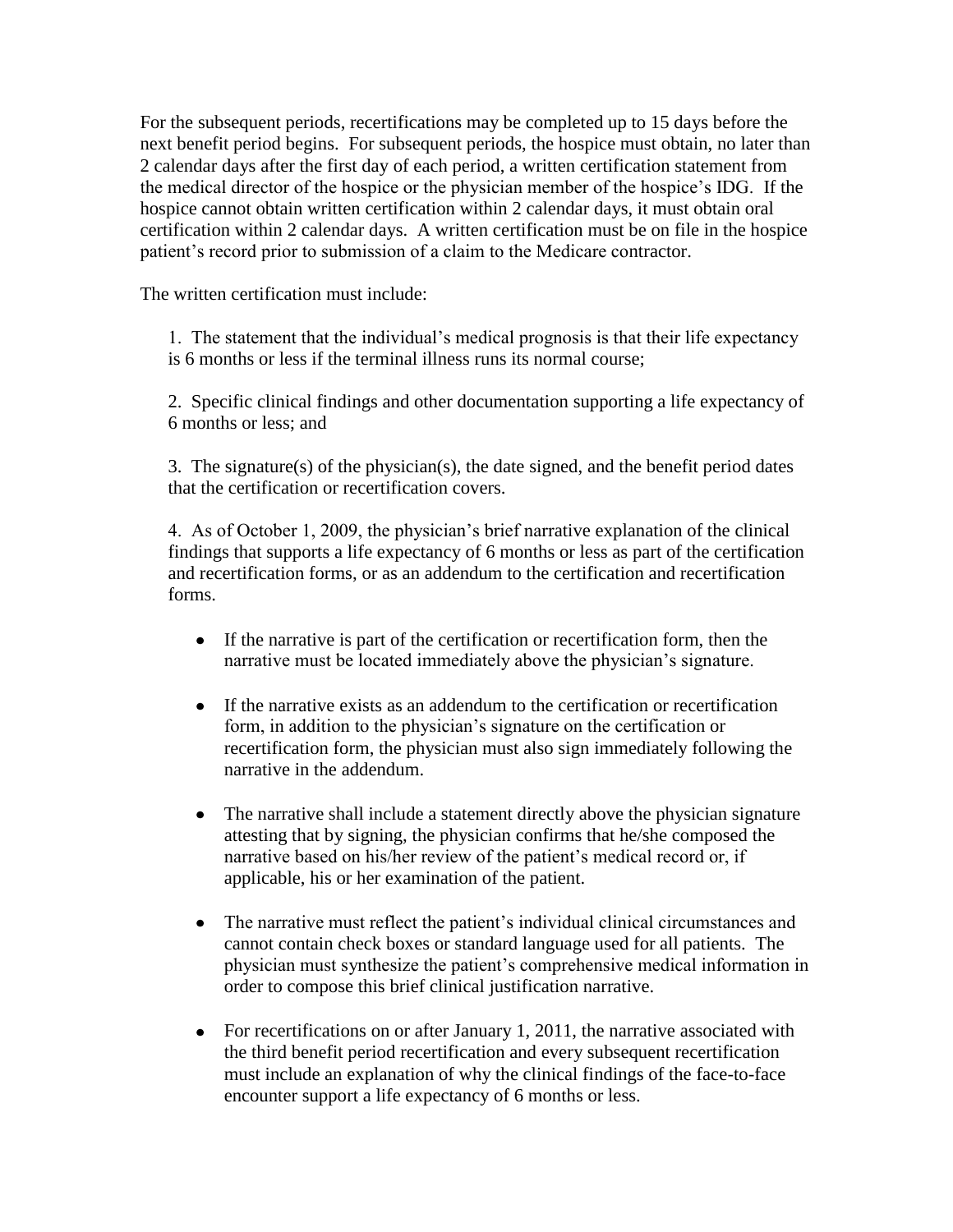5. Face-to-face encounter. For recertifications on or after January 1, 2011, a hospice physician or hospice nurse practitioner must have a face-to-face encounter with each hospice patient prior to the beginning of the patient's third benefit period, and prior to each subsequent benefit period. Failure to meet the face-to-face encounter requirements specified in this section results in a failure by the hospice to meet the patient's recertification of terminal illness eligibility requirement. The patient would cease to be eligible for the benefit.

The face to face encounter requirement is satisfied when the following criteria are met:

a. Timeframe of the encounter: The encounter must occur no more than 30 calendar days prior to the start of the third benefit period and no more than 30 calendar days prior to every subsequent benefit period thereafter (refer to section 20.1.5.d below for an exception to this timeframe).

b. Attestation requirements: A hospice physician or nurse practitioner who performs the encounter must attest in writing that he or she had a face-to-face encounter with the patient, including the date of the encounter. The attestation, its accompanying signature, and the date signed, must be a separate and distinct section of, or an addendum to, the recertification form, and must be clearly titled. Where a nurse practitioner performed the encounter, the attestation must state that the clinical findings of that visit were provided to the certifying physician, for use in determining whether the patient continues to have a life expectancy of 6 months or less, should the illness run its normal course.

c. Practitioners who can perform the encounter: A hospice physician or a hospice nurse practitioner can perform the encounter. A hospice physician is a physician who is employed by the hospice or working under contract with the hospice. A hospice nurse practitioner must be employed by the hospice. A hospice employee is one who receives a W-2 from the hospice or who volunteers for the hospice.

d. Timeframe exceptional circumstances for new hospice admissions in the third or later benefit period: In cases where a hospice newly admits a patient who is in the third or later benefit period, exceptional circumstances may prevent a face-toface encounter prior to the start of the benefit period. For example, if the patient is an emergency weekend admission, it may be impossible for a hospice physician or NP o see the patient until the following Monday. Or, if CMS data systems are unavailable, the hospice may be unaware that the patient is in the third benefit period. In such documented cases, a face to face encounter which occurs within 2 days after admission will be considered to be timely. Additionally, for such documented exceptional cases, if the patient dies within 2 days of admission without a face to face encounter, a face to face encounter can be deemed as complete.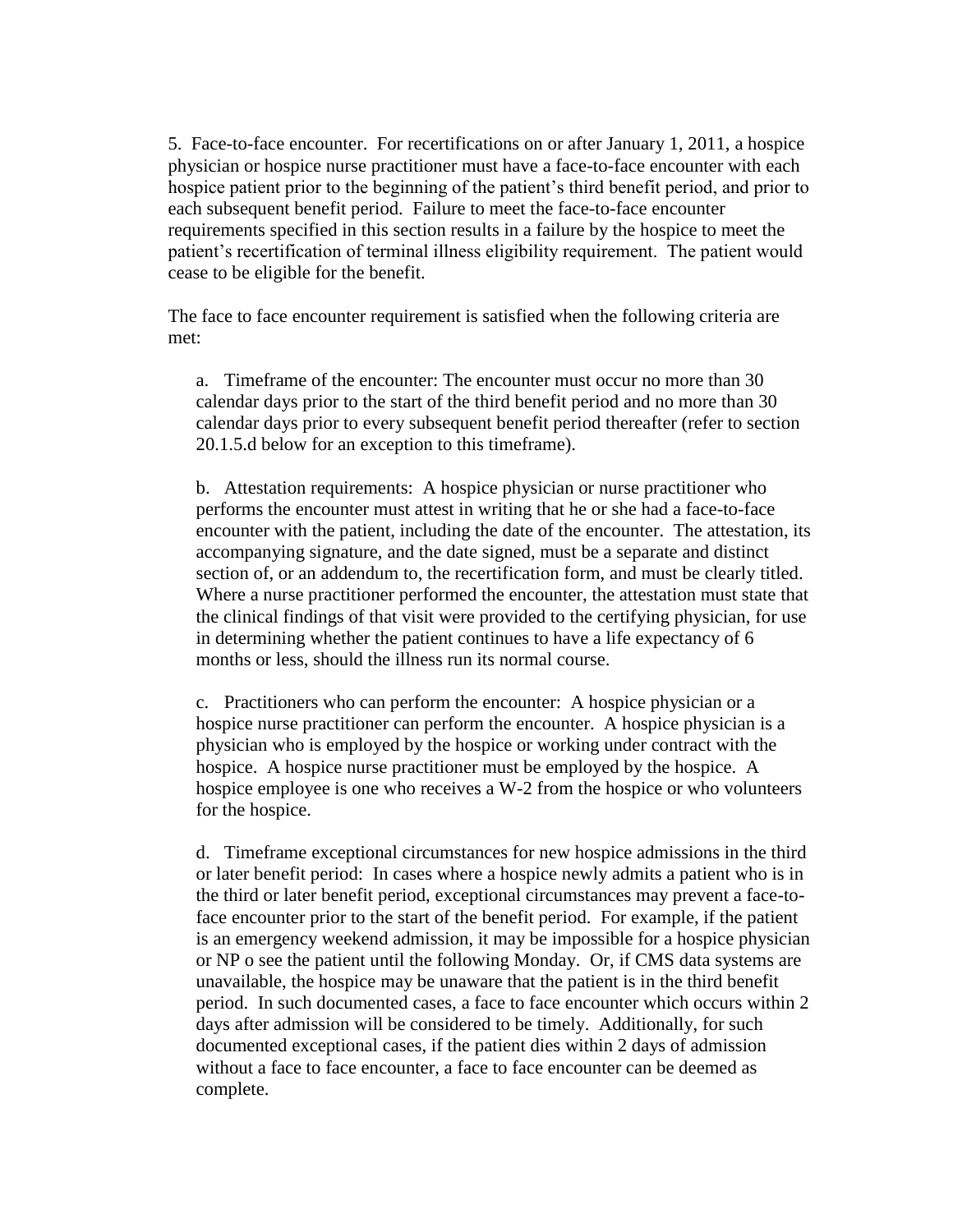The hospice must retain the certification statements.

These requirements also apply to individuals who had been previously discharged during a benefit period and are being recertified for hospice care.

### <span id="page-6-0"></span>**20.2 - Election, Revocation, and Change of Hospice (Rev. 141, Issued: 03-02-11, Effective: 01-01-11: Implementation: 03-23-11)**

Each hospice designs and prints its election statement. The election statement must include the following items of information:

- Identification of the particular hospice that will provide care to the individual;
- The individual's or representative's (as applicable) acknowledgment that the individual has been given a full understanding of hospice care, particularly the palliative rather than curative nature of treatment;
- The individual's or representative's (as applicable) acknowledgment that the individual understands that certain Medicare services are waived by the election;
- The effective date of the election; and
- The signature of the individual or representative.  $\bullet$

An individual or representative may revoke the election of hospice care at any time in writing. To revoke the election of hospice care, the individual must file a document with the hospice that includes a signed statement that the individual revokes the election for Medicare coverage of hospice care for the remainder of that election period and the effective date of that revocation. Note that a verbal revocation of benefits is NOT acceptable. The individual forfeits hospice coverage for any remaining days in that election period. An individual may not designate an effective date earlier than the date that the revocation is made.

Upon revoking the election of Medicare coverage of hospice care for a particular election period, an individual resumes Medicare coverage of the benefits waived when hospice care was elected. An individual may at any time elect to receive hospice coverage.

An individual may change, once in each election period, the designation of the particular hospice from which he or she elects to receive hospice care. The change of the designated hospice is not considered a revocation of the election. To change the designation of hospice programs, the individual must file, with the hospice from which he or she has received care and with the newly designated hospice, a signed statement that includes the following information: the name of the hospice from which the individual has received care, the name of the hospice from which they plan to receive care and the date the change is to be effective. (A change of ownership of a hospice is not considered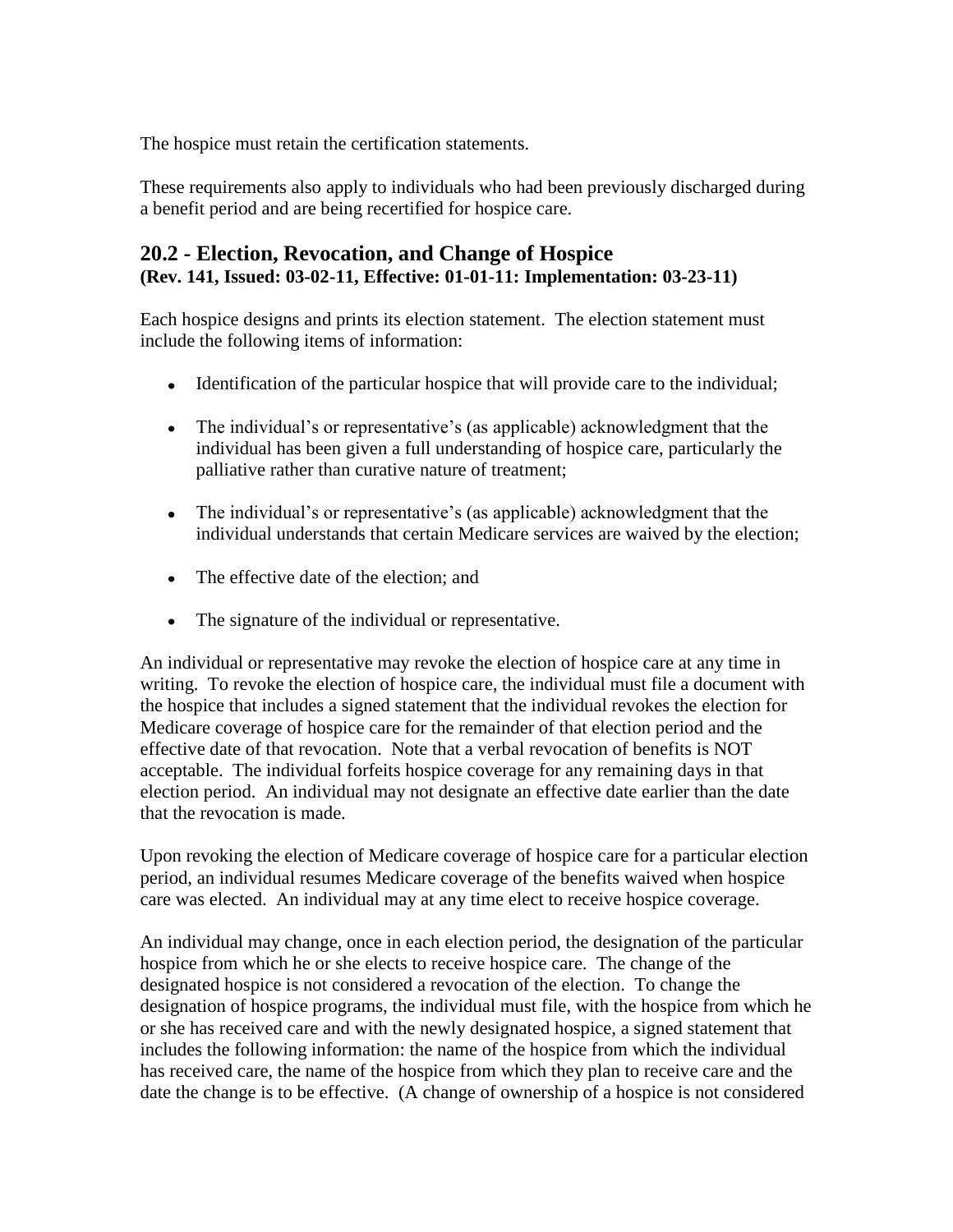a change in the patient's designation of a hospice and requires no action on the patient's part.)

Medicare beneficiaries enrolled in managed care plans may elect hospice benefits. Federal regulations require that the Medicare contractor assigned the hospice specialty workload maintain payment responsibility for hospice services and may pay for other claims if that contractor is the geographically assigned Medicare contractor for the managed care enrollees who elect hospice; for specifics, see regulations at [42 CFR 417,](http://ecfr.gpoaccess.gov/cgi/t/text/text-idx?c=ecfr&sid=312721e9d709fd720da9dd3ccf992f35&rgn=div6&view=text&node=42:3.0.1.1.4.14&idno=42) Subpart P, [417.585,](http://ecfr.gpoaccess.gov/cgi/t/text/text-idx?c=ecfr&sid=312721e9d709fd720da9dd3ccf992f35&rgn=div8&view=text&node=42:3.0.1.1.4.14.1.4&idno=42) Special Rules: Hospice Care (b), and [42 CFR 417.531](http://ecfr.gpoaccess.gov/cgi/t/text/text-idx?c=ecfr&sid=312721e9d709fd720da9dd3ccf992f35&rgn=div8&view=text&node=42:3.0.1.1.4.13.1.2&idno=42) Hospice Care Services (b). Institutional claims for services not related to the terminal illness would otherwise be the responsibility of another geographically assigned Medicare contractor.

Managed care enrollees who have elected hospice may revoke hospice election at any time, but claims will continue to be paid by fee-for-service contractors as if the beneficiary were a fee-for-service beneficiary until the first day of the month following the month in which hospice was revoked. As specified above, by regulation, the duration of payment responsibility by fee-for-service contractors extends through the remainder of the month in which hospice is revoked by hospice beneficiaries.

See Pub. 100-04, Medicare Claims Processing Manual, Chapter 2, "Admission and Registration" and Chapter 11, "Processing Hospice Claims," for requirements for hospice reporting to the Medicare contractor.

## <span id="page-7-0"></span>**20.2.1 - Hospice Discharge (Rev. 141, Issued: 03-02-11, Effective: 01-01-11: Implementation: 03-23-11)**

The hospice benefit is available only to individuals who are terminally ill; therefore, a hospice may discharge a patient if it discovers that the patient is not terminally ill. Discharge may also be necessary when the patient moves out of the service area of the hospice. The hospice notifies the Medicare contractor of the discharge so that hospice services and billings are terminated as of that date. In this situation, the patient loses the remaining days in the benefit period. However, there is no increase cost to the beneficiary. General coverage under Medicare is reinstated at the time the patient revokes the benefit or is discharged.

Once a hospice chooses to admit a Medicare beneficiary, it may not automatically or routinely discharge the beneficiary at its discretion, even if the care promises to be costly or inconvenient, or the State allows for discharge under State requirements. The election of the hospice benefit is the beneficiary's choice rather than the hospice's choice, and the hospice cannot revoke the beneficiary's election. Neither should the hospice request or demand that the patient revoke his/her election.

In most situations, discharge from a hospice will occur as a result of one the following:

• The beneficiary decides to revoke the hospice benefit;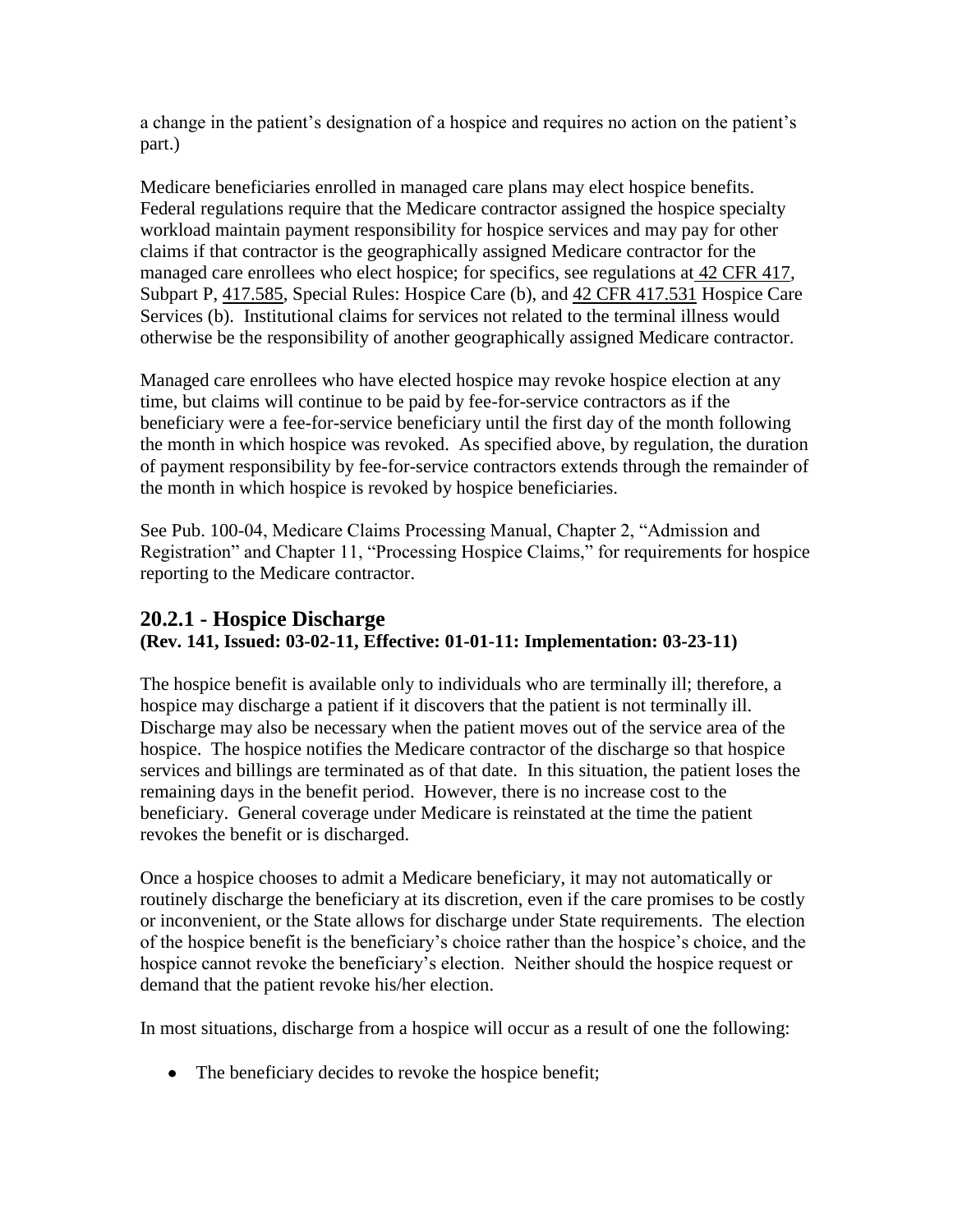- The beneficiary moves away from the geographic area that the hospice defines in its policies as its service area;
- The beneficiary transfers to another hospice;
- The beneficiary's condition improves and he/she is no longer considered terminally ill. In this situation, the hospice will be unable to recertify the patient; or
- The beneficiary dies.

There may be extraordinary circumstances in which a hospice would be unable to continue to provide hospice care to a patient. These situations would include issues where patient safety or hospice staff safety is compromised. The hospice must make every effort to resolve these problems satisfactorily before it considers discharge an option. All efforts by the hospice to resolve the problem(s) must be documented in detail in the patient's clinical record and the hospice must notify the Medicare contractor and State Survey Agency of the circumstances surrounding the impending discharge. The hospice may also need to make referrals to other relevant state/community agencies (i.e., Adult Protective Services) as appropriate.

# <span id="page-8-0"></span>**20.3 - Election by Skilled Nursing Facility (SNF) and Nursing Facilities (NFs) Residents and Dually Eligible Beneficiaries (Rev. 1, 10-01-03) HO-204.2**

A Medicare beneficiary who resides in an SNF or NF may elect the hospice benefit if:

- The residential care is paid for by the beneficiary; or
- The beneficiary is eligible for Medicaid and the facility is being reimbursed for the beneficiary's care by Medicaid, and
- The hospice and the facility have a written agreement under which the hospice takes full responsibility for the professional management of the individual's hospice care and the facility agrees to provide room and board to the individual.

A beneficiary could be in a SNF under the SNF benefit for a condition unrelated to the terminal condition and simultaneously be receiving hospice for the terminal condition.

The State Medicaid Agency pays the hospice the daily amount allowed by the State for room and board while the patient is receiving hospice care, and the hospice pays the facility. Room and board services include the performance of personal care services, assistance in activities of daily living, socializing activities, administration of medication, maintaining the cleanliness of a resident's room, and supervising and assisting in the use of durable medical equipment and prescribed therapies.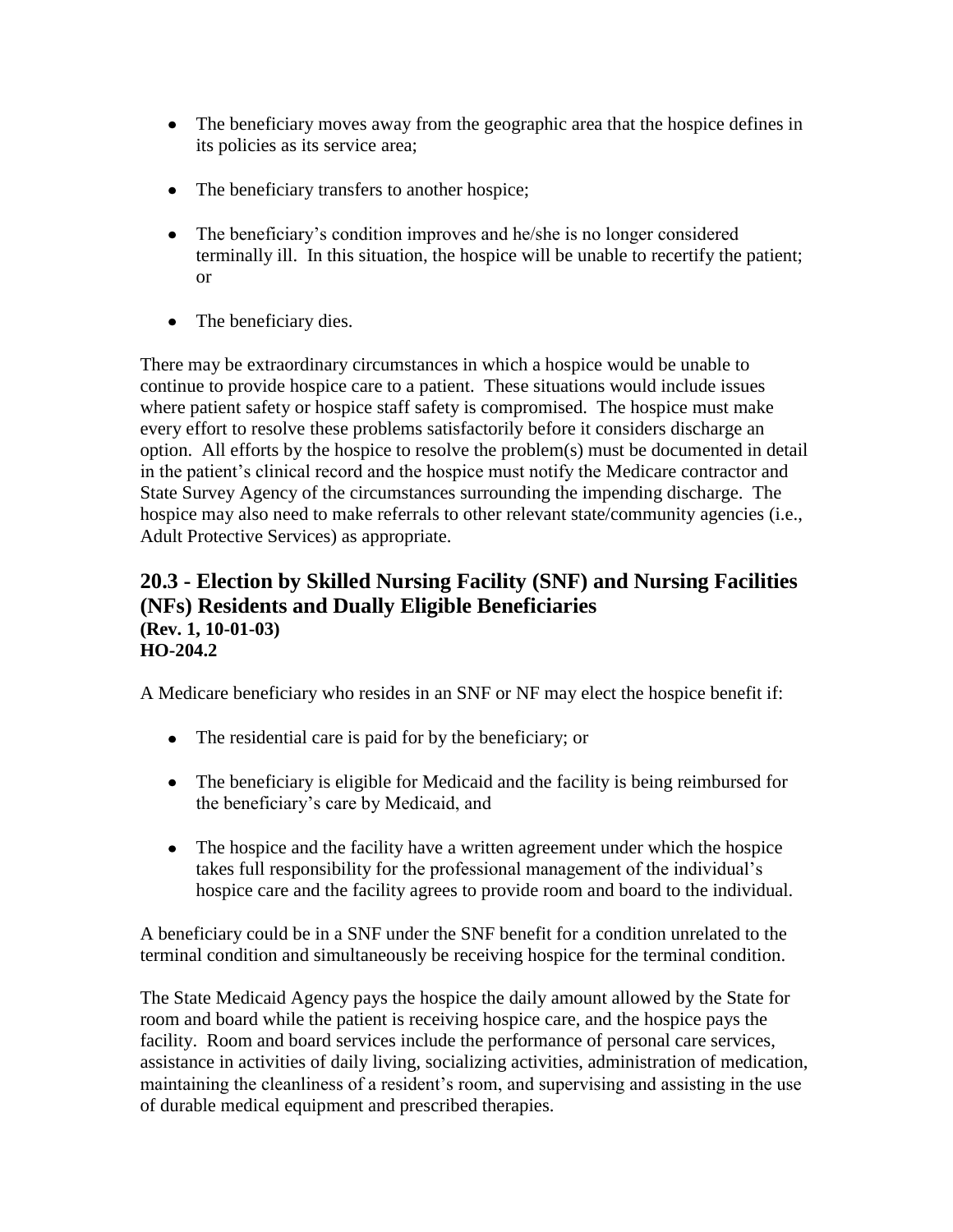Whenever Medicaid is involved, the hospice sends a copy of the election form to the State Medicaid Agency at the time of election, and also notifies this agency when the patient is no longer receiving hospice care.

In States that offer the hospice benefit under the Medicaid program, dually eligible beneficiaries must elect the benefit under both programs at once.

## <span id="page-9-0"></span>**20.4 - Election by HMO Enrollees**

#### **(Rev. 22, Issued: 09-24-04, Effective: 12-08-03, Implementation: 06-28-04)**

An HMO enrollee may elect the hospice benefit. After the hospice election, Medicare pays the hospice for hospice services and pays the HMO for services of the attending physician, who may be a nurse practitioner, (as defined in section 20.1 of this manual) and services not related to the patient's terminal illness. (See [42 CFR 417.531](http://www.cms.hhs.gov/regulations/) and [417.585.](http://www.cms.hhs.gov/regulations/))

#### <span id="page-9-1"></span>**30 - Coinsurance (Rev. 1, 10-01-03) A3-3142**

Hospices may charge individuals for the applicable coinsurance amounts. An individual who has elected hospice care is liable for the following coinsurance payments.

#### <span id="page-9-2"></span>**30.1 - Drugs and Biologicals Coinsurance (Rev. 1, 10-01-03) A3-3142.A**

An individual is liable for a coinsurance payment for each palliative drug and biological prescription furnished by the hospice while the individual is not an inpatient. The amount of coinsurance for each prescription approximates five percent of the cost of the drug or biological to the hospice, determined in accordance with the drug copayment schedule established by the hospice, except that the amount of coinsurance for each prescription may not exceed \$5.00. The cost of the drug or biological may not exceed what a prudent buyer would pay in similar circumstances. The drug copayment schedule must be periodically reviewed for reasonableness and approved by the intermediary before it is used.

### <span id="page-9-3"></span>**30.2 - Respite Care Coinsurance (Rev. 1, 10-01-03) A3-3142.B**

The amount of coinsurance for each respite care day is equal to five percent of the payment made by CMS for a respite care day. The amount of the individual's coinsurance liability for respite care during a hospice coinsurance period may not exceed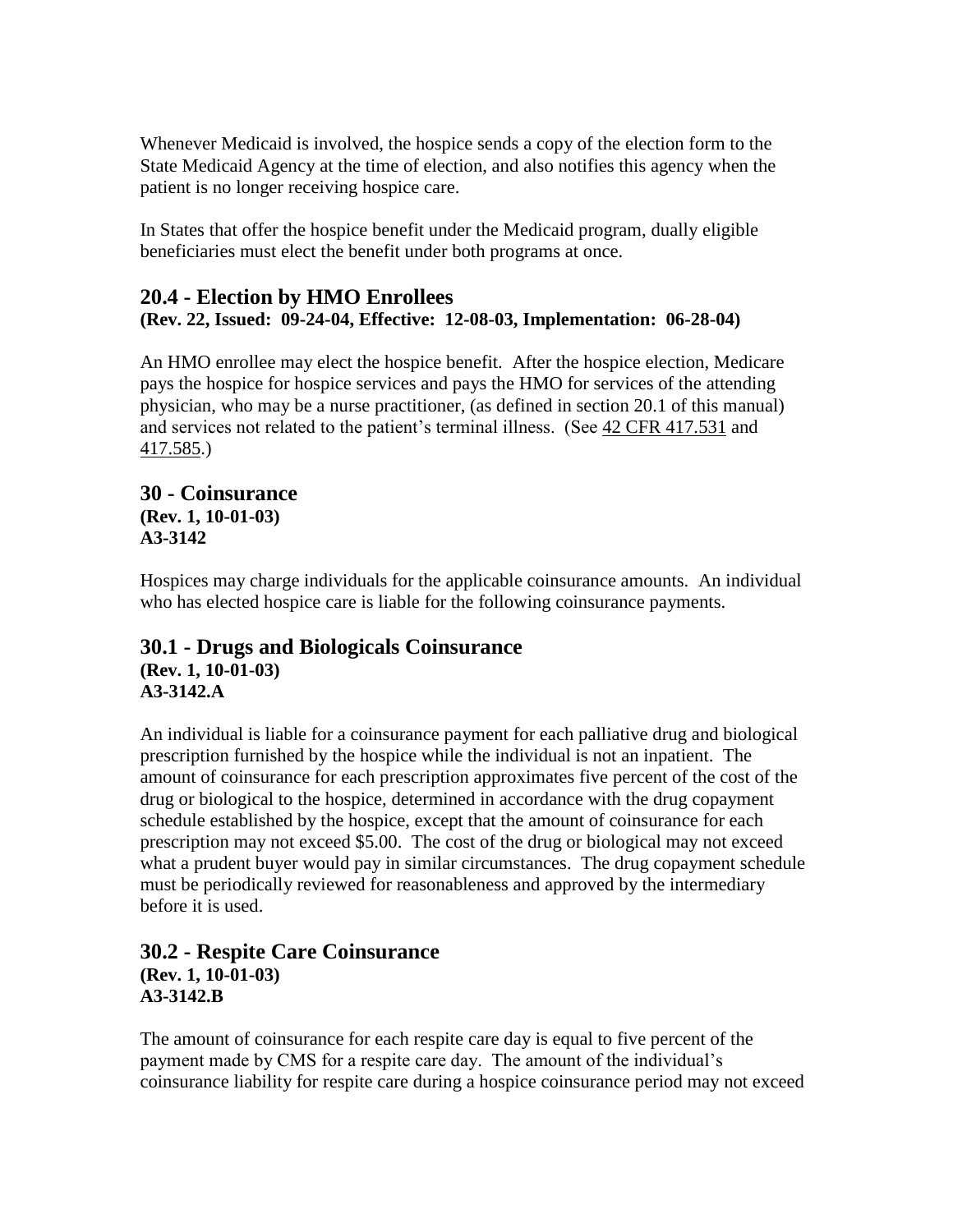the inpatient hospital deductible applicable for the year in which the hospice coinsurance period began.

The individual hospice coinsurance period begins on the first day an election is in effect for the beneficiary and ends with the close of the first period of 14 consecutive days on each of which an election is not in effect for the beneficiary.

Thus, if a beneficiary elects to use all three of his/her election periods consecutively (without a 2-week break), they are subject to a maximum coinsurance for respite care equal to the hospital inpatient deductible. Similarly, if a break between election periods exceeds 14 days, the maximum coinsurance for respite care doubles, triples, or quadruples (depending on the number of election periods used and the timing of subsequent elections).

**EXAMPLE:** Mr. Brown elected an initial 90-day period of hospice care. Five days after the initial period of hospice care ended, he began another period of hospice care under a subsequent election. Immediately after the period ended, he began a third period of hospice care. Mr. Brown received inpatient respite care during all three periods of hospice care. Since these election periods were not separated by 14 consecutive days, they constitute a single hospice coinsurance period. Therefore, a maximum coinsurance for respite care during all three periods of hospice care may not exceed the amount of the inpatient hospital deductible for the year in which the first period began.

#### <span id="page-10-0"></span>**40 - Benefit Coverage (Rev. 141, Issued: 03-02-11, Effective: 01-01-11: Implementation: 03-23-11)**

For an individual to receive covered hospice services, a certification of the individual's terminal illness must have been completed as set forth in §20.1, and a plan of care must be established before services are provided. Services must be consistent with the plan of care and reasonable and necessary for the palliation or management of the terminal illness and related conditions.

A nurse practitioner serving as an attending physician should participate as a member of the IDG that establishes and/or or updates the individual's plan of care. The nurse practitioner may not serve as or replace the medical director or physician designee.

Hospices are paid a per diem rate based on the number of days and level of care provided during the election period. Levels of care are defined as:

- Routine home care (refer to  $\S 40.2.1$ );
- Continuous home care (refer to  $\S 40.2.1$ );
- Inpatient respite care (refer to  $\S 40.1.5$  and  $\S 40.2.2$ ); and
- General inpatient care (refer to  $\S 40.1.5$ ).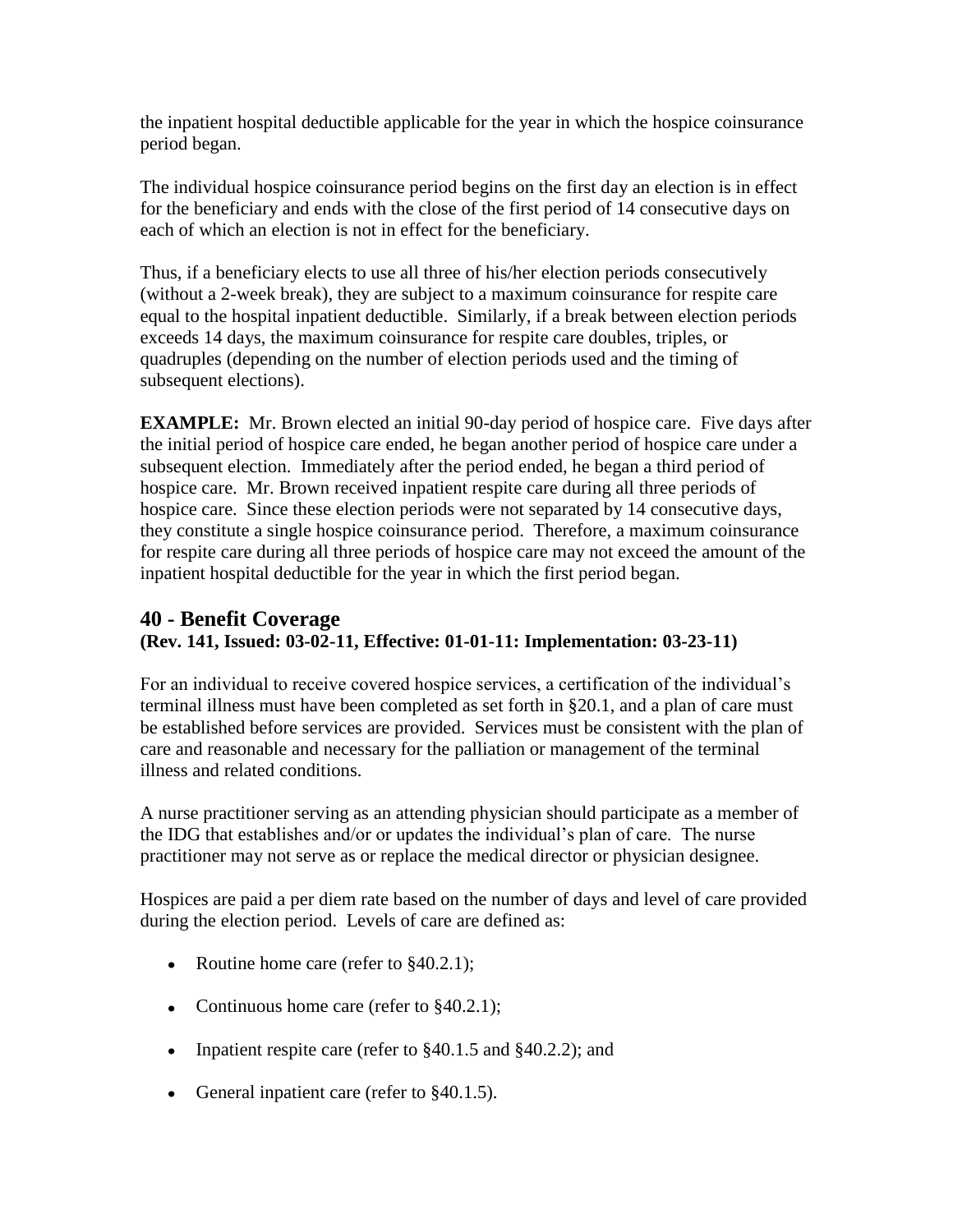Hospices are expected to furnish the following services to the extent specified by the plan of care for the individual. The categories listed above are used in billing to describe the acuity of the services furnished. See Pub. 100-04, Medicare Claims Processing Manual, Chapter 11, "Processing Hospice Claims," for a description of billing procedures.

## <span id="page-11-0"></span>**40.1 - Covered Services (Rev. 1, 10-01-03) A3-3143.1, HO-230.1**

Appropriately qualified personnel must perform all services, but it is the nature of the service, rather than the qualification of the person who provides it, that determines the coverage category of the service. The following services are covered hospice services.

### <span id="page-11-1"></span>**40.1.1 - Nursing Care (Rev. 141, Issued: 03-02-11, Effective: 01-01-11: Implementation: 03-23-11)**

To be covered as nursing services, the services must require the skills of a registered nurse, a licensed practical nurse (LPN) or a licensed vocational nurse (LVN) under the supervision of a registered nurse, and must be reasonable and necessary to the treatment of the patient's illness or injury.

Services provided by a nurse practitioner (NP) who is not the patient's attending physician, are included under nursing care. This means that, in the absence of an NP, a registered nurse (RN) would provide the service. Since the services are nursing, payment is encompassed in the hospice per diem rate and may not be billed separately regardless of whether the services are provided by an NP or an RN. The following are examples of some services that traditionally are provided by an RN, which could also be provided by an NP, for which separate payment is not made:

a. A patient with a terminal diagnosis of lung cancer complains of leg pain. In the absence of an NP, an RN would assess the patient.

b. Assessment of pain and or symptoms for the determination for the need of medications, other treatments, continuous home care, general inpatient care etc. In the absence of an NP, an RN would assess the patient.

c. Administration of medications through intravenous (e.g., PICC, central, etc.), intrathecal or any other means. In the absence of an NP, an RN would administer the medication.

d. Family counseling. In the absence of an NP, an RN, social worker or counselor would provide this service.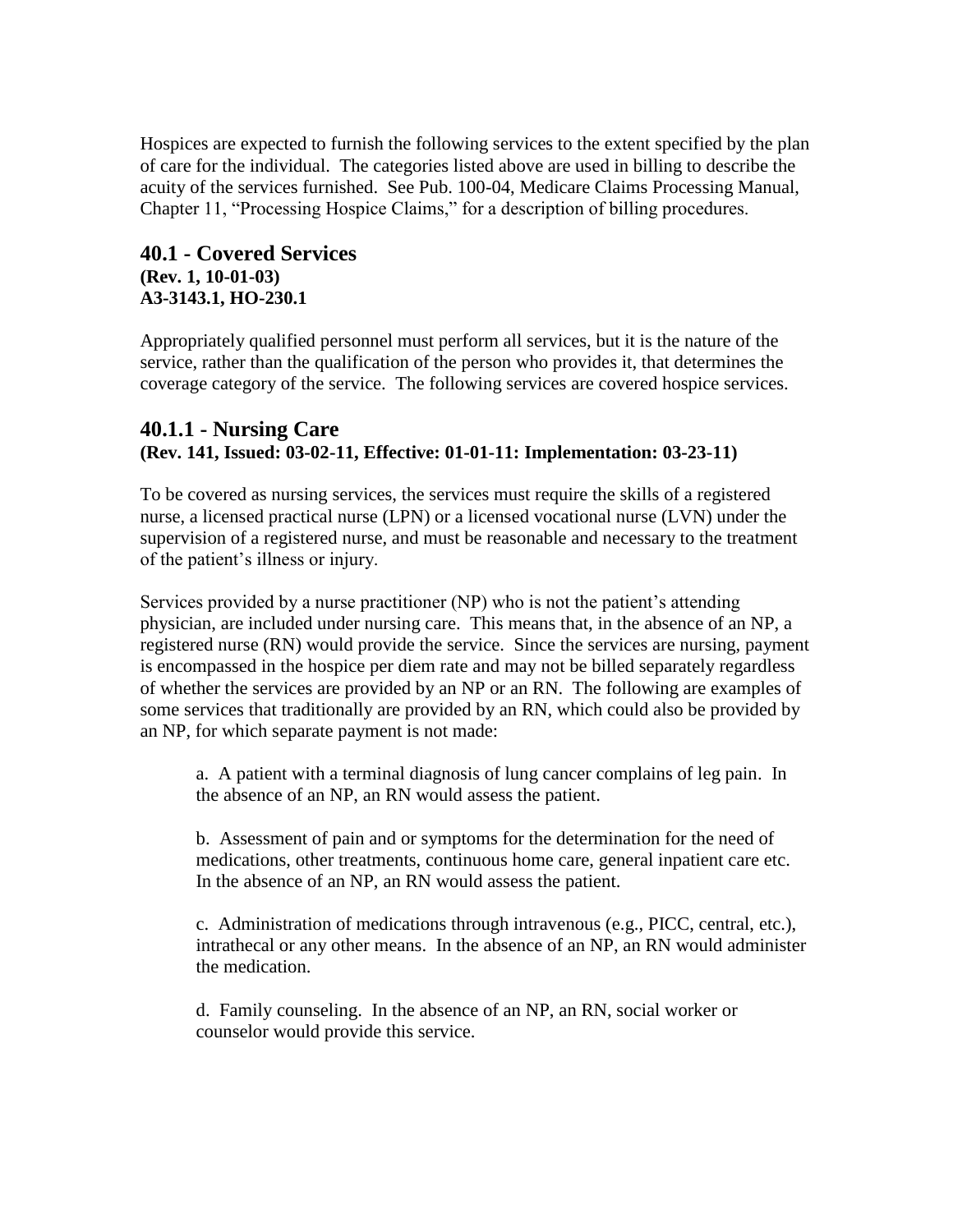e. Providing a home visit for assessment or provision of care to a patient who is not his/her patient. In the absence of the NP, the service would be provided by an RN, LPN or LVN. Therefore the NP cannot bill separately for the service.

## <span id="page-12-0"></span>**40.1.2 - Medical Social Services (Rev. 141, Issued: 03-02-11, Effective: 01-01-11: Implementation: 03-23-11)**

Medical social services must be provided by a person who meets the criteria given in the Conditions of Participation at [42CFR418.114\(b\)\(3\).](http://ecfr.gpoaccess.gov/cgi/t/text/text-idx?c=ecfr&sid=312721e9d709fd720da9dd3ccf992f35&rgn=div5&view=text&node=42:3.0.1.1.5&idno=42#42:3.0.1.1.5.4.5.8)

Services of these professionals which may be covered include, but are not limited to:

- 1. Assessment of the social and emotional factors related to the patient's illness, need for care, response to treatment and adjustment to care;
- 2. Assessment of the relationship of the patient's medical and nursing requirements to the patient's home situation, financial resources and availability of community resources;
- 3. Appropriate action to obtain available community resources to assist in resolving the patient's problem (**NOTE:** Medicare does not cover the services of a medical social worker to complete or assist in the completion of an application for Medicaid because Federal regulations require the State to provide assistance in completing the application to anyone who chooses to apply for Medicaid.);
- 4. Counseling services that are required by the patient; and
- 5. Medical social services furnished to the patient's family member or caregiver on a short-term basis when the hospice can demonstrate that a brief intervention (that is, two or three visits) by a medical social worker is necessary to remove a clear and direct impediment to the effective palliation and management of the patient's terminal illness and related conditions. To be considered "clear and direct," the behavior or actions of the family member or caregiver must plainly obstruct, contravene, or prevent the patient's medical treatment. Medical social services to address general problems that do not clearly and directly impede treatment, as well as long-term social services furnished to family members, such as ongoing alcohol counseling, are not covered.

## <span id="page-12-1"></span>**40.1.3 - Physicians' Services (Rev. 141, Issued: 03-02-11, Effective: 01-01-11: Implementation: 03-23-11)**

A physician must perform physicians' services (as defined in  $42$  CFR  $410.20(b)(1)(1)$ ), except that the services of the hospice medical director or the physician member of the interdisciplinary group must be performed by a doctor of medicine or osteopathy. Nurse practitioners may not serve as a medical director or as the physician member of the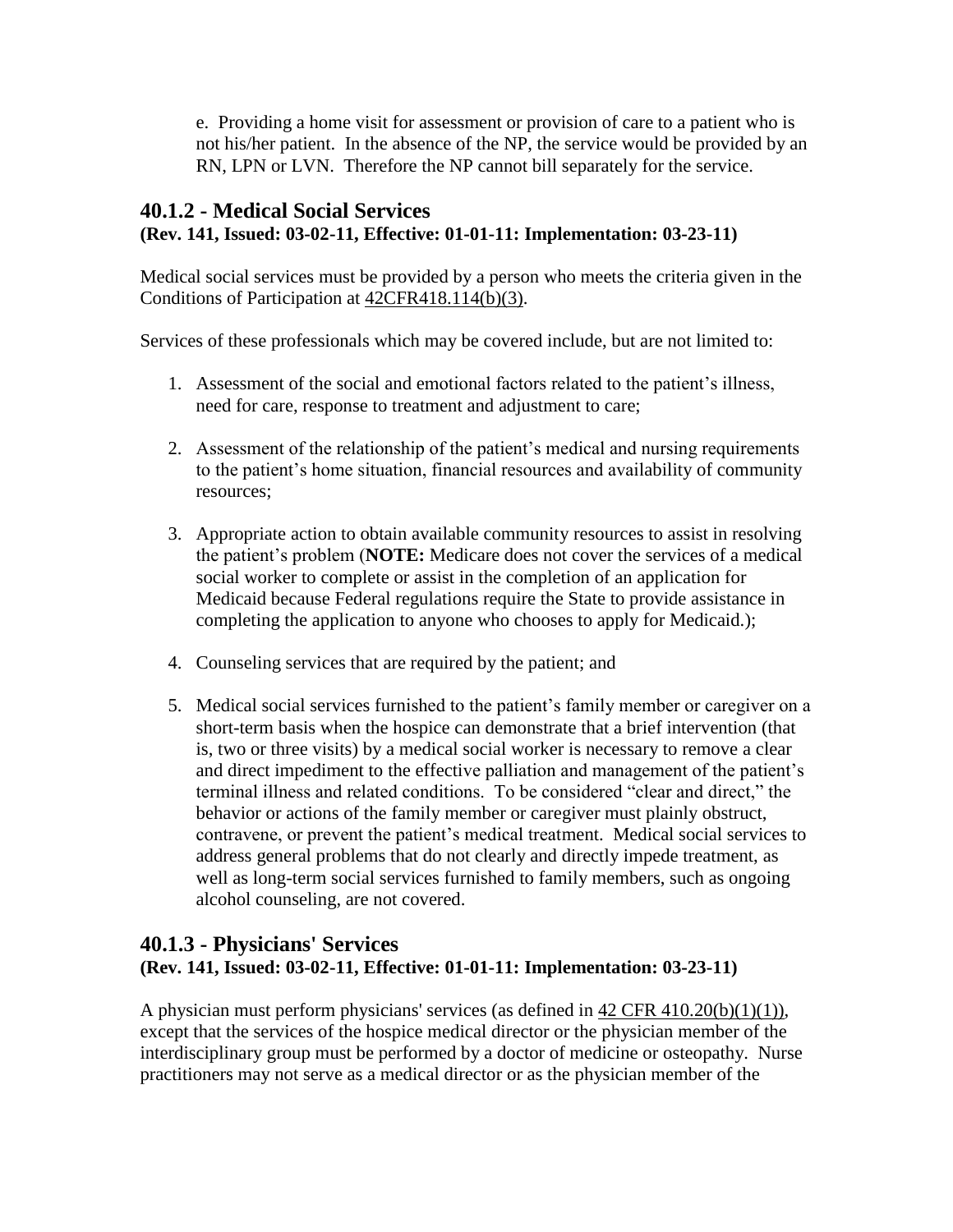interdisciplinary group. Nurse practitioners may not bill for medical services other than those described in 40.1.3.2.

# <span id="page-13-0"></span>**40.1.3.1 - Attending Physician Services**

The attending physician is a doctor of medicine or osteopathy or a nurse practitioner and is identified by the individual, at the time he or she elects to receive hospice care, as having the most significant role in the determination and delivery of the individual's medical care.

## <span id="page-13-1"></span>**40.1.3.2 - Nurse Practitioners as Attending Physicians (Rev. 141, Issued: 03-02-11, Effective: 01-01-11: Implementation: 03-23-11)**

A nurse practitioner is defined as a registered nurse who is permitted to perform such services as legally authorized to perform (in the state in which the services are performed) in accordance with State law (or State regulatory mechanism provided by State law) and who meets training, education and experience requirements described in [42 CFR 410.75.](http://ecfr.gpoaccess.gov/cgi/t/text/text-idx?c=ecfr&sid=3aa0892b6d185f004a37f538e4169406&rgn=div8&view=text&node=42:2.0.1.2.10.2.35.56&idno=42)

If a beneficiary does not have an attending physician or a nurse practitioner who has provided primary care prior to or at the time of the terminal diagnosis, the beneficiary may choose to be served by either a physician or a nurse practitioner who is employed by the hospice. The beneficiary must be provided with a choice of a physician or a nurse practitioner.

Services provided by a nurse practitioner that are medical in nature must be reasonable and necessary, be included in the plan of care and must be services that, in the absence of a nurse practitioner, would be performed by a physician. If the services performed by a nurse practitioner are such that a registered nurse could perform them in the absence of a physician, they are not considered attending physician services and are not separately billable. Services that are duplicative of what the hospice nurse would provide are not separately billable.

Nurse practitioners cannot certify a terminal diagnosis or the prognosis of 6 months or less, if the illness or disease runs its normal course, or re-certify terminal diagnosis or prognosis. In the event that a beneficiary's attending physician is a nurse practitioner, the hospice medical director and/or physician designee may certify or re-certify the terminal illness.

Hospice nurse practitioners may conduct face-to-face encounters as described in §20.1(5) as part of the certification process, but are still prohibited by statute from certifying the terminal illness.

# <span id="page-13-2"></span>**40.1.4 - Counseling Services**

**(Rev. 141, Issued: 03-02-11, Effective: 01-01-11: Implementation: 03-23-11)**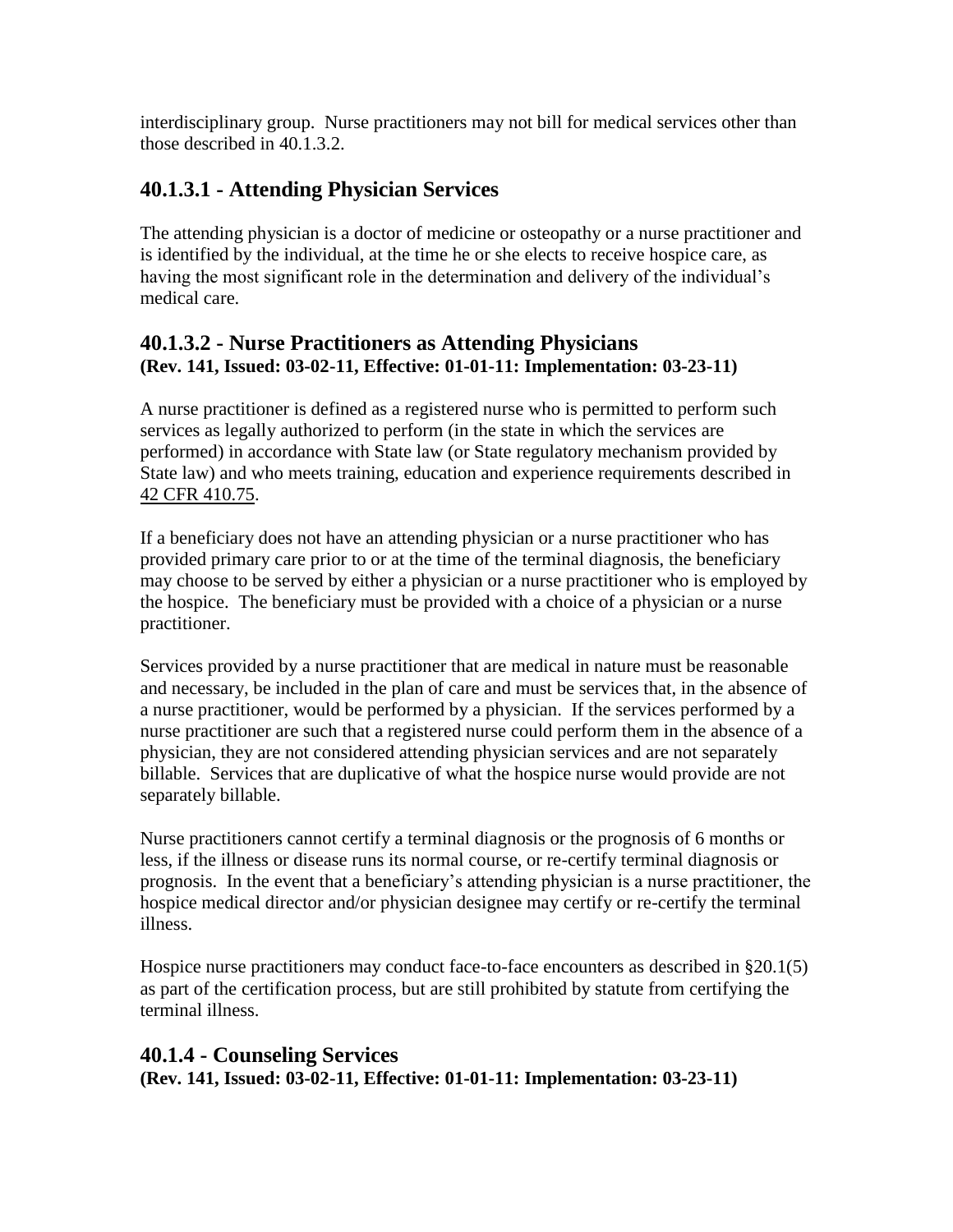Counseling services are provided to the terminally ill individual and the family members or other persons caring for the individual at home. Counseling, including dietary counseling, may be provided both for the purpose of training the individual's family or other caregiver to provide care, and for the purpose of helping the individual and those caring for the individual to adjust to the individual's approaching death. Bereavement counseling is available to the patient and his or her immediate family to provide emotional, psychosocial, and spiritual support and services before and after the death of the patient and to assist with issues related to grief, loss, and adjustment for up to 1 year after the patient's death. Also, see §40.5 regarding waivers under certain conditions for making dietary counseling available.

#### <span id="page-14-0"></span>**40.1.5 - Short-Term Inpatient Care (Rev. 22, Issued: 09-24-04, Effective: 12-08-03, Implementation: 06-28-04)**

Short-term inpatient care may be provided in a participating hospice inpatient unit, or a participating SNF or NF that additionally meets the special hospice standards regarding patient and staffing areas. Medicare payment cannot be made for inpatient hospice care provided in a VA facility to Medicare beneficiaries eligible to receive Veteran's health services. Services provided in an inpatient setting must conform to the written plan of care. However, dually eligible veterans residing at home in their community may elect the Medicare Hospice Benefit. See [§60.](#page-25-1)

Medicare covers two levels of inpatient care: respite care for relief of the patient's caregivers, and general inpatient care which is for pain control and symptom management.

General inpatient care may be required for procedures necessary for pain control or acute or chronic symptom management that cannot feasibly be provided in other settings. Skilled nursing care may be needed by a patient whose home support has broken down if this breakdown makes it no longer feasible to furnish needed care in the home setting.

General inpatient care under the hospice benefit is not equivalent to a hospital level of care under the Medicare hospital benefit. For example, a brief period of general inpatient care may be needed in some cases when a patient elects the hospice benefit at the end of a covered hospital stay. If a patient in this circumstance continues to need pain control or symptom management, which cannot be feasibly provided in other settings while the patient prepares to receive hospice home care, general inpatient care is appropriate.

Other examples of appropriate general inpatient care include a patient in need of medication adjustment, observation, or other stabilizing treatment, such as psycho-social monitoring, or a patient whose family is unwilling to permit needed care to be furnished in the home.

Inpatient respite care may be furnished to provide respite for the individual's family or other persons caring for the individual at home.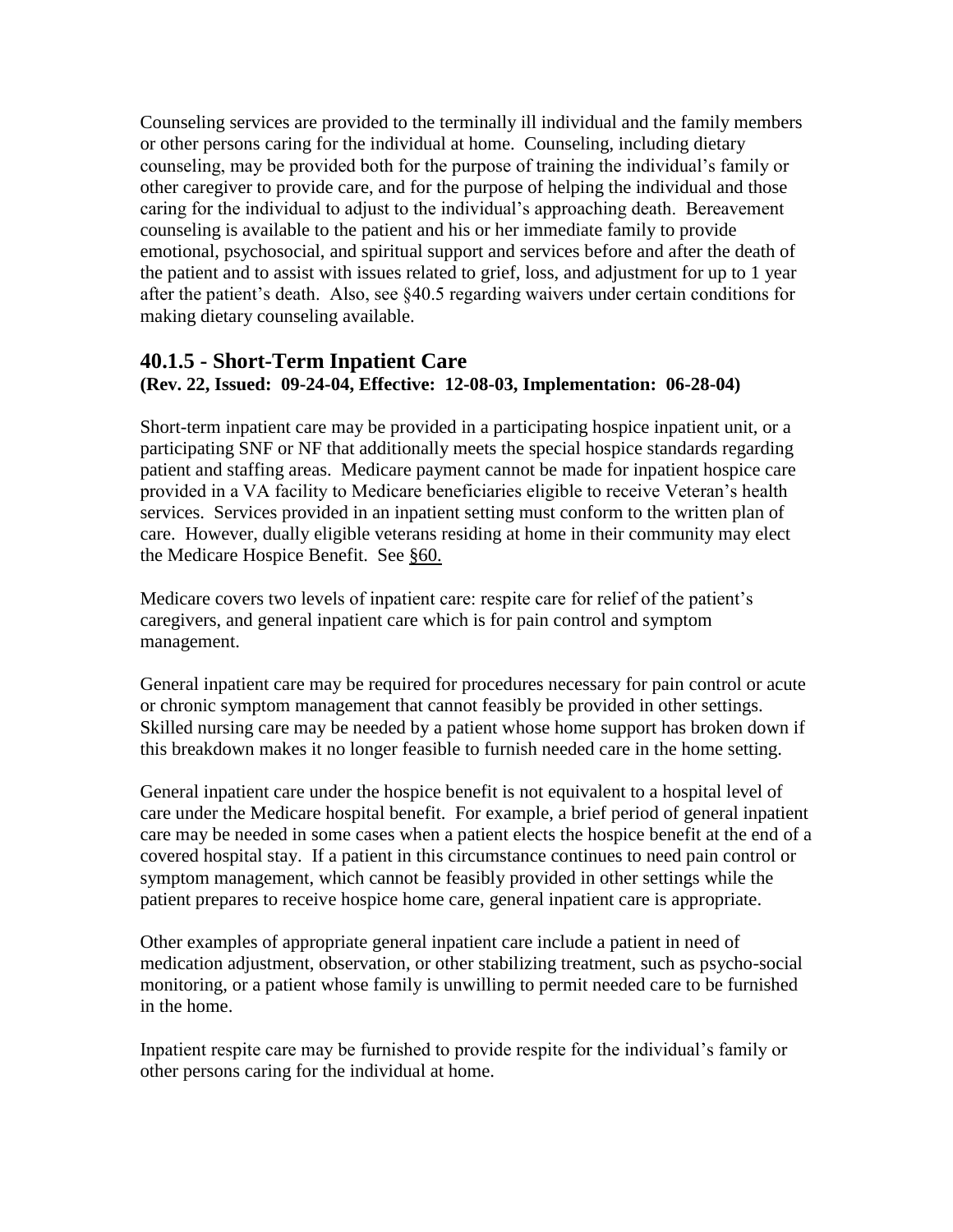Note that hospice inpatient care in an SNF or NF serves to prolong current benefit periods for general Medicare hospital and SNF benefits. This could potentially affect patients who revoke the hospice benefit.

If a hospice patient receives general inpatient care for 3 days or more, and elects to revoke hospice, then the 3 day stay (although not equivalent to a hospital level of care) would still qualify the beneficiary for covered SNF services.

#### <span id="page-15-0"></span>**40.1.6 - Medical Appliances and Supplies (Rev. 1, 10-01-03) A3-3143.1.F, HO-230.1.F**

Medical appliances and supplies may be provided, including drugs and biologicals. Only drugs as defined in [§1861\(t\)](http://www.cms.hhs.gov/regulations/) of the Act and which are used primarily for the relief of pain and symptom control related to the individual's terminal illness are covered. Appliances may include covered durable medical equipment as described in 42 CFR [410.38](http://www.cms.hhs.gov/regulations/) as well as other self-help and personal comfort items related to the palliation or management of the patient's terminal illness. Equipment is provided by the hospice for use in the patient's home while the patient is under hospice care. Medical supplies include those that are part of the written plan of care.

# <span id="page-15-1"></span>**40.1.7 - Hospice Aide and Homemaker Services (Rev. 141, Issued: 03-02-11, Effective: 01-01-11: Implementation: 03-23-11)**

A hospice aide is a person who meets the requirements described in the Conditions of Participation. Hospice aides may provide personal care services. Aides may also perform household services to maintain a safe and sanitary environment in areas of the home used by the patient, such as changing the bed or light cleaning and laundering essential to the comfort and cleanliness of the patient. Hospice aides are assigned to a specific patient by a registered nurse who is a member of the interdisciplinary group. Written patient care instructions for a hospice aide must be prepared by a registered nurse who is responsible for the supervision of a hospice aide.

CMS' Conditions of Participation define a qualified homemaker as an individual who meets the requirements described in [42CFR418.202\(g\)](http://ecfr.gpoaccess.gov/cgi/t/text/text-idx?c=ecfr&sid=3aa0892b6d185f004a37f538e4169406&rgn=div5&view=text&node=42:3.0.1.1.5&idno=42#42:3.0.1.1.5.6.5.2) and who has successfully completed hospice orientation addressing the needs and concerns of patients and families coping with a terminal illness. Homemaker services may include assistance in maintenance of a safe and healthy environment and services to enable the individual to carry out the plan of care.

## <span id="page-15-2"></span>**40.1.8 - Physical Therapy, Occupational Therapy, and Speech-Language Pathology (Rev. 141, Issued: 03-02-11, Effective: 01-01-11: Implementation: 03-23-11)**

Physical therapy, occupational therapy, and speech-language pathology services may be provided for purposes of symptom control or to enable the individual to maintain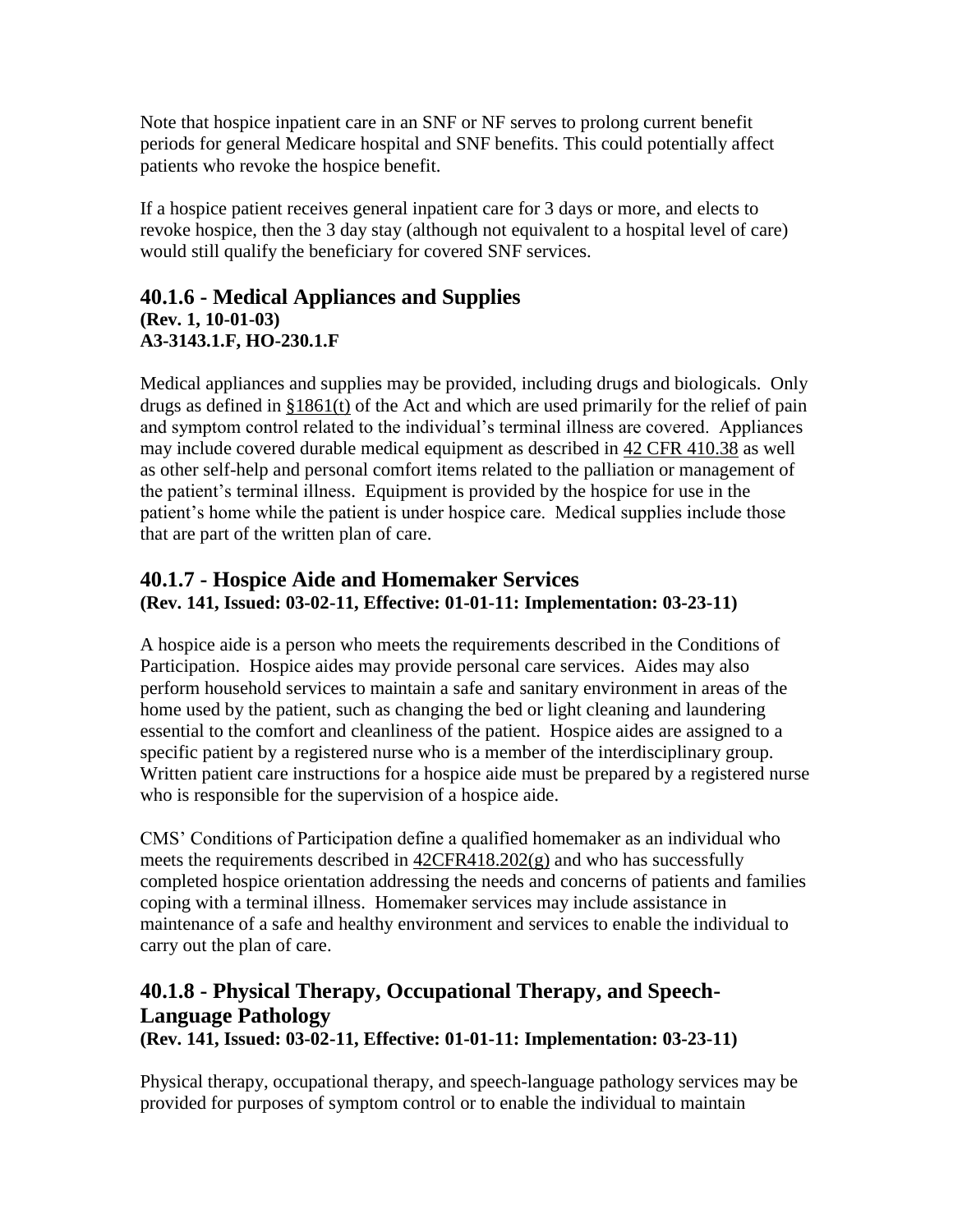activities of daily living and basic functional skills. Also, see §40.5 regarding waivers available under certain conditions for provision of these services.

## <span id="page-16-0"></span>**40.1.9 - Other Items and Services (Rev. 141, Issued: 03-02-11, Effective: 01-01-11: Implementation: 03-23-11)**

Any other item or service which is included in the plan of care and for which payment may otherwise be made under Medicare, in accordance with title XVIII of the Social Security Act, is a covered service under the Medicare hospice benefit. The hospice is responsible for providing any and all services indicated in the plan of care as necessary for the palliation and management of the terminal illness and related conditions.

The hospice Interpretive Guidelines for  $42$  CFR  $418.54(a)$ , published via a Survey and Certification letter (S & C 09-19, Advance Copy-Hospice Program Interpretive Guidance Version 1.1), require that the initial assessment be conducted in the location where hospice services will be provided. The plan of care is developed from that initial assessment and from the comprehensive assessment. Ambulance transports to a patient's home which occur on the effective date of the hospice election (i.e., the date of admission), would occur prior to the initial assessment and therefore prior to the plan of care's development. As such, these transports are not the responsibility of the hospice. Medicare will pay for ambulance transports of hospice patients to their home, which occur on the effective date of hospice election, through the ambulance benefit rather than through the hospice benefit. Ambulance transports of a hospice patient, which are related to the terminal diagnosis and which occur after the effective date of election, are the responsibility of the hospice.

## **EXAMPLE:**

A hospice determines that an existing patient's condition has worsened and has become medically unstable. An inpatient stay will be necessary for proper palliation and management of the condition. The hospice adds this inpatient stay to the plan of care and decides that, due to the patient's fragile condition, the patient will need to be transported to the hospital by ambulance. In this case, the ambulance service becomes a covered hospice service.

<span id="page-16-1"></span>**40.2 - Special Services (Rev. 1, 10-01-03) A3-3143.2, HO-230.3**

## <span id="page-16-2"></span>**40.2.1 - Continuous Home Care (CHC) (Rev. 141, Issued: 03-02-11, Effective: 01-01-11: Implementation: 03-23-11)**

Continuous home care may be provided only during a period of crisis. A period of crisis is a period in which a patient requires continuous care which is primarily nursing care to achieve palliation or management of acute medical symptoms. If a patient's caregiver has been providing a skilled level of care for the patient and the caregiver is unwilling or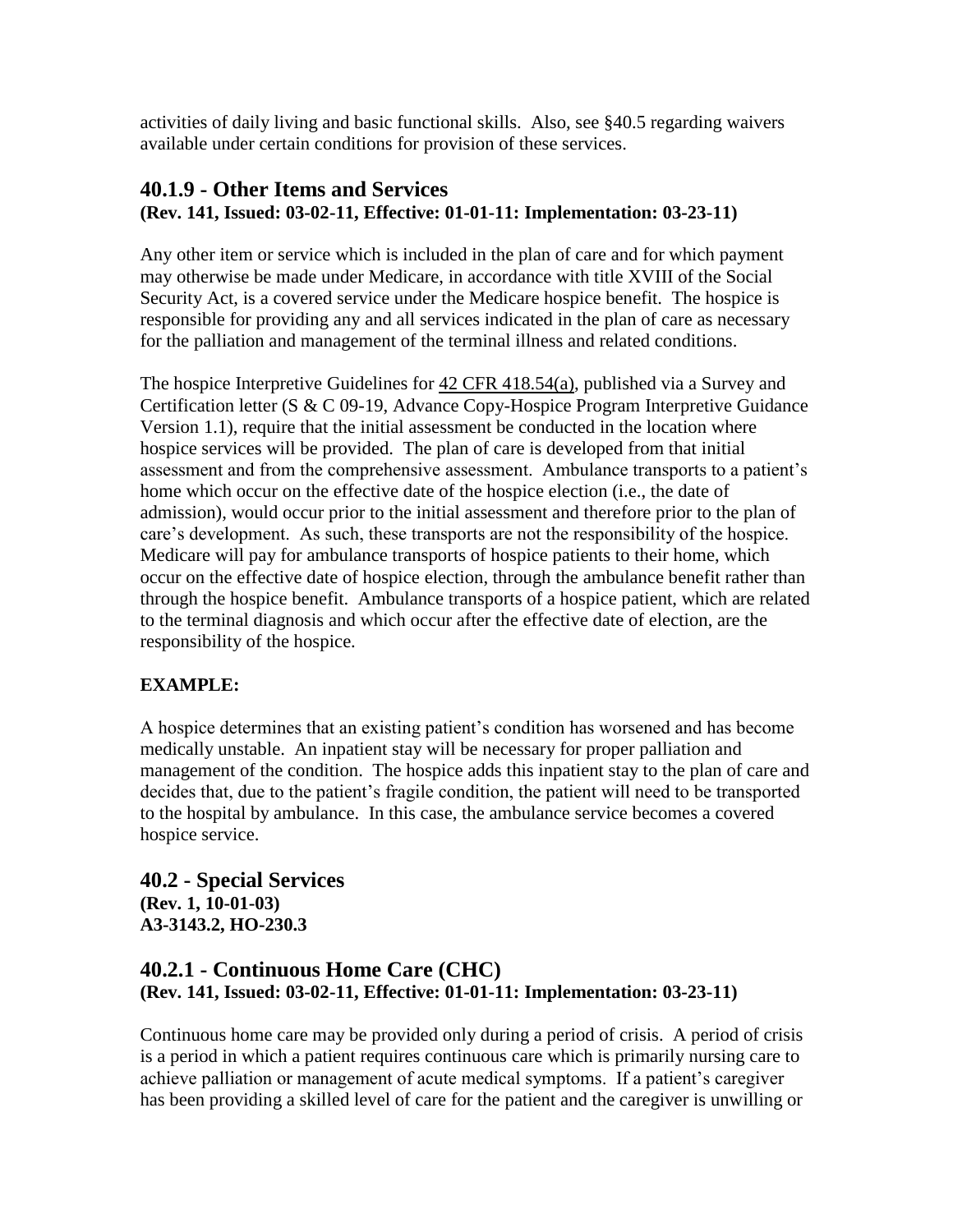unable to continue providing care, this may precipitate a period of crisis because the skills of a nurse may be needed to replace the services that had been provided by the caregiver. This type of care can also be given when a patient is in a long term care facility.

The hospice must provide a minimum of 8 hours of care during a 24-hour day, which begins and ends at midnight. This care need not be continuous, e.g., 4 hours could be provided in the morning and another 4 hours in the evening. But a need for an aggregate of 8 hours of primarily nursing care is required. The care must be predominately nursing care provided by either an RN, an LPN, or an LVN. Services provided by a nurse practitioner that, in the absence of a nurse practitioner, would be performed by an RN, LPN, or LVN, are nursing services and are paid at the same continuous home care rate. This means that at least half of the hours of care are provided by an RN, LPN, or LVN. Homemaker or hospice aide services may be provided to supplement the nursing care.

**NOTE:** When fewer than 8 hours of care are required, the services are covered as routine home care rather than continuous home care.

Nursing care in the hospice setting can include skilled observation and monitoring when necessary and skilled care is needed to control pain and other symptoms.

The development of the CHC rate included the daily costs of therapy visits, drugs, supplies and equipment, and the average daily cost of the hospice IDG. The computation of the required 8 hours for the CHC level of care applies only to direct patient care provided by a nurse, a homemaker, or a hospice aide and, in general, assumes that one hourly payment would be made per hour. While in the majority of situations, one individual would provide continuous care during any given hour, there may be circumstances where the patient's needs require direct interventions by more than one covered discipline resulting in an overlapping of hours between the nurse and hospice aide. In these circumstances, the overlapping hours would be counted separately. The hospice would need to ensure that these direct patient care services are clearly documented and are reasonable and necessary. Computation of hours of care should also reflect the total hours of direct care provided to an individual that support the care that is needed and required. This means that all nursing and aide hours should be included in the computation for CHC and when the aide hours exceed the nursing hours, CHC would be denied and routine payment will be made. The statutory definition of continuous home care is meant to include the full range of services needed to achieve palliation and management of acute medical situations. Deconstructing what is provided in order to meet payment rules is not allowed. In other words, hospices cannot discount any portion of the hours provided in order to qualify for a continuous home care day.

Documentation of care, modification of the plan of care and supervision of aides or homemakers would not qualify as direct care nor would it qualify as necessitating the services of more than one provider. In addition, the services provided by other disciplines such as medical social workers or pastoral counselors are an integral part of the care provided to a hospice patient**,** however, these services are not included in the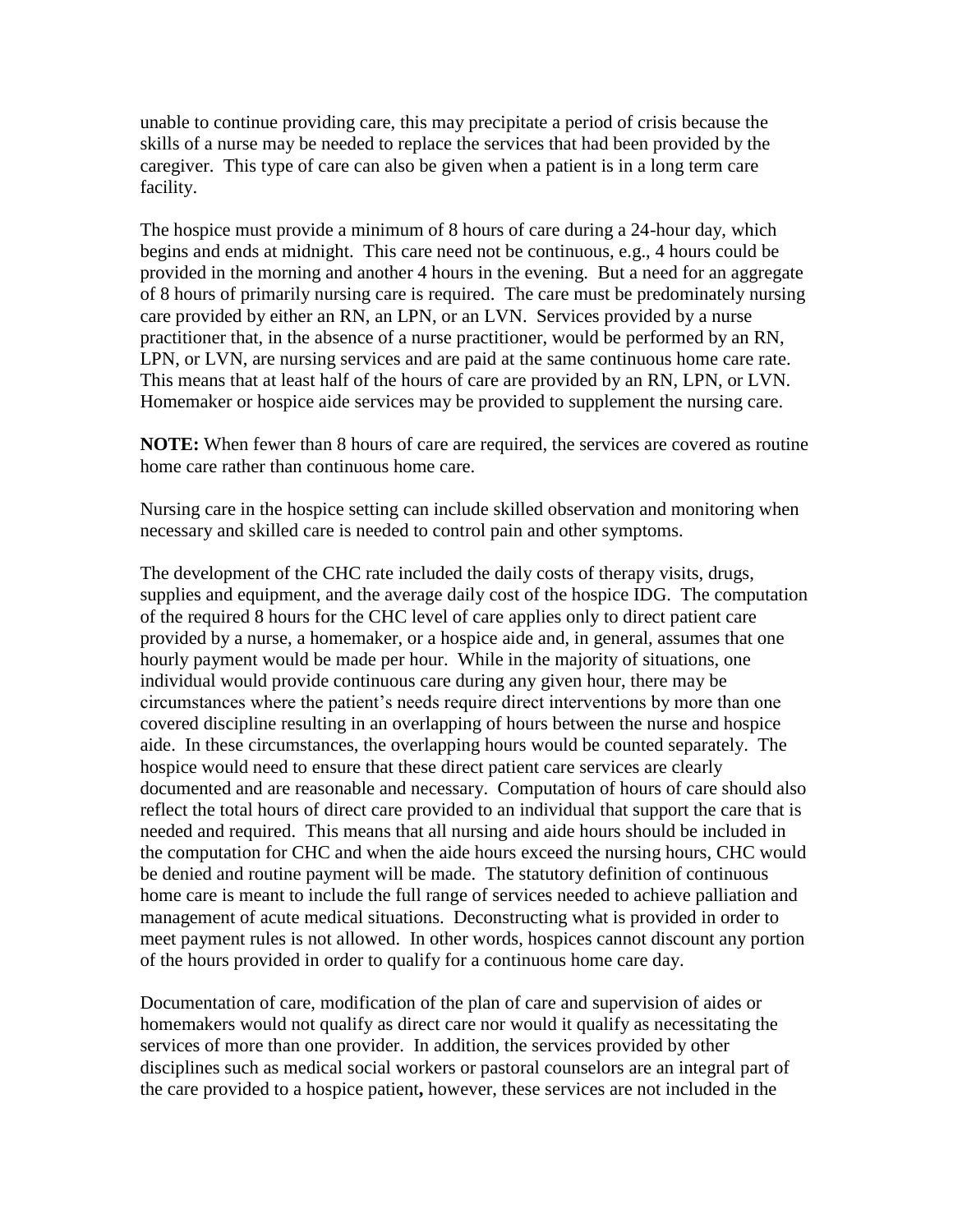statutory definition of continuous care and are not counted towards total hours of continuous care. However, the services of social workers and pastoral counselors would be expected during these periods of crisis, if warranted as part of hospice care and are included in the provisions of routine hospice care.

The following are used to illustrate circumstances that may qualify as CHC. This list is not all-inclusive nor does it indicate that if a patient presents with similar situations, that it would constitute CHC.

#### **1. Frequent medication adjustment to control symptoms/collapse of family support system**

**Situation A**: The patient has had a central venous catheter inserted to provide access for continuous Fentanyl drip for pain control and for the administration of antiemetic medication to control continuous nausea and vomiting. The nurse spends 2 hours teaching the family members how to administer IV medications. She returns in the evening for 1 hour. The hospice aide provides 3 hours of care. The nurse spends 2 hours phoning physicians, ordering medications, documenting and revising the plan of care.

**Determination:** Despite 8 hours of service, this does not constitute CHC since 2 of the 8 hours were not activities related to direct patient care.

**Situation B**: The patient experiences new onset seizures. He continues to have episodes of vomiting. The nurse remains with the patient for 4 hours (10 AM – 2) PM) until the seizures cease. During that time she provides skilled care and family teaching. The patient's wife states she is unable to provide any more care for her husband. A hospice aide is assigned to the patient for monitoring for 24 hours, beginning at 2:00 PM, with a total of 8 hours of direct care in the first day. The nurse returns intermittently for a total of an additional 5 hours to administer medications, assess the patient and to relieve the aide for breaks. The social worker provides 3 hours of services to work with the patient's wife in identifying alternative methods to care for the patient.

**Determination**: This qualifies as a continuous home care day. This constitutes a medical crisis, including collapse of family structure. The caregiver has been providing skilled care and the change in the patient's condition requires the nurse's interventions. Since there is no overlap in nursing care, 17 hours of care (i.e., 9 hours of nursing care and 8 hours of aide care) would be computed as CHC. The social worker hours would not be incorporated. If the caregiver had been providing custodial care and his medical crisis resolved within a short time frame, this situation would not have qualified as CHC.

#### **2. Symptom management/rapid deterioration/imminent death**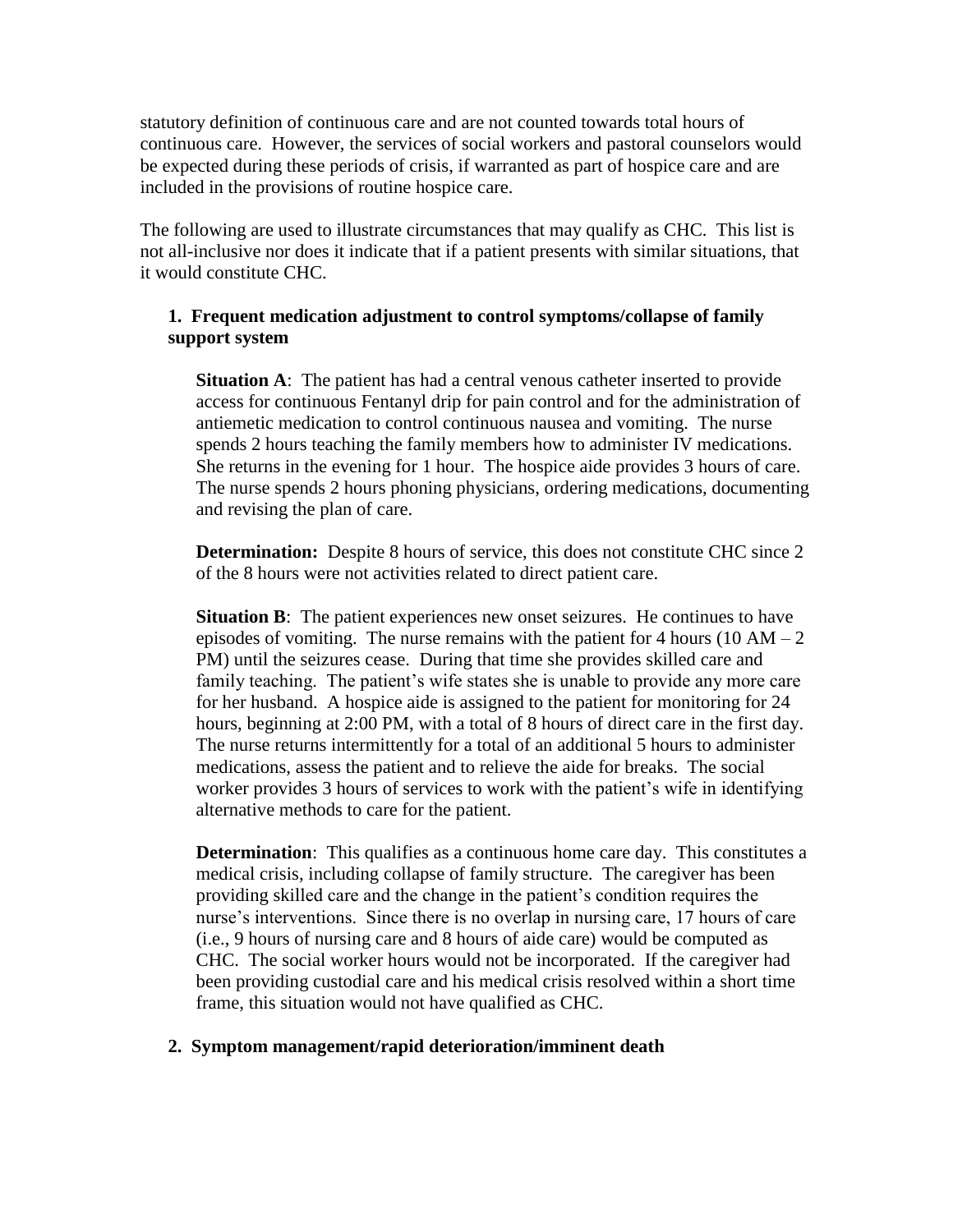**Situation A**: 77-year-old patient with lung cancer whose caregiver is 80 years old. The caregiver has been caring for this patient for 4 months and is now exhausted and scared. The care provided consists of assisting with bathing, assisting the patient to ambulate, preparing meals, housekeeping and administering oral medications. Since the patient is dyspneic at rest, she requires assistance in all ADLs, which equates to 9 hours of assistance within a 24-hour period.

**Determination**: This would not qualify as CHC since there is little nursing care that requires a nurse. The patient would however be a candidate for an inpatient respite level of care.

**Situation B**: The patient's condition deteriorates. The patient now has circumoral cyanosis, respiratory rate of 44 and labored with intermittent episodes of apnea. The nurse performs a complete assessment and teaches the caregiver on methods to make the patient comfortable. The nurse returns twice within the 24 hour period to assess the patient. She revises the plan of care after conferring with the patient's attending physician and with the hospice physician. The homemaker and hospice aide are sent to assist the caregiver. Within the 24-hour period, the direct care provided by the nurse equates to 3 hours, homemaker with 2 hours, and hospice aide of 6 hours.

**Determination**: Since only 3 of the 11 hours were skilled care requiring the services of a nurse, this would not constitute CHC. In this situation, the care required is not predominantly nursing but are comprised of services provided by a hospice aide. In addition, it would not be correct to discount any portion of the hospice aide's hours or to provide these services gratis in order to qualify for the CHC benefit.

**Situation C**: The next day, the patient's condition deteriorates further. She has increased periods of apnea and air hunger. In addition she is experiencing continuous vomiting and increasing pain. Her blood pressure is beginning to decrease and her respirations are increasing. The nurse remains at the patient's bedside for 4 hours while attempting to control her pain and symptoms. The hospice aide provides care during 1 hour of this period. The nurse leaves and the hospice aide remains at the bedside for 3 hours. The social worker comes and talks with the caregiver and remains for 1 hour. The nurse returns while the aide leaves. The nurse remains with the patient for 2 hours until she dies. The social worker returns and stays with the caregiver for 1 hour until the mortuary arrives.

**Determination**: The nurse provided 6 hours of direct skilled nursing care; the aide provided 4 hours of direct care resulting in a total of 10 hours of registered nurse and hospice aide care. Since at least 6 of the 10 hours were direct nursing care, and since nursing care was the predominant service provided during the 10 hours, the care meets the criteria for CHC. In addition, since the nurse and the aide provided direct care for the patient simultaneously, it would be appropriate to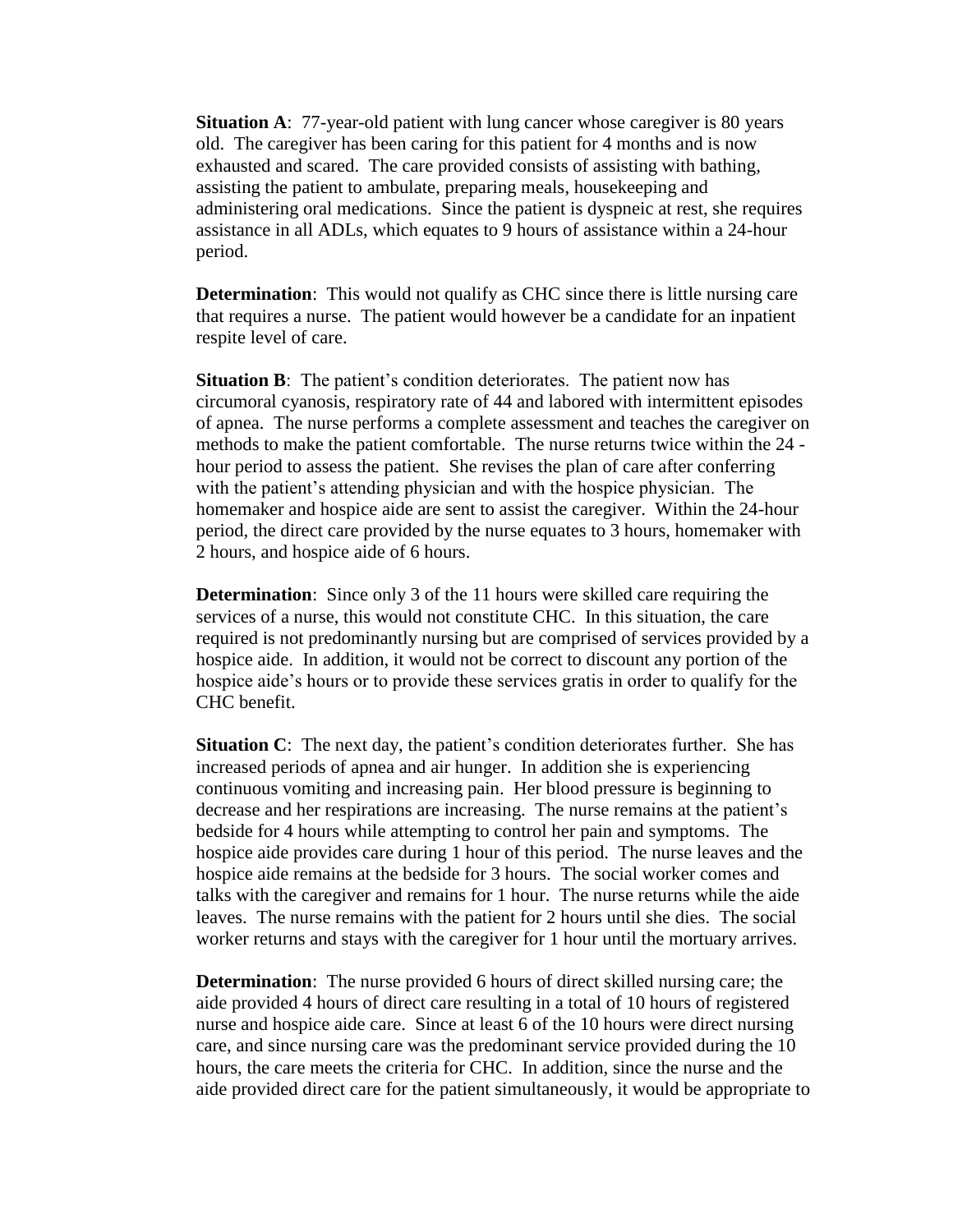bill for each resulting in total of 10 billable hours. The patient received 12 hours of care. The 2 hours for the social worker are not counted towards the CHC hours.

Medicare's requirements for coverage of CHC are that at least 8 hours of primarily nursing care are needed in order to manage an acute medical crisis as necessary to maintain the individual at home**.** When a hospice determines that a beneficiary meets the requirements for CHC, appropriate documentation must be available to support the requirement that the services provided were reasonable and necessary and were in compliance with an established plan of care in order to meet a particular crisis situation. This would include the appropriate documentation of the situation and the need for continuous care services consistent with the plan of care.

Continuous home care is covered only as necessary to maintain the terminally ill individual at home.

## <span id="page-20-0"></span>**40.2.2 - Respite Care (Rev. 1, 10-01-03) A3-3143.2.B, HO-230.3.B**

Respite care is short-term inpatient care provided to the individual only when necessary to relieve the family members or other persons caring for the individual at home. Respite care may be provided only on an occasional basis and may not be reimbursed for more than five consecutive days at a time.

## <span id="page-20-1"></span>**40.2.3 - Bereavement Counseling (Rev. 141, Issued: 03-02-11, Effective: 01-01-11: Implementation: 03-23-11)**

Bereavement counseling consists of counseling services provided to the individual's family before and after the individual's death. Bereavement counseling is a required hospice service, provided for a period up to 1 year following the patients' death. It is not separately reimbursable.

Bereavement specifics are found in Pub. 100-07, State Operations Manual, Appendix M, [42CFR 418.64\(d\)\(1\),](http://ecfr.gpoaccess.gov/cgi/t/text/text-idx?c=ecfr&sid=8ad609c568378eef23fb4bea09ec4310&rgn=div8&view=text&node=42:3.0.1.1.5.3.3.7&idno=42) L596.

## <span id="page-20-2"></span>**40.2.4 - Special Modalities (Rev. 1, 10-01-03) Hospice 230.3.D**

A Hospice may use chemotherapy, radiation therapy, and other modalities for palliative purposes if it determines that these services are needed. This determination is based on the patient's condition and the Hospice care giving philosophy. No additional Medicare payment may be made regardless of the cost of the services.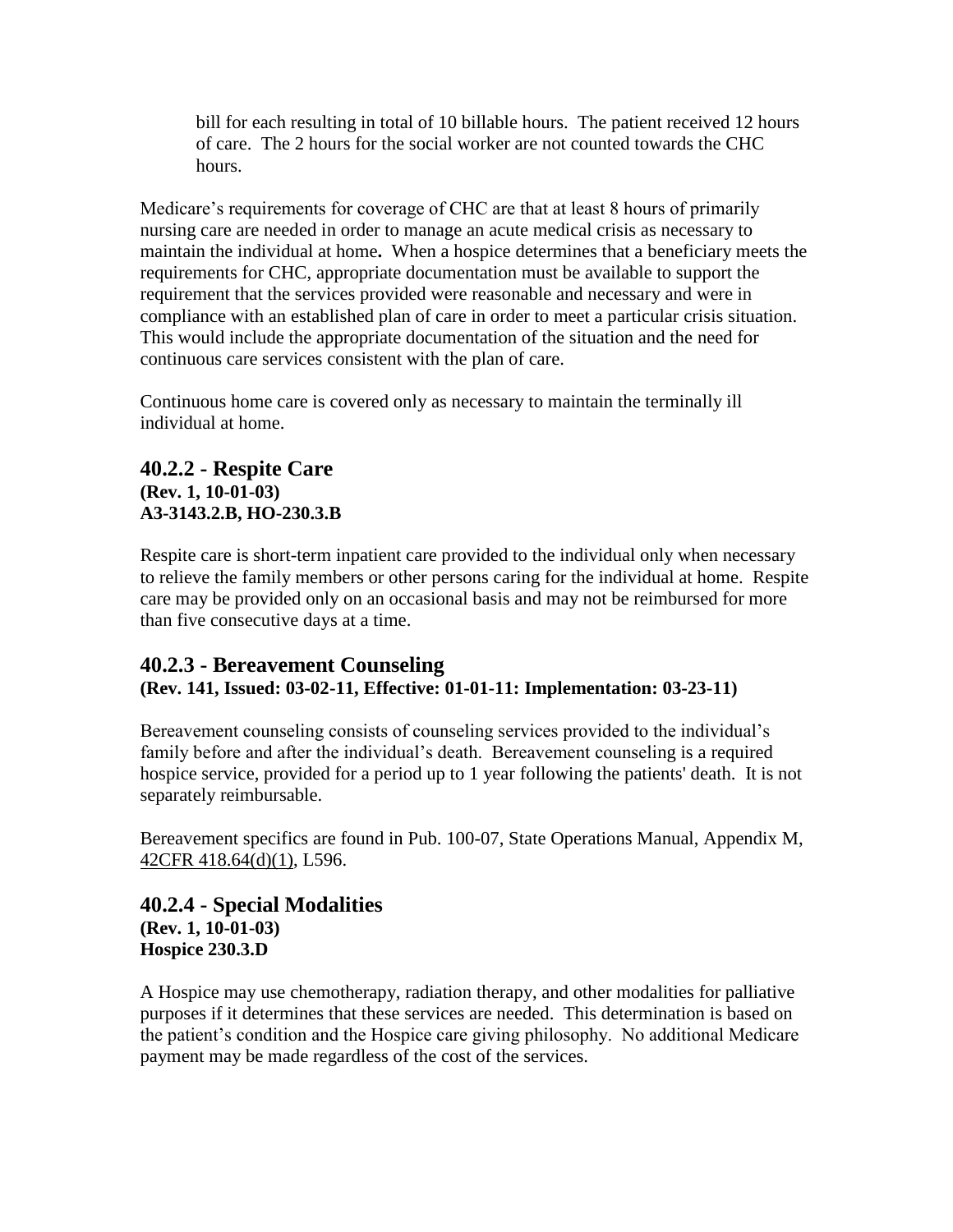## <span id="page-21-0"></span>**40.3 - Contracting With Physicians (Rev. 141, Issued: 03-02-11, Effective: 01-01-11: Implementation: 03-23-11)**

[Section 1861\(dd\)\(2\)](http://www.socialsecurity.gov/OP_Home/ssact/title18/1861.htm) of the Act allows hospices to contract for physician services. Medical directors and physician members of the IDG are not required to be employed by the hospice. These physicians can be "under contract" with the hospice. Although the Act does not specify what the terms of that contract must be, requirements at  $42CFR$  $418.64(a)$ ,  $418.100(e)$ , and  $418.102(a)$  are applicable to hospice, as well as all other responsibilities under the hospice conditions of participation. Hospices retain professional management responsibilities for these services and must ensure that qualified persons furnish them in a safe and effective manner. All physician employees and those under contract must function under the supervision of the hospice medical director. Since nurse practitioners are not included in the definition of a physician, this section does not apply to nurse practitioners.

## <span id="page-21-1"></span>**40.4 - Core Services (Rev. 141, Issued: 03-02-11, Effective: 01-01-11: Implementation: 03-23-11)**

With the exception of physician services, substantially all core services must be provided directly by hospice employees on a routine basis. These services must be provided in a manner consistent with acceptable standards of practice. The following are hospice core services:

- Physician services.
- Nursing services, (routinely available and/or on call on a 24-hour basis, 7 days a week) provided by or under the supervision of an RN functioning within a plan of care developed by the hospice IDG in consultation with the patient's attending physician, if the patient has one.
- Medical social services by a qualified social worker under the direction of a physician.
- Counseling (including, but not limited to, bereavement, dietary, and spiritual counseling) with respect to care of the terminally ill individual and adjustment to death. The hospice must make bereavement services available to the family and other individuals identified in the bereavement plan of care up to 1 year following the death of the patient.

The hospice may contract for physician services as specified in the Conditions of Participation.

## <span id="page-21-2"></span>**40.4.1 - Contracting for Core Services**

**(Rev. 141, Issued: 03-02-11, Effective: 01-01-11: Implementation: 03-23-11)**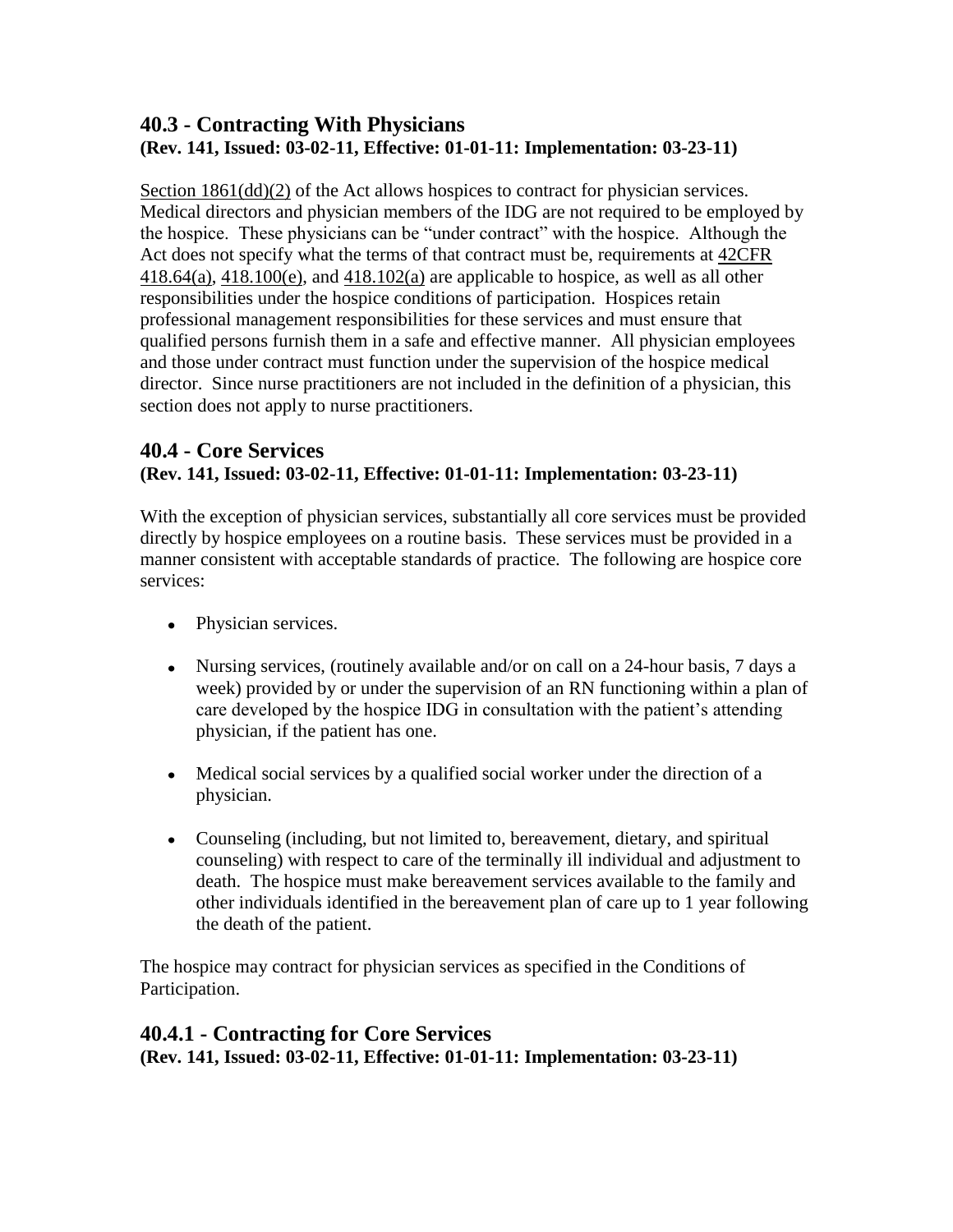A hospice may use contracted staff, if necessary, to supplement hospice employees in order to meet the needs of patients under extraordinary or other non-routine circumstances.

Arrangements made by a hospice to furnish items or services must be such that receipt of payment by the hospice for the services relieves the beneficiary of liability or any other persons to pay for the services. Whether the services and items are furnished by the hospice itself or by another organization under arrangements made by the hospice, both must agree not to charge the patient for covered services and items and must agree to return money incorrectly collected.

A hospice that has a written agreement with another agency, individual, or organization to furnish any services under arrangement must retain administrative and financial management, and oversight of staff and services for all arranged services, to ensure the provision of quality care. Arranged services must be supported by written agreements that require that all services be--

(1) Authorized by the hospice;

- (2) Furnished in a safe and effective manner by qualified personnel; and
- (3) Delivered in accordance with the patient's plan of care.

## <span id="page-22-0"></span>**40.4.1.1 - Contracting for Highly Specialized Nursing Services (Rev. 141, Issued: 03-02-11, Effective: 01-01-11: Implementation: 03-23-11)**

A hospice may contract for the services of a registered nurse if the services are highly specialized, provided non-routinely, and so infrequently that the provision of such services directly would be impracticable and prohibitively expensive. Highly specialized services are determined by the nature of the service and the nursing skill level required to be proficient in the service. For example, a hospice may need to contract with a pediatric nurse if it cares for pediatric patients infrequently and if employing a pediatric nurse would be impracticable and expensive. Continuous care is not a highly specialized service, because while time intensive, it does not require highly specialized nursing skills.

## <span id="page-22-1"></span>**40.4.2 - Waiver for Certain Core Staffing Requirements (Rev. 141, Issued: 03-02-11, Effective: 01-01-11: Implementation: 03-23-11)**

Hospices are prohibited from contracting with other hospices and non-hospice agencies on a routine basis for the provision of the core services of nursing, medical social services and counseling to hospice patients. A hospice may, however, enter into arrangements with another hospice program or other entity for the provision of these core services in extraordinary, exigent, or other non-routine circumstances. An extraordinary circumstance generally would be a short-term temporary event that was unanticipated. Examples of such circumstances might include unanticipated periods of high patient loads, caused by an unexpectedly large number of patients requiring continuous care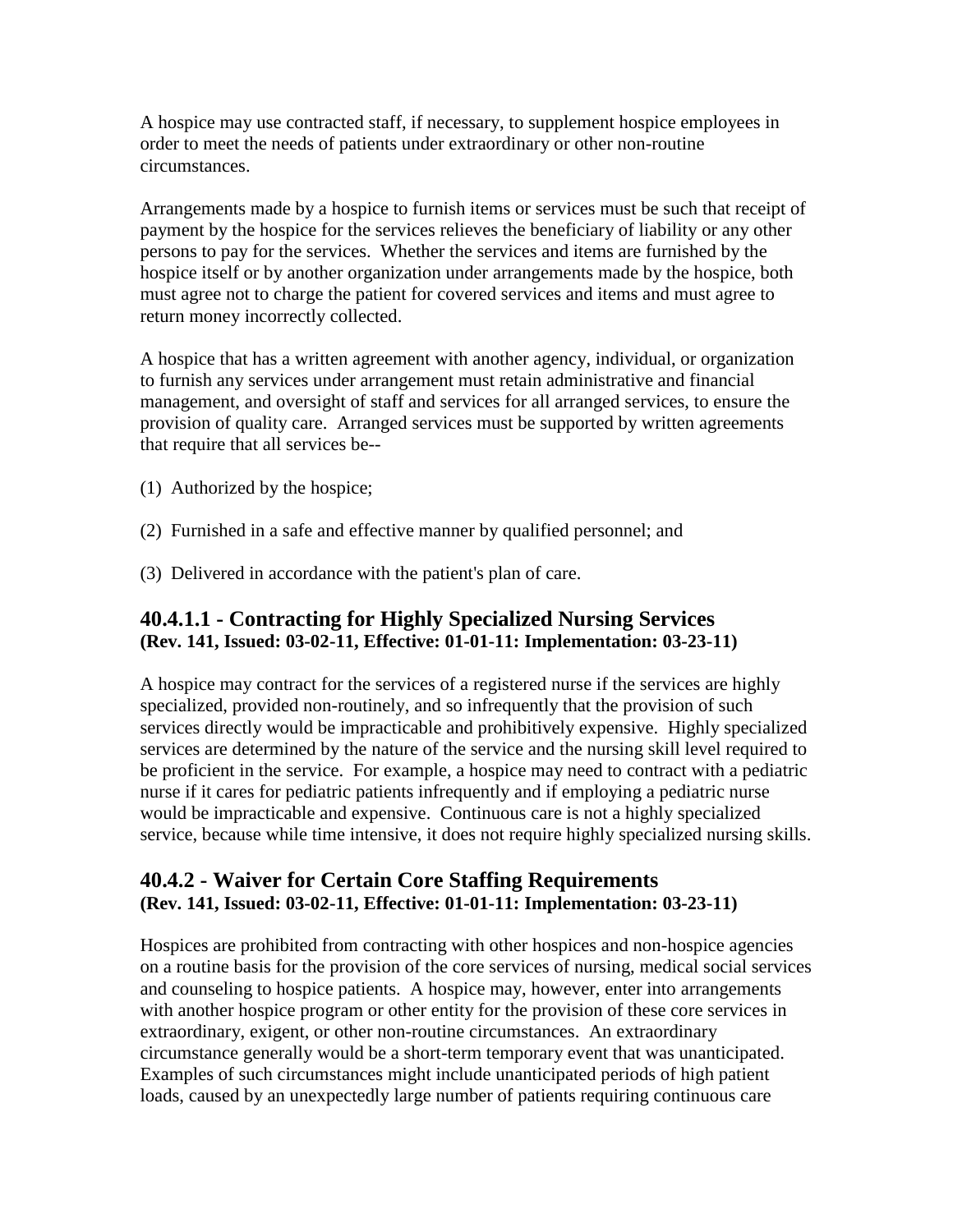simultaneously, temporary staffing shortages due to illness, receiving patients evacuated from a disaster such as a hurricane or a wildfire, or temporary travel of a patient outside the hospice's service area. The hospice that contracts for services must maintain professional management responsibility for all services provided under arrangement or contract at all times and in all settings. Regulations at [42CFR418.100\(e\)](http://ecfr.gpoaccess.gov/cgi/t/text/text-idx?c=ecfr&sid=3aa0892b6d185f004a37f538e4169406&rgn=div8&view=text&node=42:3.0.1.1.5.4.5.1&idno=42) discuss the professional management responsibilities of the hospice for services provided under arrangement.

Hospices must maintain evidence of the extraordinary circumstances that required them to contract for the core services and comply with the following:

(a) The hospice must ensure that contracted staff is providing care that is consistent with the hospice philosophy and the patient's plan of care and is actively participating in the coordination of all aspects of the patient's hospice care.

Hospices may not routinely contract for a specific level of care (e.g., continuous care) or for specific hours of care (e.g., evenings and week-ends).

# <span id="page-23-0"></span>**40.4.2.1 - Waiver for Certain Core Nursing Services (Rev. 141, Issued: 03-02-11, Effective: 01-01-11: Implementation: 03-23-11)**

The Conditions of Participation allow CMS to waive the requirement that a hospice provide nursing services directly, if the hospice is located in a non-urbanized area. The location of a hospice that operates in several areas is considered to be the location of its central office. The hospice must provide evidence to CMS that it has made a good faith effort to hire a sufficient number of nurses to provide services. CMS may waive the requirement that nursing services be furnished by employees based on the following criteria:

- The location of the hospice's central office is in a non-urbanized area as determined by the Bureau of the Census.
- There is evidence that the hospice was operational on or before January 1, 1983, including the following:
	- Proof that the organization was established to provide hospice services on or before January 1, 1983;
	- Evidence that hospice-type services were furnished to patients on or before January 1, 1983; and
	- $\bullet$ Evidence that hospice care was a discrete activity rather than an aspect of another type of provider's patient care program on or before January 1, 1983.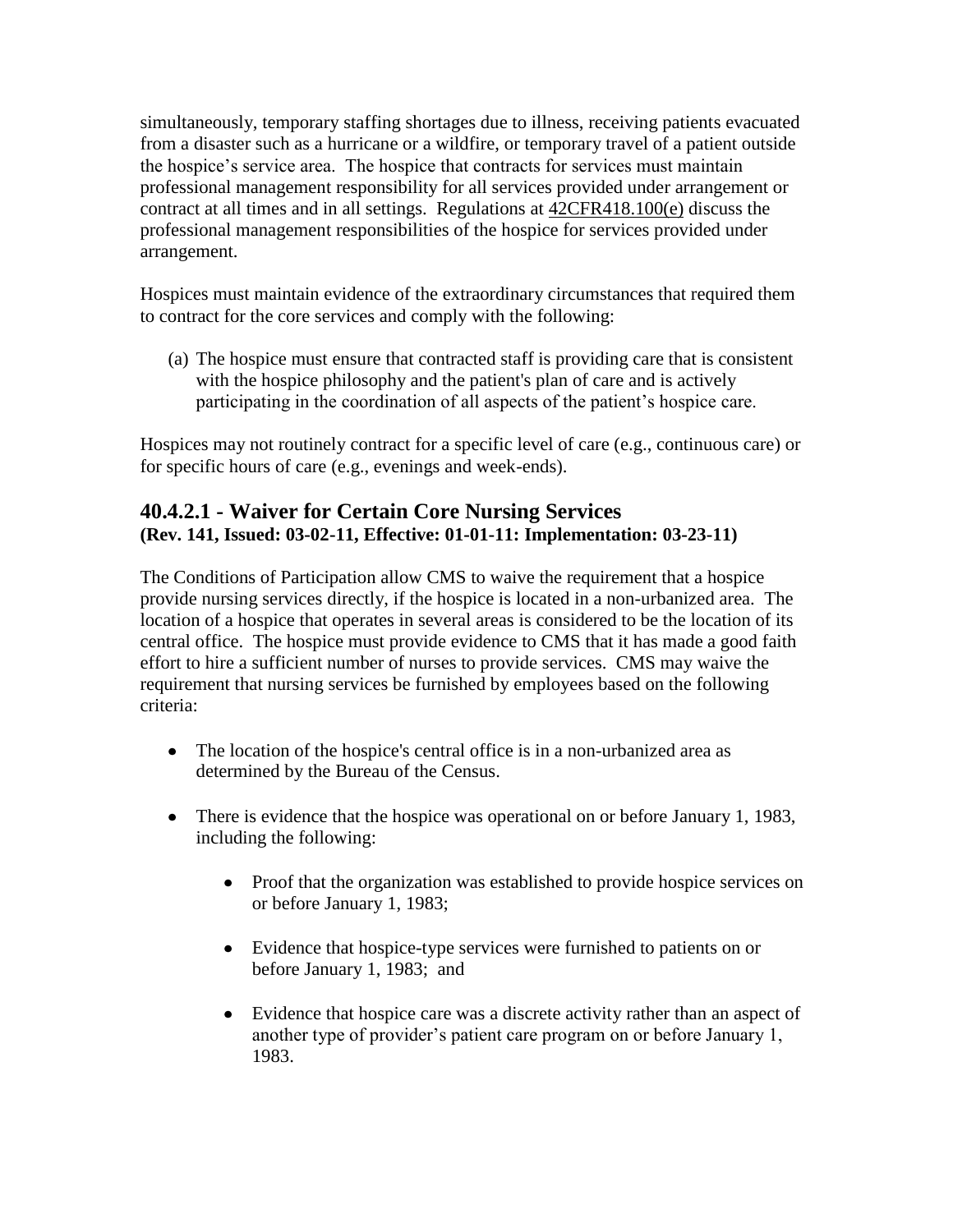- By virtue of the following evidence that a hospice made a good faith effort to hire nurses:
	- Copies of advertisements in local newspapers that demonstrate recruitment efforts;
	- Job descriptions for nurse employees;
	- Evidence that salary and benefits are competitive for the area; and
	- Any other recruiting activities (e.g., recruiting efforts at health fairs and contacts with appropriate personnel at other providers in the area).

A waiver remains in effect for a 1-year period. A waiver may be extended for two additional 1-year periods. Prior to each additional year, the hospice must request the extension and certify that the employment market for appropriate personnel has not changed significantly since the initial waiver was granted if this is the case. No additional evidence is required with this certification.

Waiver requests and any extensions with supporting documentation must be sent to the regional office for review. Regional offices have the authority to review, and approve, or deny the waiver application.

## <span id="page-24-0"></span>**40.5 - Non-core Services (Rev. 141, Issued: 03-02-11, Effective: 01-01-11: Implementation: 03-23-11)**

In addition to the hospice core services (physician services, nursing services, medical social services, and counseling), the following services must be provided by the hospice, either directly or under arrangements, to meet the needs of the patient and family:

- Physical and occupational therapy and speech-language pathology services.
- Hospice aide services. A hospice aide employed by a hospice, either directly or under contract, must meet the qualifications required by  $$1891(a)(3)$  of the Act and implemented at [42CFR418.76.](http://ecfr.gpoaccess.gov/cgi/t/text/text-idx?c=ecfr&sid=3aa0892b6d185f004a37f538e4169406&rgn=div8&view=text&node=42:3.0.1.1.5.3.4.12&idno=42)
- Homemaker services.
- Volunteers.
- Medical supplies (including drugs and biologicals on a 24-hour basis) and the use of medical appliances related to the terminal diagnosis and related conditions.
- Short-term inpatient care (including respite care and interventions necessary for pain control and acute and chronic symptom management) in a Medicare/Medicaid participating facility.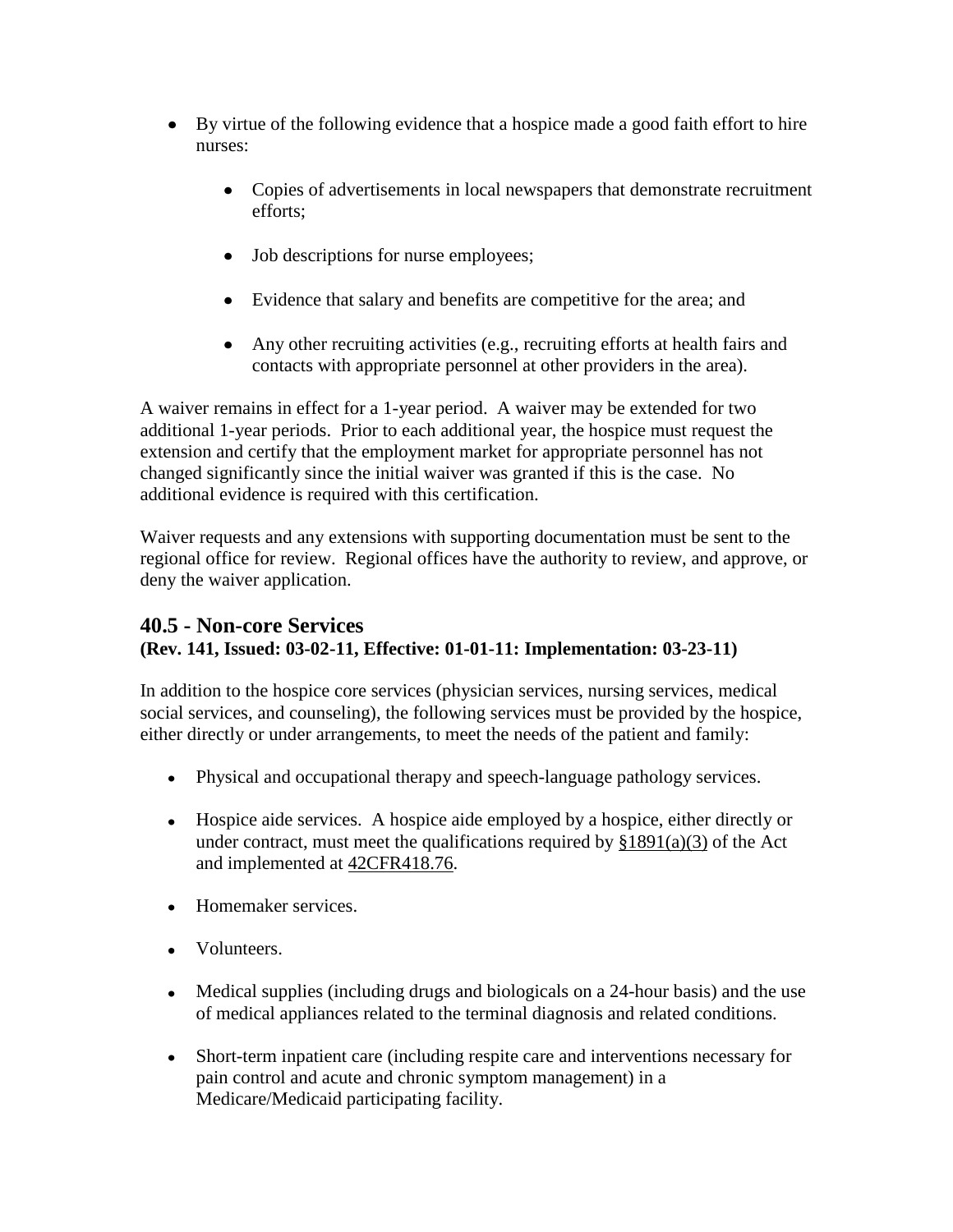Section  $1861\frac{dd}{5}$  of the Act allows CMS to permit certain waivers of the requirements that the hospice make physical therapy, occupational therapy, speech language pathology services, and dietary counseling available (as needed) on a 24-hour basis. CMS is also allowed to waive the requirement that hospices provide dietary counseling directly. These waivers are available only to an agency or organization that is located in an area which is not an urbanized area (as defined by the Bureau of Census) and that can demonstrate to CMS that it has been unable, despite diligent efforts, to recruit appropriate personnel.

## <span id="page-25-0"></span>**50 - Limitation on Liability of Beneficiaries for Certain Hospice Coverage Denials (Rev. 1, 10-01-03) PM-A-97-11**

Section [1879](http://www.cms.hhs.gov/regulations/) of the Act provides protections from liability for charges for certain denied claims to beneficiaries who, acting in good faith, receive inpatient or outpatient services from Medicare Part A providers, or items or services from Medicare Part B suppliers which accept assignment. Likewise, providers and suppliers may also be protected from liability under §1879 of the Act when it is determined that they did not know and could not reasonably have been expected to know that Medicare would deny payment. When the beneficiary is held not liable and the provider also is held to be not liable, payment may be made for a denied claim under §1879, as if the service were covered.

Section  $1879(g)$  of the Act extends limitation on liability protection to a beneficiary enrolled in a hospice when there is a denial of claims due to a determination that the individual is not terminally ill, effective for services furnished on or after August 5, 1997.

When a denial of payment for hospice services is based upon a determination that the beneficiary is not terminally ill, the contractor will apply the usual procedures of the limitation on liability provision.

See the Medicare Claims Processing Manual, Chapter 30, "Limitation on Liability."

## <span id="page-25-1"></span>**60 - Provision of Hospice Services to Medicare/Veteran's Eligible Beneficiaries (Rev. 1, 10-01-03) CCP/DCPC Comments - Tom Saltz, Carol Blackford, Terrie Deutsch**

Medicare beneficiaries that are dually eligible veterans, and reside at home in their community may elect the Medicare Hospice Benefit and have hospice services paid for under the Medicare Hospice Benefit. See [§1853\(c\)](http://www.cms.hhs.gov/regulations/) and [1814\(d\)](http://www.cms.hhs.gov/regulations/) of the Act.

If a duly eligible veteran, who had been receiving Medicare hospice services in his/her home, is admitted to a VA owned and operated inpatient facility, the beneficiary must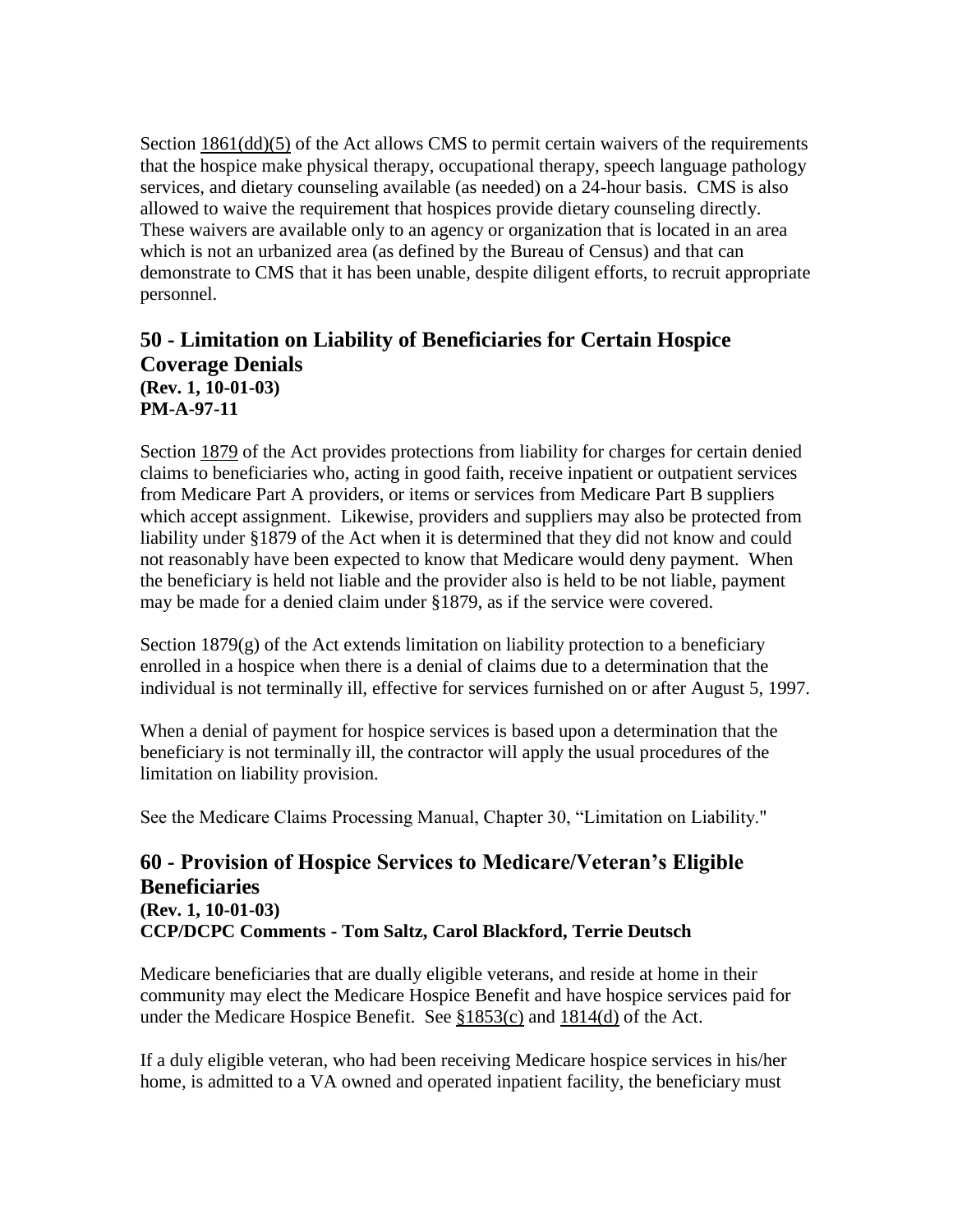revoke the Medicare hospice benefit. Medicare is not allowed to pay for those services for which another federal entity is primary payer (§1853(c) and 1814(d)).

Dually eligible veterans may elect to receive Medicare hospice services while residing in community nursing homes and state homes and have those services paid for under the Medicare hospice benefit. (This is similar to paying for hospice care if a beneficiary lives in a nursing facility. See [§20.3.](#page-8-0))

#### <span id="page-26-0"></span>**70 – Hospice Contracts with An Entity for Services not Considered Hospice Services (Rev. 1, 10-01-03) A-02-102**

The law governing the provision of Medicare hospice services is found at [§1861\(dd\)](http://www.cms.hhs.gov/regulations/) of the Act. This law specifies the services covered as hospice care and the conditions a hospice program must meet in order to participate in the Medicare program. One of the conditions a hospice program must meet is that it be "primarily engaged" in providing hospice care and services to terminally ill individuals. The law further clarifies that "terminally ill individuals" are individuals having a "medical prognosis that their life expectancy is six months or less if the illness runs its normal course." Although the law does not explicitly define its expectations for "primarily engaged," CMS has interpreted it to mean exactly what it says, that a hospice provider must be primarily engaged in providing hospice care and services  $(\{1861(\text{dd})(2)(\text{A})(i))$ . "Primarily" does not mean "exclusively." This requirement does not preclude provision of non-hospice services to terminally ill individuals who are not hospice patients or services to individuals, who are not terminally ill, so long as the primary activity of the hospice is the provision of hospice services to terminally ill individuals.

The CMS recognizes that there may be circumstances in which another health care entity may wish to "purchase" some of the highly specialized staff time or services of a hospice to better meet the needs of its specific patient population. In these cases, the services are not "hospice" services in terms of Medicare payment but become part of the service package of the provider under whose care the patient is. Examples of such circumstances are provided below.

## **EXAMPLE 1:**

A dually eligible Medicare/Medicaid beneficiary enrolled in the Program of All-Inclusive Care for the Elderly (PACE) program for approximately 2 years has been diagnosed with a life limiting terminal illness with a prognosis of six months or less. In the course of routine assessments, the PACE provider recognizes that the beneficiary would benefit from the specialized services of a pain management specialist or a grief counselor. The PACE provider would then enter into a contractual arrangement with a Medicare certified hospice to purchase these specialized services. The hospice provider would bill the PACE provider for the services, and the PACE provider would in turn pay the hospice provider directly. Neither provider type would be allowed to bill Medicare separately for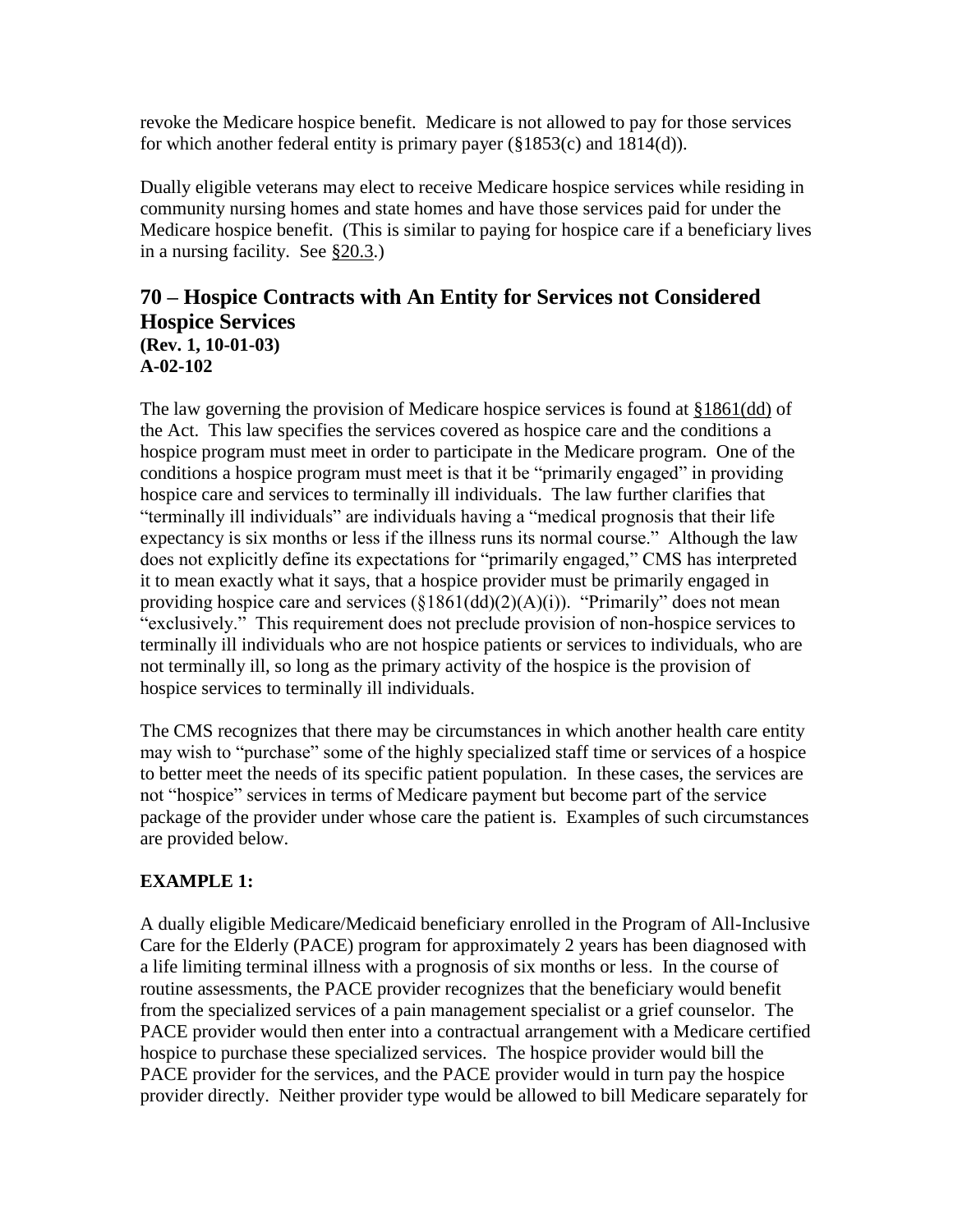the contracted services (which in this example are PACE services and included in the PACE provider's capitated rate). In this example, the PACE provider would maintain a medical record on the patient and the hospice provider would submit any documentation related to the care of the PACE patient to the PACE provider.

#### **EXAMPLE 2:**

A Medicare beneficiary is receiving skilled services from a Medicare certified home health agency (HHA). The beneficiary has been diagnosed with a life limiting terminal illness, but chooses to continue curative treatments, thereby rendering him ineligible for the Medicare hospice benefit. The beneficiary is experiencing a period of intractable pain, and the HHA wishes to purchase specialized pain control services from the hospice provider. The HHA would then enter into a contractual arrangement with a Medicare certified hospice to purchase specialized nursing services. The hospice would bill the HHA and the HHA would pay the hospice provider directly. Neither provider type would be allowed to bill Medicare separately for the contracted services (which, in this example, are home health services and therefore included in the HHA's episode payment). In this example, the HHA would maintain a medical record on the patient, and the hospice submits any documentation related to the pain management to the HHA.

## **EXAMPLE 3:**

A Medicare beneficiary (non-dual eligible) resides in a skilled nursing facility (SNF) and has a diagnosis of Alzheimer's disease. The beneficiary's disease process has progressed to a stage in which he/she can no longer ingest food or fluids. The beneficiary's family has been approached by the SNF regarding the placement of a feeding tube and has been told, "their loved one may not live much longer." The family is struggling with this concept and has requested assistance from the SNF regarding hospice care and grief counseling. The SNF has provided information about the Medicare hospice benefit to the family, but the patient's legal representative has made a decision not to elect hospice care at this time. The SNF does not have a trained grief counselor or full-time social worker on staff, but has a business relationship with a local hospice and has requested the services of a pastoral or grief counselor. The SNF and hospice enter into a contractual arrangement for the provision of grief counseling to this beneficiary's family by a pastoral care counselor. The hospice provider would bill the SNF, and the SNF would pay the hospice provider directly. Neither provider type would be allowed to bill Medicare Part A or B separately for the pastoral care services (which in this example are included in the Medicare's Resource Utilization Group or RUG payments to the SNF). The SNF maintains the medical record on this patient and the hospice provider would submit any documentation related to the pastoral care services provided to the SNF.

In all of the examples provided above, the billing and payment for the services are between each of the providers. Medicare must not be billed separately for any of the contracted services referred to in the examples provided above.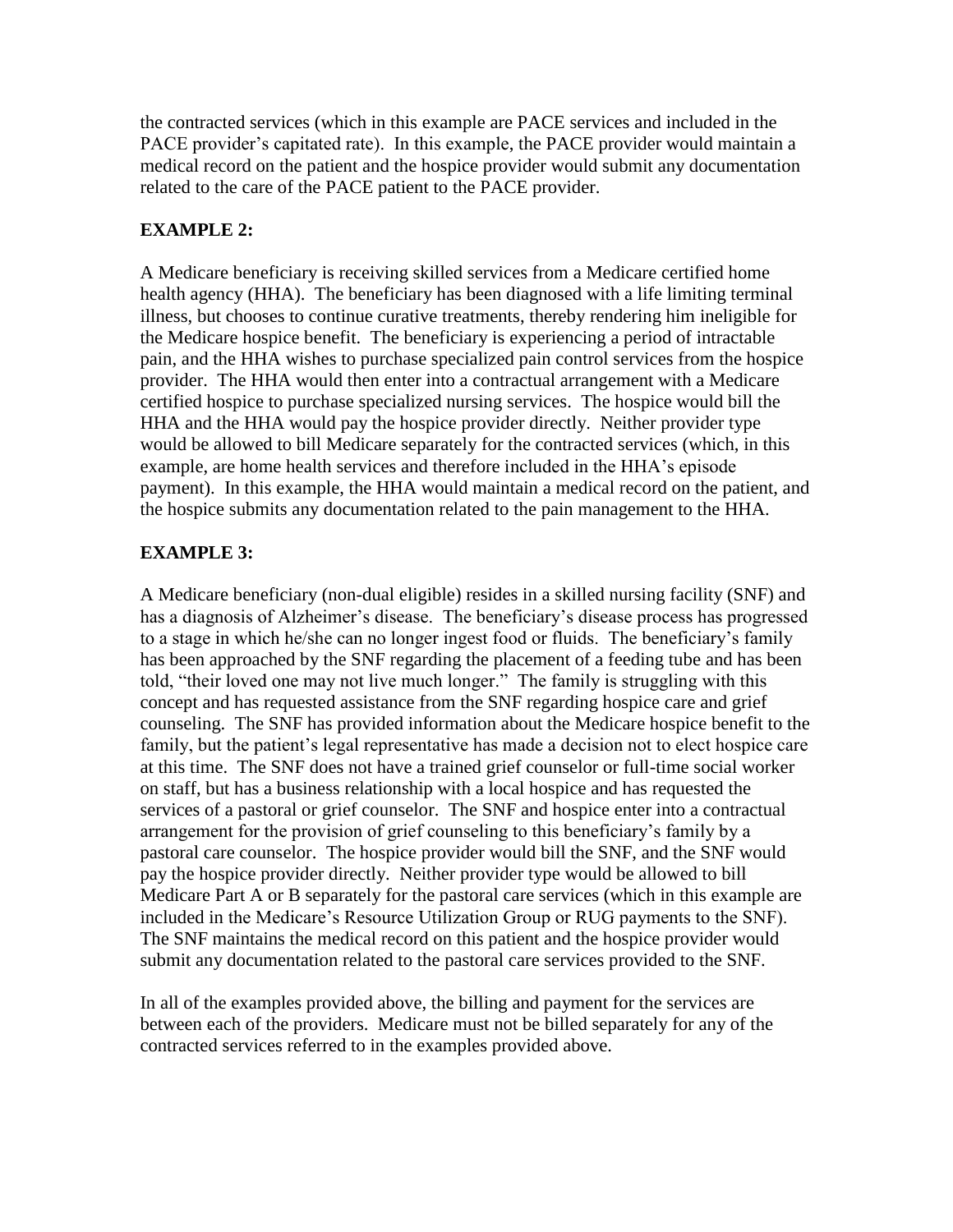# <span id="page-28-0"></span>**70.1 - Instructions for the Contractual Arrangement (Rev. 1, 10-01-03)**

A contractual agreement between both parties must be on file and available for review by the state survey agency responsible for conducting surveys on behalf of CMS to assess compliance with the relevant conditions of participation for the provider contracting for the hospice services. Where a PACE organization contracts with a hospice organization, the contract, which is reviewed by CMS, must meet the requirements specified in 42 CFR [460.70.](http://www.cms.hhs.gov/regulations/) The agreement must specify each of the services to be provided, the credentials required for any of the professionals providing the services, the billing method and payment amounts, and any required documentation.

## <span id="page-28-1"></span>**80 - Hospice – Pre-Election Evaluation and Counseling Services (Rev. 28, Issued: 12-03-04, Effective: 01-01-05, Implementation: 01-03-05)**

Effective January 1, 2005, section 512 of the MMA amends section  $1812(a)(1)(5)$  of the Act which, provides for a one-time payment to be made to a hospice for evaluation and counseling services furnished by a physician who is either the medical director of or employee of a hospice agency. In order to be eligible to receive this service, a beneficiary must:

- be determined to have a terminal illness (which is defined as having a prognosis of 6 months or less if the disease or illness runs its normal course;
- not have made a hospice election, and
- not previously received the pre-election hospice services
- Services under this benefit are comprised of:
- evaluating the individual's need for pain and symptom management;
- counseling the individual regarding hospice and other care options, and may include;
- $\bullet$ advising the individual regarding advanced care planning.

The services that comprise this benefit are currently available through other Medicare benefits. For example, evaluation and counseling are often provided by an individual's physician as well as by other sources such as discharge planners, case managers, social workers and nonphysician providers. Therefore, this service may not be reasonable and necessary for all individuals. To the extent that beneficiaries have already received Medicare-covered evaluation and counseling with respect to end-of-life care, the hospice pre-election benefit would seem duplicative. However, if a beneficiary or the beneficiary's physician deem it necessary to seek the expertise of a hospice medical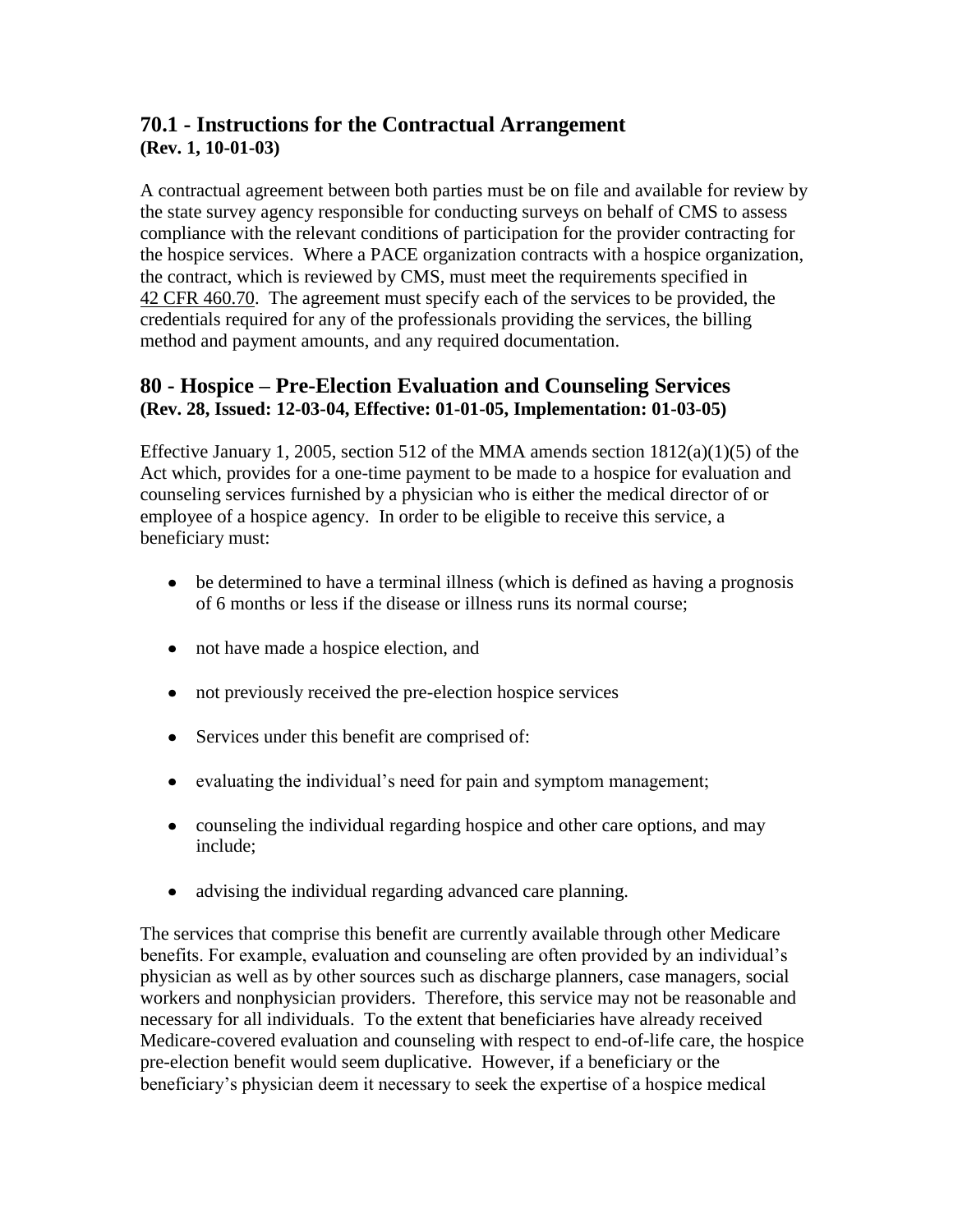director or physician employee, this benefit is available to assure that a beneficiary's endof-life options for care and pain management are addressed.

Since the decision to utilize this benefit is determined by the beneficiary or the beneficiary's physician, the evaluation and counseling service may not be initiated by the hospice, that is, the entity receiving payment for the service. Payments by hospice agencies to physicians or others in a position to refer patients for services furnished under this provision may implicate the Federal anti-kickback statute.

If the beneficiary's physician is also the medical director or physician employed by a hospice or possesses expertise in the provision of palliative or hospice care, that physician already possesses the expertise necessary to furnish end-of-life services and will have received payment for these services through the use of evaluation and management codes.

#### For example:

A thoracic surgeon has diagnosed a patient hospitalized in an acute care facility, with end-stage lung cancer with a prognosis of 6 months or less, if the disease runs its normal course. The patient has been informed of this diagnosis. The physician, with the patient's concurrence, requests a consult by the hospital's palliative care team. The team meets with the patient, discusses options, evaluates the patient's pain and symptoms, and makes recommendations including hospice care. Utilization of the evaluation and consultation benefit would be duplicative.

A patient with terminal cervical cancer has been receiving aggressive curative care as an outpatient, which has not been successful. The patient's physician, nurse and social worker have discussed the possibility of hospice. The patient decides to seek information from a hospice. Utilization of the evaluation and consultation benefit would be appropriate.

Hospice A receives referrals from various physicians and facilities that the patients are certified as having a terminal illness and wish to elect the hospice benefit. Hospice A utilizes the evaluation and consultation benefit for every patient as a preliminary evaluation, prior to the actual election of the benefit. Utilization of the evaluation and consultation benefit would not be appropriate.

Nursing home B contacts Hospice C providing them with a list of patients that can be certified as having a terminal illness. The medical director of Hospice C makes "rounds" on these patients, many of whom are unable to communicate and whose symptoms are being managed well. Utilization of the evaluation and consultation benefit would not be appropriate.

A patient is being treated by a physician for end-stage COPD. The patient is experiencing distressing symptoms, but has not been able to make any definitive decision as to advanced directive decisions. The patient's physician feels that the expertise of the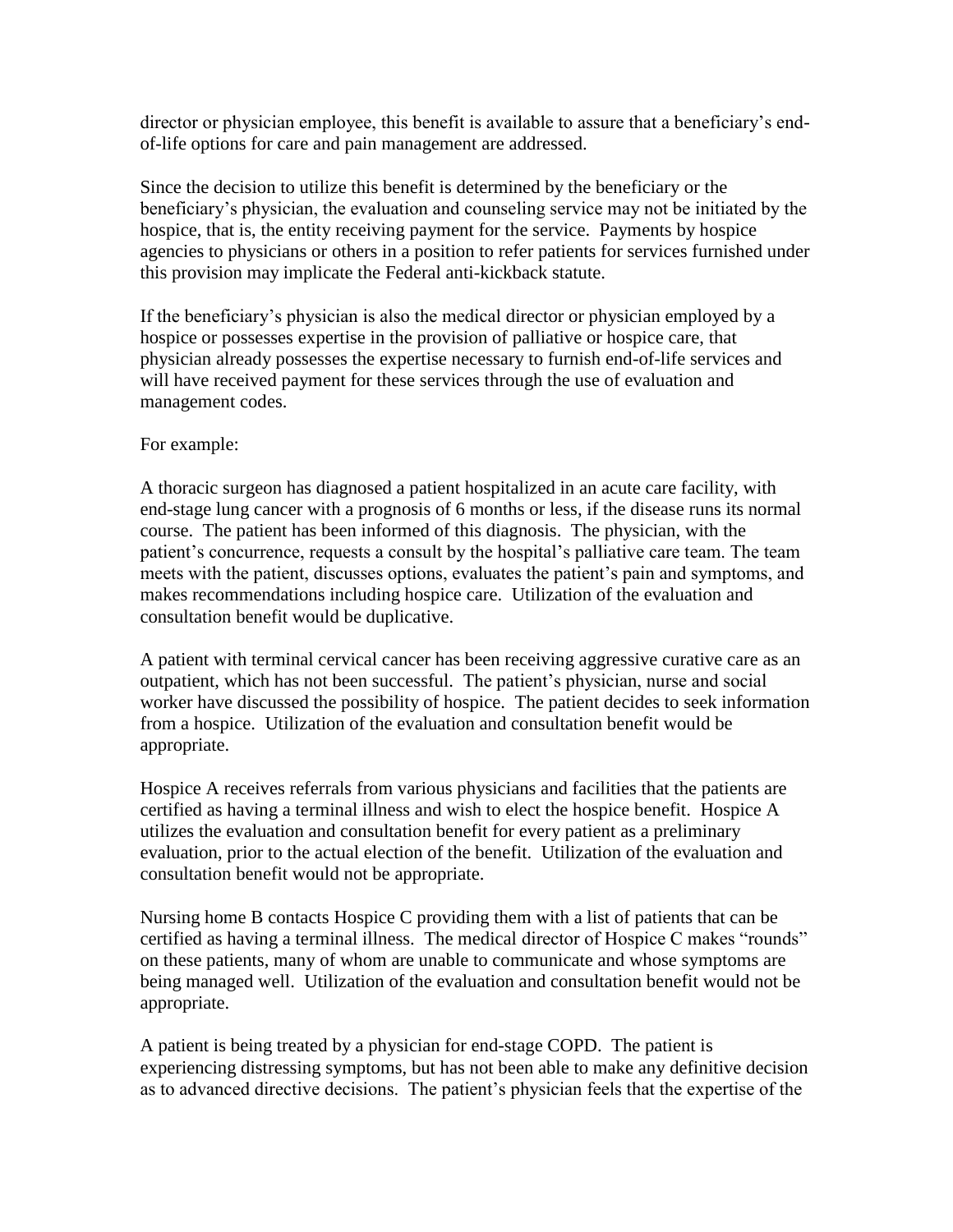medical director in Hospice D would be able to provide recommendations as to symptom management and advance directive decisions. The medical director provides the evaluation and consultation services. The patient does not elect the hospice benefit, but is able to make determinations as to his wishes and the physician has recommendations to assist in his provision of care. Utilization of the evaluation and consultation benefit would be appropriate.

# <span id="page-30-0"></span>**80.1 - Documentation**

## **(Rev. 28, Issued: 12-03-04, Effective: 01-01-05, Implementation: 01-03-05)**

If the beneficiary's physician initiates the request for the evaluation and counseling service, appropriate documentation guidelines should be followed, including the determination of the terminal diagnosis. Since this provision is not a prerequisite of or part of the hospice benefit, certification of the terminal diagnosis is not required. The request or referral should be in writing, and the hospice medical director or physician employee would be expected to provide a written note on the patient's medical chart as well as maintaining a written record of this service.

If the beneficiary initiates the request for the service, the hospice agency should maintain a written record of the service and communication with the beneficiary's physician, with the beneficiary's permission, would occur, to the extent necessary to ensure continuity of care.

## <span id="page-30-1"></span>**80.2 - Payment (Rev. 141, Issued: 03-02-11, Effective: 01-01-11: Implementation: 03-23-11)**

Section 512(b) of the MMA amends section [1814\(i\)](http://www.socialsecurity.gov/OP_Home/ssact/title18/1814.htm) of the Act and establishes payment for this service. The statute specifies that the payment will be made to the hospice for services provided by the hospice medical director or physician employed by the hospice. The provision of these services may not be delegated to other hospice personnel (i.e., nurse practitioners, registered nurses, social workers, etc.) and may not be furnished by a physician under contract with the hospice. CMS intends to monitor data regarding the use of this benefit.

Since the evaluation and counseling provision is not a service within the hospice benefit, payment for these services is not included in the hospice payment cap.

<span id="page-30-2"></span>Payment to the hospice agency for the provision of this evaluation and counseling service is made using HCPCS code G0337. The national payment amounts for this service for FY 2005 was \$54.57. Future changes in the rate will be identified in the Physician Fee Schedules. See Pub 100-04, Medicare Claims Processing Manual, chapter 11, section 10.1, for claims processing instructions.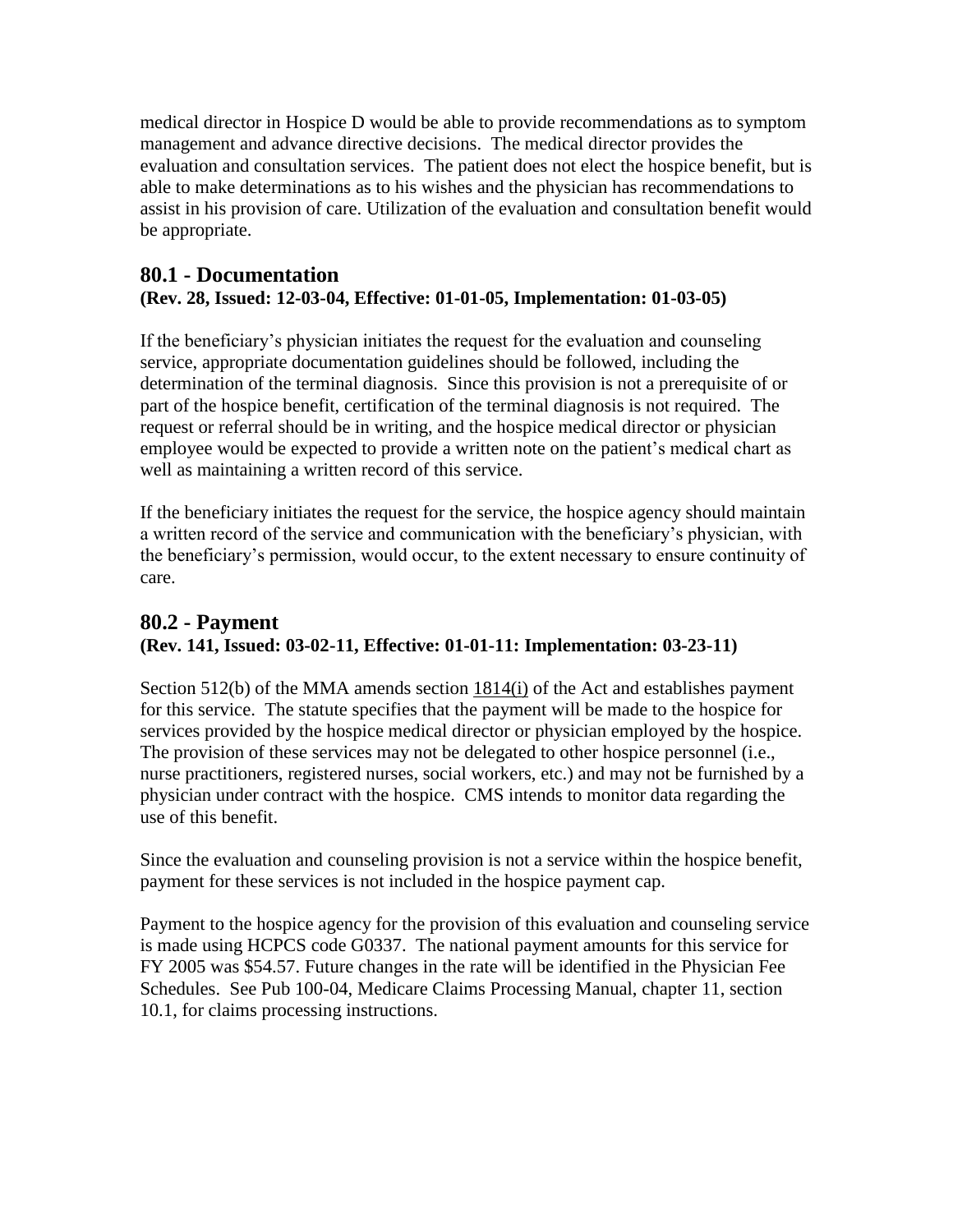#### *90 – Caps and Limitations on Hospice Payments (Rev. 156, Issued: 06-01-12, Effective: 04-14-11 for the 2011 Cap Year and Prior Cap Years; October 1, 2011 for the 2012 Cap Year and Subsequent Cap Years; Implementation Date: 07-02-12)*

*The statute requires that hospice payments be limited by an inpatient cap and by an aggregate cap. Medicare contractors make the cap calculations annually, after the end of the aggregate cap year, which runs from November 1st to October 31st. Contractors send each provider a cap determination letter, which serves as a notice of program reimbursement under 42 CFR §405.1803(a)(3), showing the results of those calculations. Any amounts in excess of either cap are considered to be overpayments, and must be repaid to Medicare. Contractors compute the inpatient cap and the aggregate cap in order to determine whether a provider has exceeded the allowable hospice cap amount. The contractor shall issue a demand for the overpayment from hospices that exceeded the allowable hospice cap amount.*

#### <span id="page-31-0"></span>*90.1 – Limitation on Payments for Inpatient Care (Rev. 156, Issued: 06-01-12, Effective: 04-14-11 for the 2011 Cap Year and Prior Cap Years; October 1, 2011 for the 2012 Cap Year and Subsequent Cap Years; Implementation Date: 07-02-12)*

*Payments to a hospice for inpatient care are subject to a limitation on the number of days of inpatient care furnished to Medicare patients. During the 12-month period beginning November 1 of each year and ending October 31, the aggregate number of inpatient days for general inpatient care and inpatient respite care may not exceed 20 percent of the aggregate number of days of hospice care provided to all Medicare beneficiaries in that hospice during that same period. This limitation is applied once each year, at the end of the hospices' "cap period‖ (November 1 - October 31). The inpatient cap is calculated by the contractor as follows:*

- *1. The maximum allowable number of inpatient days is calculated by multiplying the total number of days of Medicare hospice care by 0.20.*
- *2. If the total number of days of inpatient care furnished to Medicare hospice patients is less than or equal to the maximum, no adjustment is necessary.*
- *3. If the total number of days of inpatient care exceeds the maximum allowable number, the limitation is determined by:*
	- $\bullet$ *Calculating the ratio of the maximum allowable inpatient care days to total inpatient care days reported on the Provider Statistical and Reimbursement Report (PS&R). The calculated ratio is multiplied by the total reimbursement for inpatient care (general inpatient and inpatient respite reimbursement) paid to the provider.*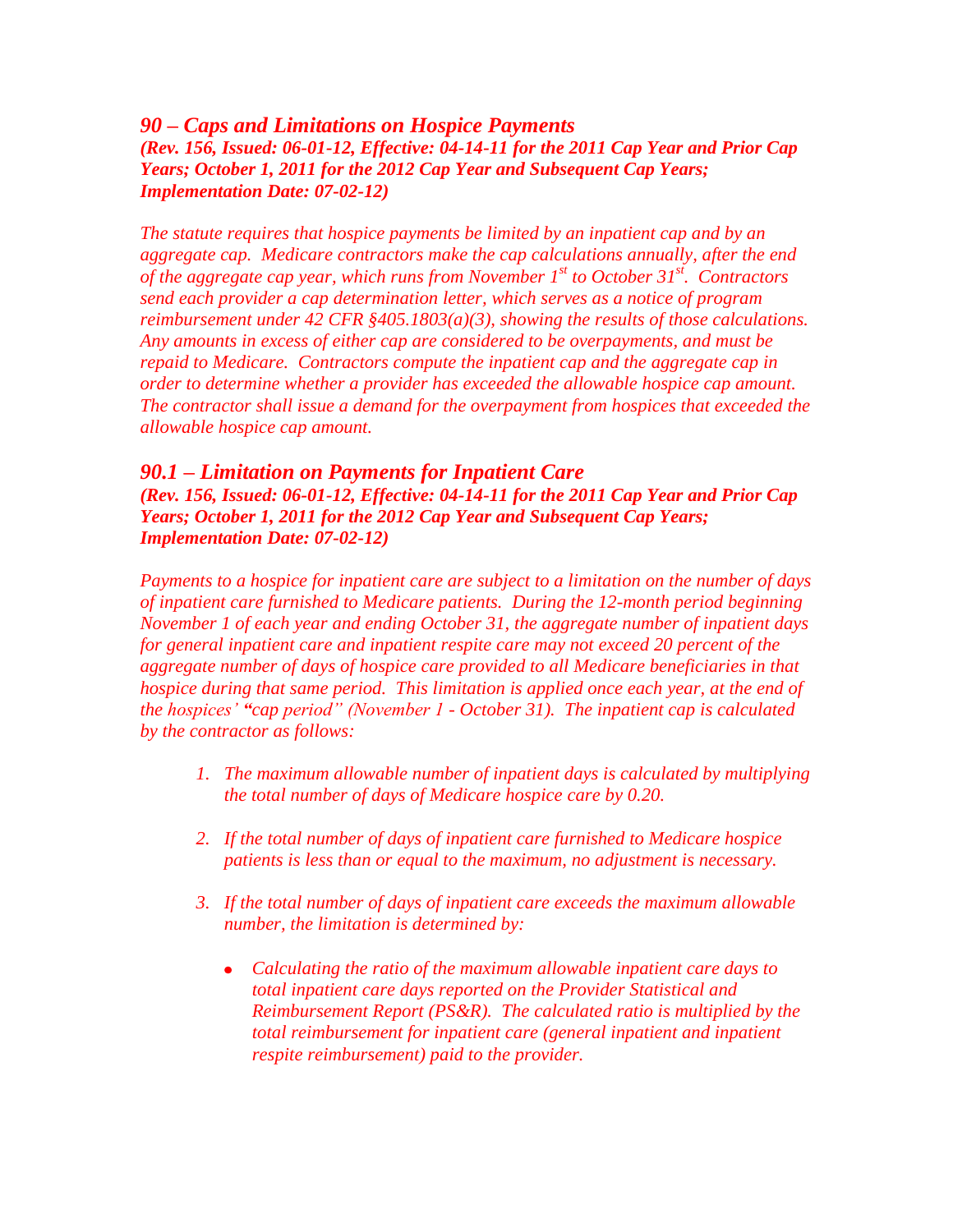- *Multiplying the excess inpatient care days by the routine home care (RHC) rate, wage adjusted for the location of the hospice.*
- *Adding together the amounts calculated in the two bullets above to derive the total allowable payments for inpatient care.*
- *Comparing the total allowable payments for inpatient care in bullet 3 above with actual payments made to the hospice for inpatient care during the "cap period" in order to determine the overpayments paid to the provider.*

*Any excess reimbursement must be refunded by the hospice.*

#### *EXAMPLE: Assume that:*

*40,000 total hospice days x 0.20 = 8,000 = the maximum allowable inpatient care days.*

*10,000 inpatient care days were reported and paid to the hospice.*

*The ratio of maximum allowable days to the number of actual days equals 8,000 to 10,000 or 0.80.*

*Assume the total reimbursement for inpatient care revenue codes 0655 and 0656 for services provided between November 1st and October 31st is \$4,000,000.*

*\$4,000,000 x 0.80 = \$3,200,000 = payments for allowable inpatient care days.*

*Excess inpatient days = (10,000 actual days) – (8,000 allowable days) = 2,000. Multiply the excess inpatient care days by the routine home care rate (wage adjusted for a hospice located in Redding, California, using the FY 2012 Wage Index value of 1.4631): 2,000 x \$199.09 = \$398,180 = allowable payments for the excess inpatient care days.*

*Add the allowable inpatient payments and the allowable payments for excess days to derive the inpatient cap: \$3,200,000 + \$398,180 = \$3,598,180 = inpatient cap.*

*Compare \$3,598,180 inpatient cap with \$4,000,000 actually paid for inpatient revenue codes.*

*The hospice must refund \$4,000,000 - \$3,598,180 = \$401,820*

#### <span id="page-32-0"></span>*90.2 – Aggregate Cap on Overall Reimbursement to Medicare-certified Hospices*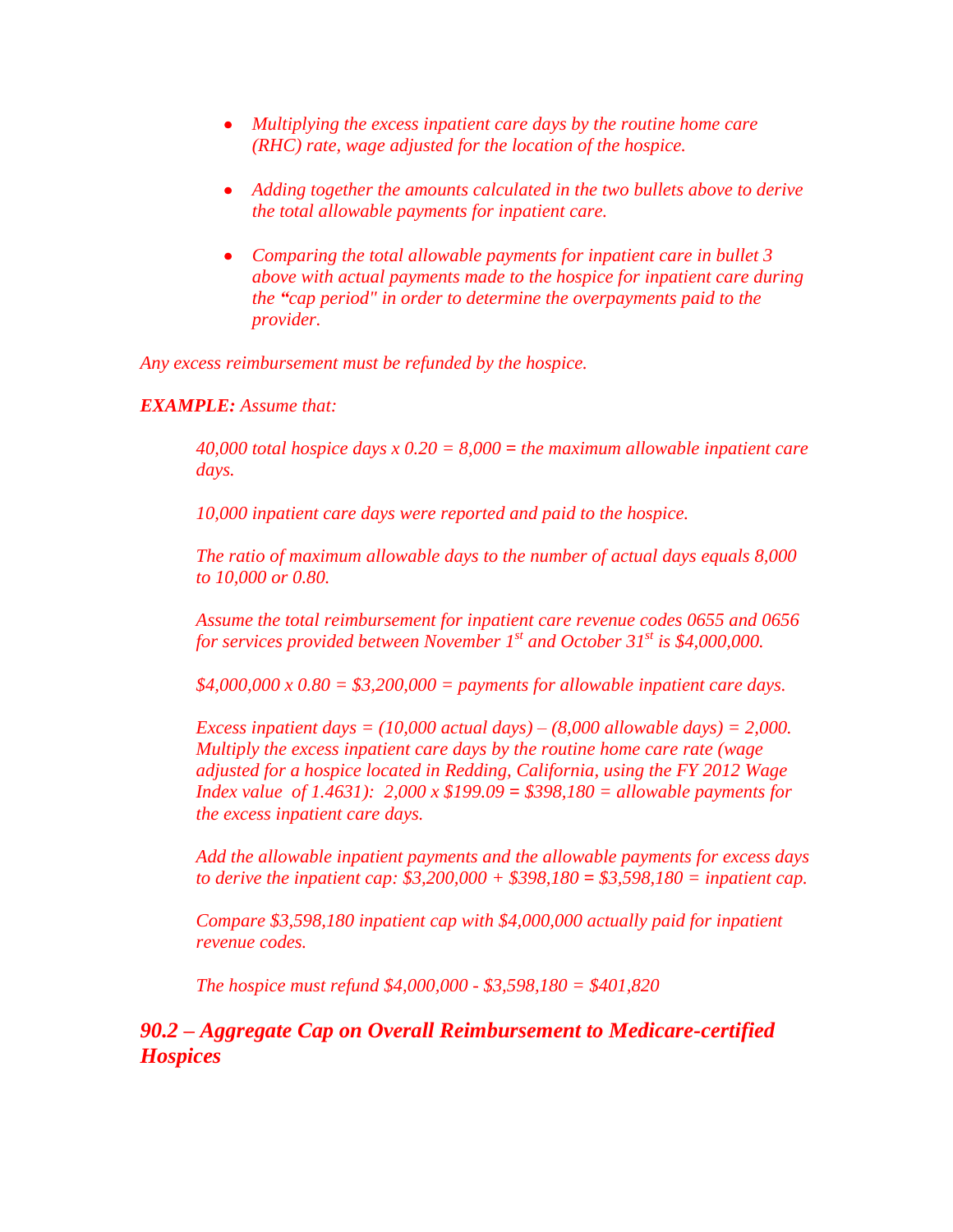#### *(Rev. 156, Issued: 06-01-12, Effective: 04-14-11 for the 2011 Cap Year and Prior Cap Years; October 1, 2011 for the 2012 Cap Year and Subsequent Cap Years; Implementation Date: 07-02-12)*

*Overall aggregate Medicare payments made to a Medicare-certified hospice are subject to an aggregate cap, calculated by the contractor at the end of the hospice cap period.*  The cap year is from November  $I^{st}$  of each year to October 31st of the next year. The *aggregate cap is calculated by multiplying a Medicare beneficiary count during the*  period by a statutory "cap amount." The Medicare beneficiary count is determined *using either the proportional method or the streamlined method, as described in section 90.2.3 below. The hospice cap amount for the cap year ending October 31, 2011, is \$24,527.69. This amount is adjusted annually to reflect the percentage increase or decrease in the medical care expenditure category of the Consumer Price Index (CPI) for all urban consumers. The computation of the cap amount is explained in section 90.2.6 below.*

*The total actual Medicare payments made for services furnished to Medicare beneficiaries during the cap year (November 1st to October 31st) are compared to the aggregate cap for this period. Any actual Medicare payments in excess of the aggregate cap must be refunded by the hospice.*

*All Medicare-certified hospices are subject to the aggregate cap calculation. When a beneficiary receives hospice care from more than one hospice, only the care provided by the Medicare-certified hospice(s) is considered when computing the aggregate cap.*

#### <span id="page-33-0"></span>*90.2.1 – Actual Medicare Payments Counted*

*(Rev. 156, Issued: 06-01-12, Effective: 04-14-11 for the 2011 Cap Year and Prior Cap Years; October 1, 2011 for the 2012 Cap Year and Subsequent Cap Years; Implementation Date: 07-02-12)*

*―Total actual Medicare payments made for services furnished to Medicare beneficiaries during the cap year‖ refers to Medicare payments for services rendered beginning November 1 and ending October 31, regardless of when payment is actually made. All payments made to hospices on behalf of all Medicare hospice beneficiaries receiving services during the cap year are counted, regardless of which year(s) the beneficiary is counted in determining the cap, using the best data available at the time of the calculation. For example, payments made to a hospice for an individual initially electing hospice care on October 5, 2011 and dying on October 25, 2011, pertain to services rendered in the cap year beginning November 1, 2010, and ending October 31, 2011, and are counted as payments made during the 2011 cap year (November 1, 2010 - October 31, 2011), even though the beneficiary would be counted in the 2012 cap year if that hospice used the streamlined method (the period for counting beneficiaries using the streamlined method is September 28, 2011 to September 27, 2012).*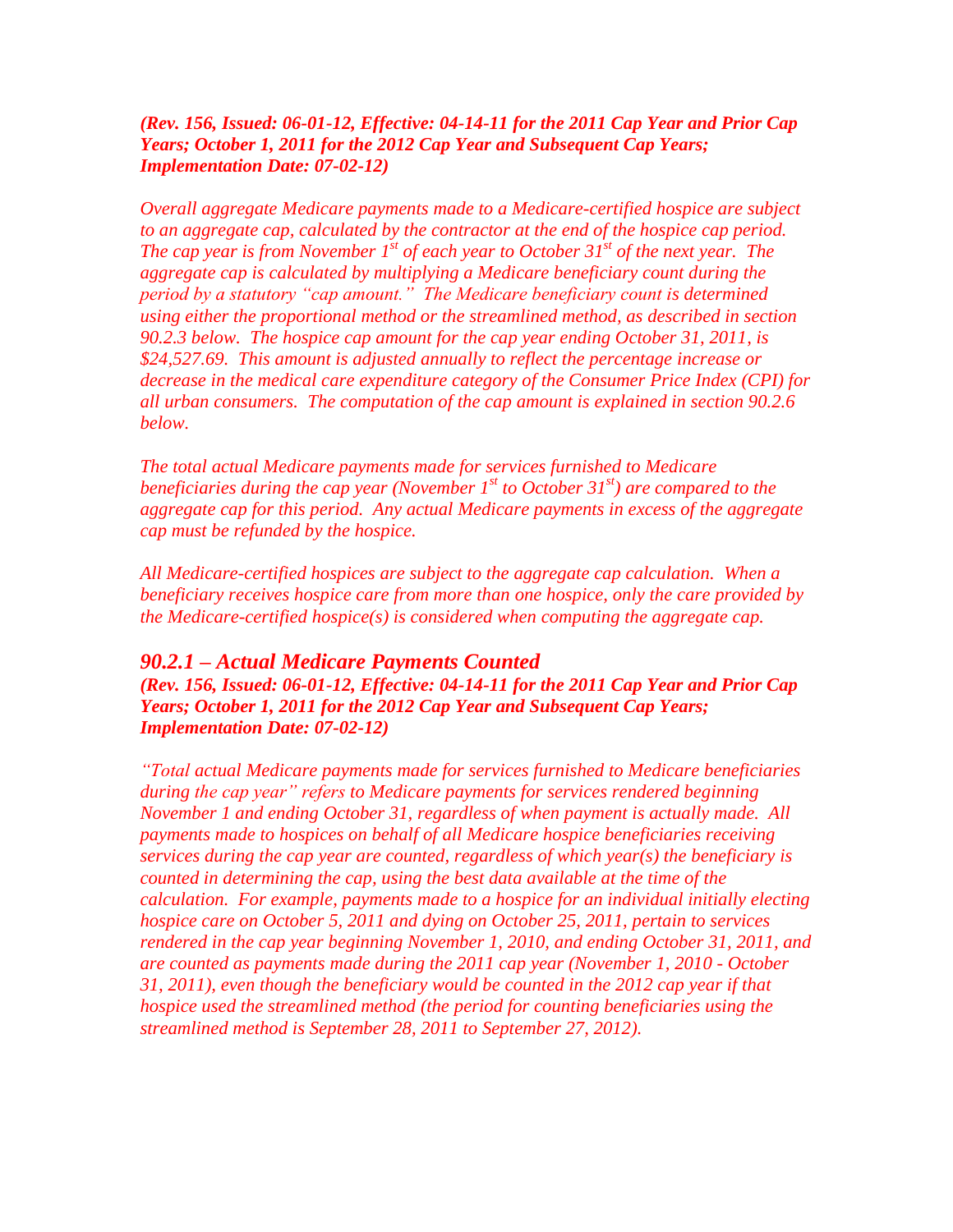#### <span id="page-34-0"></span>*90.2.2 – New Hospices*

#### *(Rev. 156, Issued: 06-01-12, Effective: 04-14-11 for the 2011 Cap Year and Prior Cap Years; October 1, 2011 for the 2012 Cap Year and Subsequent Cap Years; Implementation Date: 07-02-12)*

*The hospice aggregate cap is calculated in a different manner for new hospices entering the Medicare program if the hospice has not participated in the program for an entire cap year. In this situation, the initial cap calculations for newly certified hospices must cover a period of at least 12 months but less than 24 months. For example, the first cap period for a hospice entering the program on October 1, 2010, is from October 1, 2010 through October 31, 2011. Similarly, the first cap period for hospice providers entering the program after November 1, 2009, but before November 1, 2010, ends October 31, 2011.*

*Contractors shall use the proportional method when calculating the aggregate cap for all hospices which are Medicare-certified on or after October 1, 2011.*

# <span id="page-34-1"></span>*90.2.3 – Counting Beneficiaries for Calculation*

*(Rev. 156, Issued: 06-01-12, Effective: 04-14-11 for the 2011 Cap Year and Prior Cap Years; October 1, 2011 for the 2012 Cap Year and Subsequent Cap Years; Implementation Date: 07-02-12)*

*From the inception of the benefit in 1983 until April 14, 2011, the original method for counting beneficiaries for use in the aggregate cap calculation remained unchanged. That method is described below:*

*Each hospice's cap amount is calculated by the contractor multiplying the adjusted cap amount by the number of Medicare beneficiaries who elected to receive hospice care from that hospice during the cap period. For purposes of this calculation, the number of Medicare beneficiaries includes—*

*(1) Those Medicare beneficiaries who have not previously been included in the calculation of any hospice cap and who have filed an election to receive hospice care from the hospice during the period beginning on September 28 (34 days before the beginning of the cap period) and ending on September 27 (35 days before the end of the cap period).*

*(2) In the case in which a beneficiary has elected to receive care from more than one hospice, each hospice includes in its number of Medicare beneficiaries only that fraction which represents the portion of a patient's total stay in all hospices that was spent in that hospice.*

*The following descriptions of CMS policies outlining procedures for counting beneficiaries used in the hospice cap calculation were described in CMS Ruling 1355-R and in the FY 2012 Hospice Wage Index Final Rule. The policies differ by timeframe, so*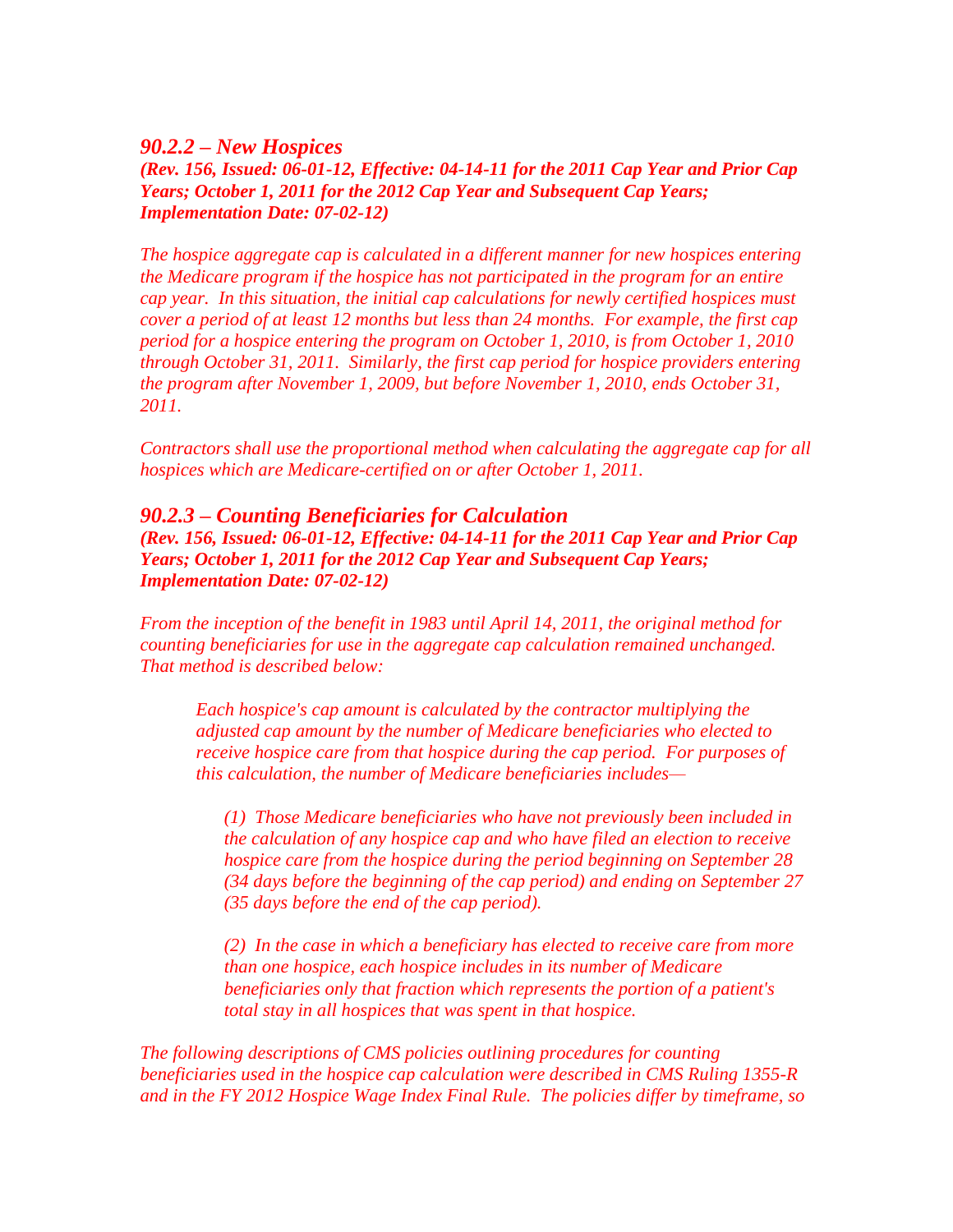*note carefully the timeframe and cap years mentioned. The two methods for counting beneficiaries are the streamlined method and the proportional method, and are explained below.*

#### *A. Hospice Appeals for Review of an Overpayment Determination (Ruling CMS-1355- R):*

*Effective April 14, 2011, a CMS Ruling entitled ―Medicare Program; Hospice Appeals for Review of an Overpayment Determination*" (CMS-1355-R), and also published in the *Federal Register as CMS-1355-NR (76 FR 26731, May 9, 2011, found at [http://www.gpo.gov/fdsys/pkg/FR-2011-05-09/pdf/2011-10694.pdf#page=1\)](http://www.gpo.gov/fdsys/pkg/FR-2011-05-09/pdf/2011-10694.pdf#page=1), was issued related to the aggregate cap calculation for hospices. This ruling provided for application of a proportional method to hospices that have challenged the original method of counting beneficiaries (shown at the beginning of section 90.2.3) for the aggregate cap calculation. Specifically, the Ruling provides that, for any hospice which*  has a timely-filed administrative appeal of the method used to determine the number of *Medicare beneficiaries used in the aggregate cap calculation for a cap year ending on or before October 31, 2011, the Medicare contractors shall recalculate that year's cap determination using the proportional method. The proportional method is described in section 90.2.3.C below.*

#### *B. Cap year ending October 31, 2011 (the 2011 cap year) and all prior cap years:*

*Ruling CMS-1355-R applies only to the 2011 cap year and any prior cap year(s) for which a hospice received an overpayment determination and filed a timely qualifying appeal. For any hospice that received relief through Ruling CMS-1355-R in the form of a recalculation of one or more of its cap determinations, or for any hospice that receives relief from a court after challenging the validity of the cap regulation, the hospice's cap determination for any subsequent cap year is also calculated using a proportional method, as opposed to the original method described at the beginning of this section. The proportional method is defined below in section 90.2.3.C.*

*Additionally, there are hospices that have not filed an appeal of an overpayment determination challenging the validity of the original method for counting beneficiaries*  and which are waiting for CMS to make a cap determination for cap years ending on or *before October 31, 2011. Any such hospice provider, as of October 1, 2011, may elect to have its final cap determination for such cap year(s), and all subsequent cap years, calculated using the proportional method.*

*Finally, those hospices which would like to continue to have the original method (hereafter called the streamlined method) used to determine the number of beneficiaries in a given cap year would not need to take any action, and would have their cap calculated using the streamlined method for cap years ending on or before October 31, 2011. The streamlined method is defined in section 90.2.3.C below.*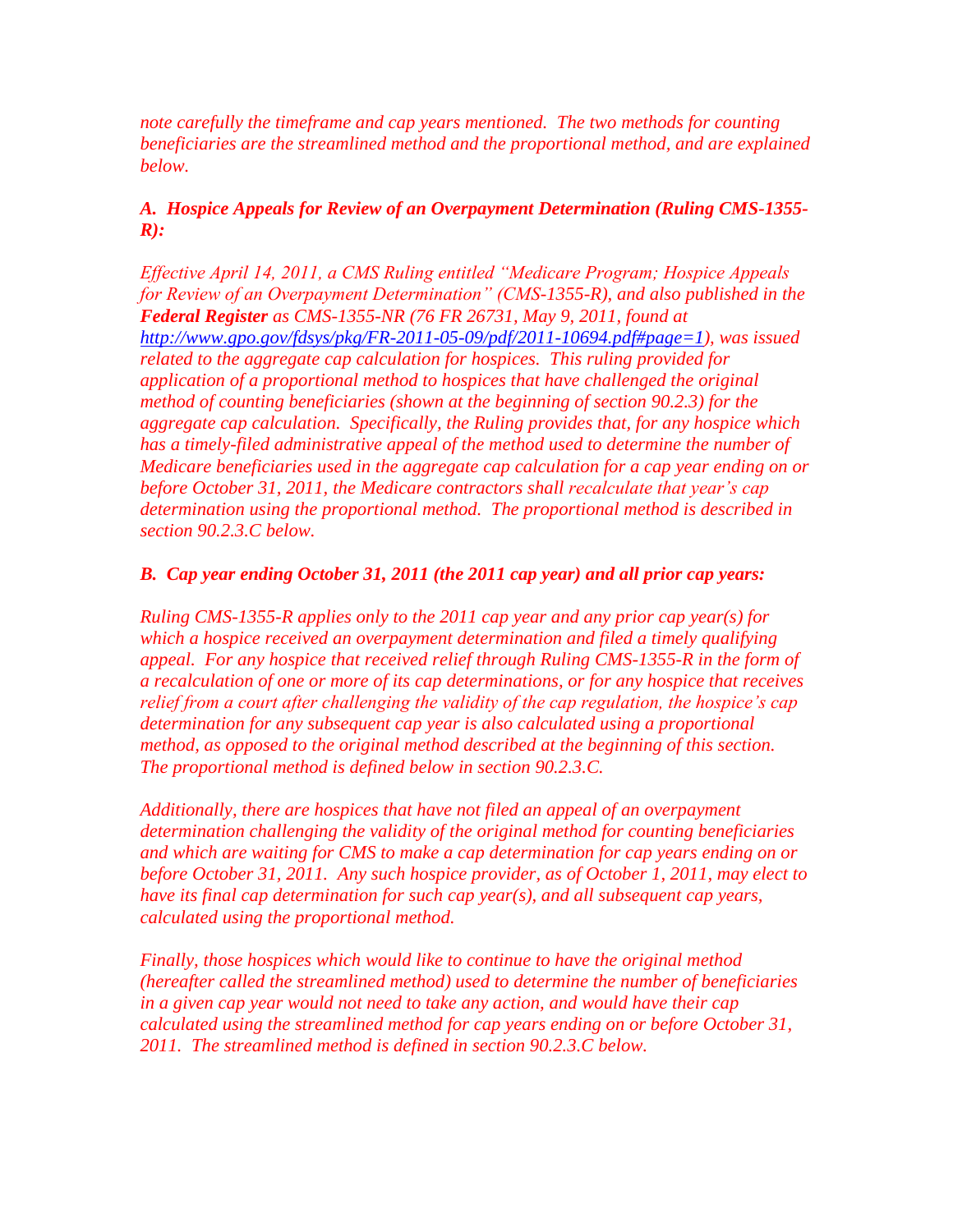#### *C. Cap year ending October 31, 2012 (the 2012 cap year) and subsequent cap years:*

*For cap years ending on or after October 31, 2012, and all subsequent cap years, the hospice aggregate cap is calculated using the proportional method, except that eligible hospices can make a one-time election up to 60 days after receiving their 2012 cap determination to have their aggregate cap calculated using the streamlined method, as described later in this section. Contractors shall provide hospices with details on how to make that one-time election.*

*Proportional Method: Under the proportional method, for each hospice, the contractor shall include in its number of Medicare beneficiaries only that fraction which represents the portion of a patient's total days of care in all hospices and all years that was spent in that hospice in that cap year (November 1st to October 31st), using the best data available at the time of the calculation (subject to revision at a later time based on updated data). The whole and fractional shares of Medicare beneficiaries' time in a given cap year are then summed to compute the total number of Medicare beneficiaries served by that hospice in that cap year.*

*When a hospice's cap is calculated using the proportional method, and a beneficiary included in that calculation survives into another cap year, the contractor may need to make adjustments to prior cap determinations. Reopening is allowed for up to 3 years from the date of the cap determination notice, except in the case of fraud, where reopening is unlimited. A revised cap determination letter issued as a result of a reopening may itself be reopened, subject to the 3 year limitation on reopening.*

*Streamlined Method: Eligible hospices can exercise a one-time election to have its cap determination for cap years 2012 and beyond calculated using the streamlined method. The option to elect the continued use of the streamlined method for cap years 2012 and beyond is available only to hospices that have had their cap determinations calculated using the streamlined method for all cap years prior to cap year 2012.*

*When a beneficiary receives care from only one hospice: The hospice includes in its number of Medicare beneficiaries those Medicare beneficiaries who have not previously been included in the calculation of any hospice cap, and who have filed an election to receive hospice care during the period beginning on September 28 (34 days before the beginning of the cap year) and ending on September 27 (35 days before the end of the cap year), using the best data available at the time of the calculation.*

*Once a beneficiary has been included in the calculation of a hospice cap, he or she may not be included in the cap for that hospice again, even if the number of covered days in a subsequent cap year exceeds that of the period where the beneficiary was included (this could occur when the beneficiary has breaks between periods of election).*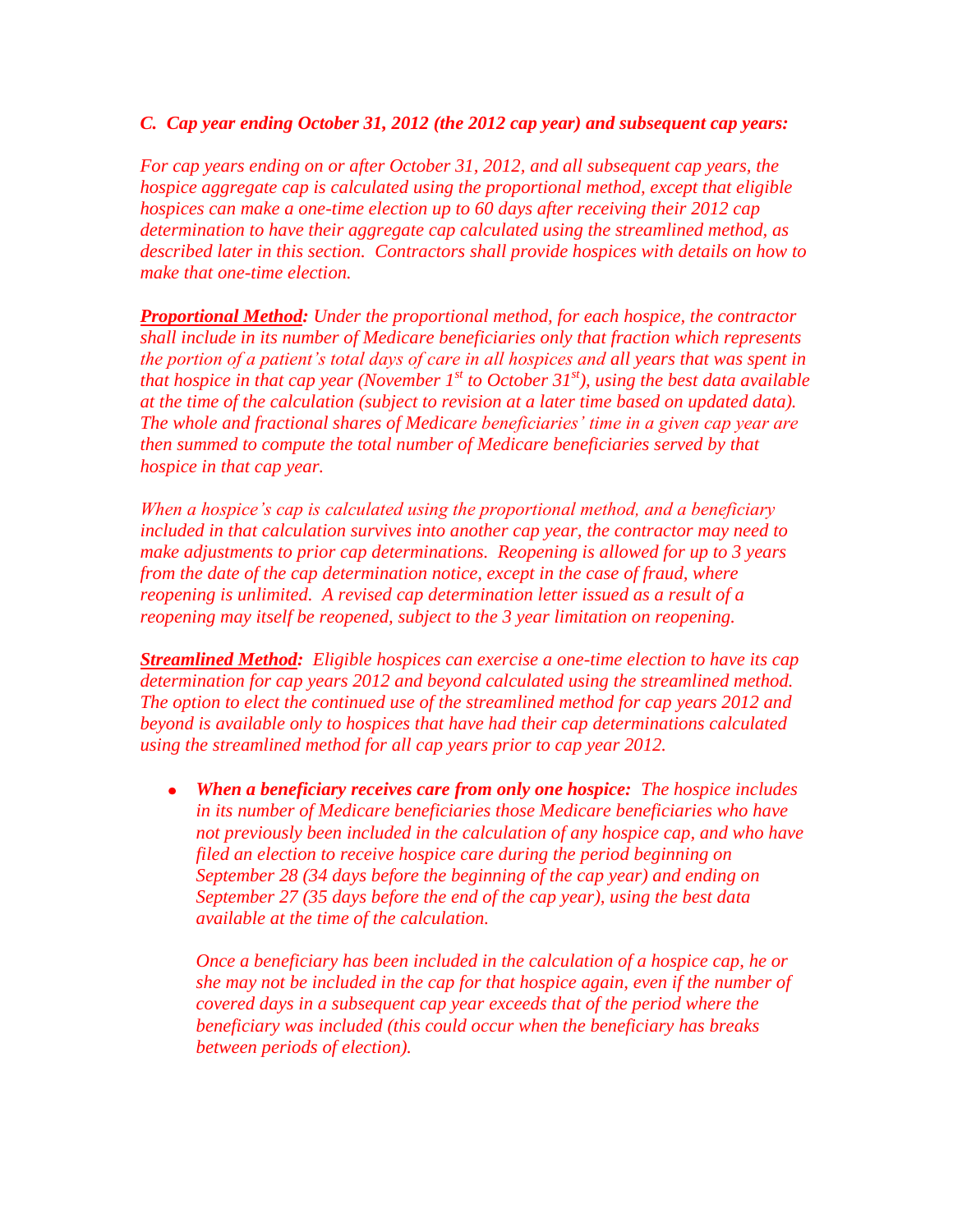*When a beneficiary receives care from more than one Medicare-certified*   $\bullet$ *hospice during a cap year or years: Each Medicare-certified hospice includes in its number of Medicare beneficiaries only that fraction which represents the portion of a patient's total days of care in all Medicare-certified hospices and all years that was spent in that hospice in that cap year (November 1st to October 31st), using the best data available at the time of the calculation. Cap determinations are subject to reopening/adjustment to account for updated data. The streamlined method cap calculation for a Medicare beneficiary who has been in more than one Medicare-certified hospice is identical to the proportional method.*

#### *D. Beneficiary Counting Examples*

*The following examples are for illustrative purposes only. As the examples indicate, if a hospice transitions from the streamlined method to the proportional method during the 2012 cap year, the transition might result in particular beneficiaries being counted a total of less or more than 1.0. As the examples illustrate, if the proportional method is applied for a given year, then every beneficiary who receives services in that year is counted based on the number of days of care furnished to the beneficiary in that year, relative to the total days of care for the beneficiary for all years.*

*Example 1. Jane Smith, a Medicare beneficiary, initially elected hospice care from Hospice A beginning on June 1, 2011. Her condition improved, and she was discharged from Hospice A on August 15, 2011, as she was no longer terminally ill. However, in January 2012 Ms. Smith's condition worsened; she re-elected hospice at Hospice A on January 15, 2012, and subsequently died on February 26, 2012.*

*Streamlined Method: Hospice A would count Ms. Smith as 1 in its 2011 cap year, but would not count Ms. Smith again in its 2012 cap year. Medicare payments for hospice care provided would be counted in the cap year in which those services were provided, regardless of when payments were actually made, using the best data available at the time of the calculation.*

*Proportional Method: Ms. Smith would be counted as follows:*

| 2011 cap year (June $I^{st}$ – August 15th):    | $76 \text{ days} = 76/119 =$ | 0.64 |
|-------------------------------------------------|------------------------------|------|
| 2012 cap year (Jan $15^{th}$ – Feb $26^{th}$ ): | $43 \text{ days} = 43/119 =$ | 0.36 |
| Total days:                                     | $119 \text{ days} =$         | 1.00 |

*The contractor uses the best data available at the time the cap is calculated to determine the proportional allocation of Ms. Smith's time. Because the contractor calculates the cap after allowing time for claims and adjustments to flow through the claims processing system, and assuming Hospice A files its claims without delay, by the time the 2011 cap is calculated the contractor would have information about Ms. Smith's complete hospice stay. Therefore, the contractor is able to correctly count Ms. Smith's stay for the 2011*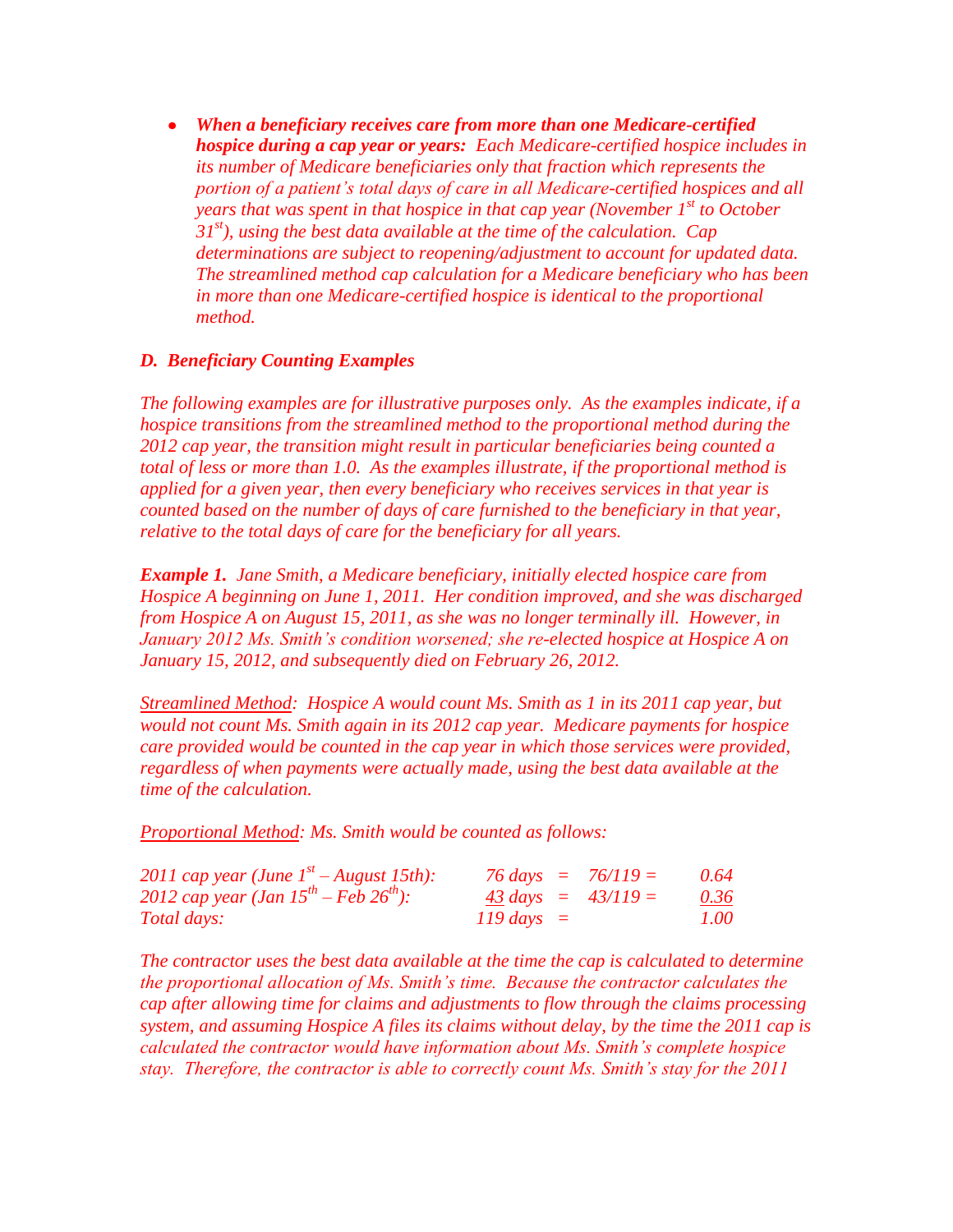*and 2012 cap determinations, without having to make prior year adjustments to her proportional shares.*

*Had Ms. Smith lived until August 25, 2012, the contractor would consider the information it has at the time it makes the cap calculation when determining proportional shares. For example, if the contractor calculated the 2011 cap on June 30, 2012, using claims for dates of service through April 30, 2012, Ms. Smith's total stay would have been 183 days, and the 2011 proportional share would be 76 / 183 = 0.42. When calculating the 2012 cap determination, the contractor would be able to re-open the 2011 cap determination and correct the proportional allocation made in the previous cap year, to reflect a final allocation of 76/300 = 0.25 for the 2011 cap determination and 224/300 = 0.75 in the 2012 cap determination.*

*Transitioning from the Streamlined Method to the Proportional Method: There are advantages and disadvantages for hospices transitioning from the streamlined method to the proportional method. When a transition to the proportional method occurs for the 2012 cap year, contractors shall not re-open the cap determination for prior cap years to pro-rate beneficiaries calculated under the streamlined method, who are included in beneficiary count for the 2012 cap year, unless those beneficiaries were in more than one hospice. Contractors shall consider all days of hospice care for these beneficiaries, including those in the previous cap year(s), when computing the proportional share of a beneficiary headcount using the proportional method. Therefore, some beneficiaries that were previously counted as 1 may be counted as more than 1 as a result of the transition.*

*When a hospice that elects to continue to have the streamlined method used for its cap calculation in 2012, later elects to change to the proportional method for the 2013 cap year or a later cap year, contractors can reopen cap determinations for the 2012 and later cap years. Reopening is allowed for up to 3 years from the date of the applicable cap determination, except in the case of fraud, where reopening is unlimited.*

*Additionally, when a transition to the proportional method is made, the timeframe for counting beneficiaries changes from September 28th – September 27th to November 1st – October 31st. As a result, there is a 34 day period from September 28th to October 31st , 2011 in the transition year where beneficiaries who elect hospice and die within that period are not counted in the total number of beneficiaries for either the 2011 or the 2012 cap year. However, the payments associated with those beneficiaries are counted in the 2011 cap year.*

*When a hospice transitions from the streamlined method to the proportional method, the beneficiaries' days of care from September 28 – October 31, 2011 (34 days) would not be included in the numerator for the beneficiary count calculation. However, that 34-day period would be included in the denominator because the proportional method includes in the denominator all days of hospice care provided to a beneficiary in order to prorate the beneficiary correctly. As such, any beneficiary that elected hospice care during the 34-day period would be counted as less than 1, since the numerator only includes days of service in the new cap year, but the denominator includes all days of care, including the*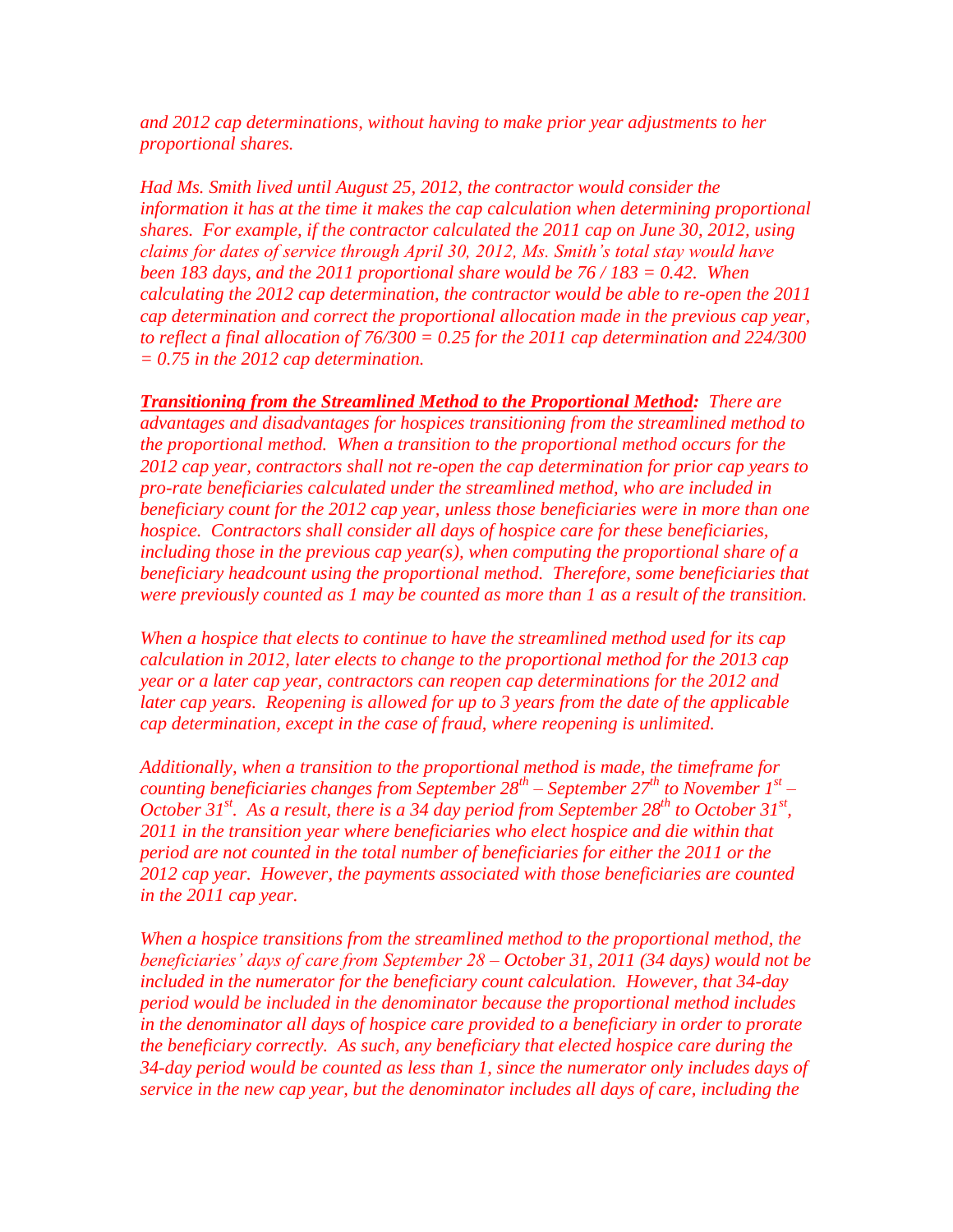*days in the 34-day transition period. The counting of these beneficiaries as less than 1 could be offset (in whole or in part) by other beneficiaries that will be carried over from years prior to the 2012 cap year that would be counted as more than 1 (one) beneficiary.*

*Example 2. Hospice A's cap was calculated using the streamlined method for the 2011 cap year, but Hospice A changed to the proportional method for the 2012 cap year. Ms. Jones is a beneficiary who elected Hospice A on September 1, 2011, and who died November 15, 2011. Ms. Jones was counted as 1 in the 2011 cap determination, using the streamlined method. When computing the 2012 cap determination using the proportional method, the contractor does not re-open the 2011 cap determination to adjust Ms. Jones' count. Ms. Jones was in hospice care for a total of 76 days. In the 2012 cap year calculation using the proportional method, the contractor would count Ms. Jones as 15 / 76 = 0.20. In this case, Ms. Jones was counted as 1.20 beneficiaries.*

*Example 3. Jason Smith, a Medicare beneficiary, initially elected hospice care from Hospice A in June 2012. He received hospice care for 30 days, but revoked the benefit to try a new treatment. The treatment put his disease into remission until 2016. Mr. Smith elected hospice at Hospice B in January 2016, and died 30 days later. The cap determination letter for the 2012 cap year was issued on December 29, 2013, and December 1, 2017 for the 2016 cap year. Mr. Smith received a total of 60 days of hospice care, with 30 days in the 2012 cap year and 30 days in the 2016 cap year. The contractor counted Mr. Smith in Hospice A's 2012 cap determination as 1. That 2012 cap determination is subject to reopening limitations because the 3 year reopening timeframe from the date of the cap determination letter has passed. The contractor for Hospice B counted Mr. Smith as 0.50, because Hospice B provided 30 days of care out of a total of 60 days of care. In this case, Mr. Smith was counted as 1.5 beneficiaries.*

*Had Mr. Smith re-elected the hospice benefit for 30 days in 2014 instead of 2016, and then died, then the contractor would reopen Hospice A's 2012 cap determination and recompute the cap after reducing the total beneficiary count by 0.5, to account for the adjustment to Mr. Smith's time. Hospice B's contractor would also count Mr. Smith as 0.5 in its 2014 cap calculation. Between the 2 hospices and the different years, Mr. Smith is counted as 1 in total.*

*Example 4. Mark Williams, a Medicare beneficiary, initially elected hospice care from Hospice A in June 2012. He received hospice care for 30 days, but revoked the benefit to try a new treatment, which put his disease into remission until 2014. Mr. Williams again elected hospice at Hospice A in January 2014, and died 30 days later. Hospice A has its contractor use the streamlined method. The contractor counted Mr. Williams in Hospice A's 2012 cap determination as 1. When computing the 2014 cap, the contractor would count Mr. Williams as 0, because the streamlined method requires that a beneficiary who receives care from a single hospice be counted in the initial year of election only.*

*Example 5. Marla Jackson, a Medicare beneficiary, initially elects hospice care from Hospice A on September 2, 2011. Ms. Jackson stays in Hospice A until October 1, 2011, (30 days) at which time she changes her election and transfers to Hospice B. Ms.*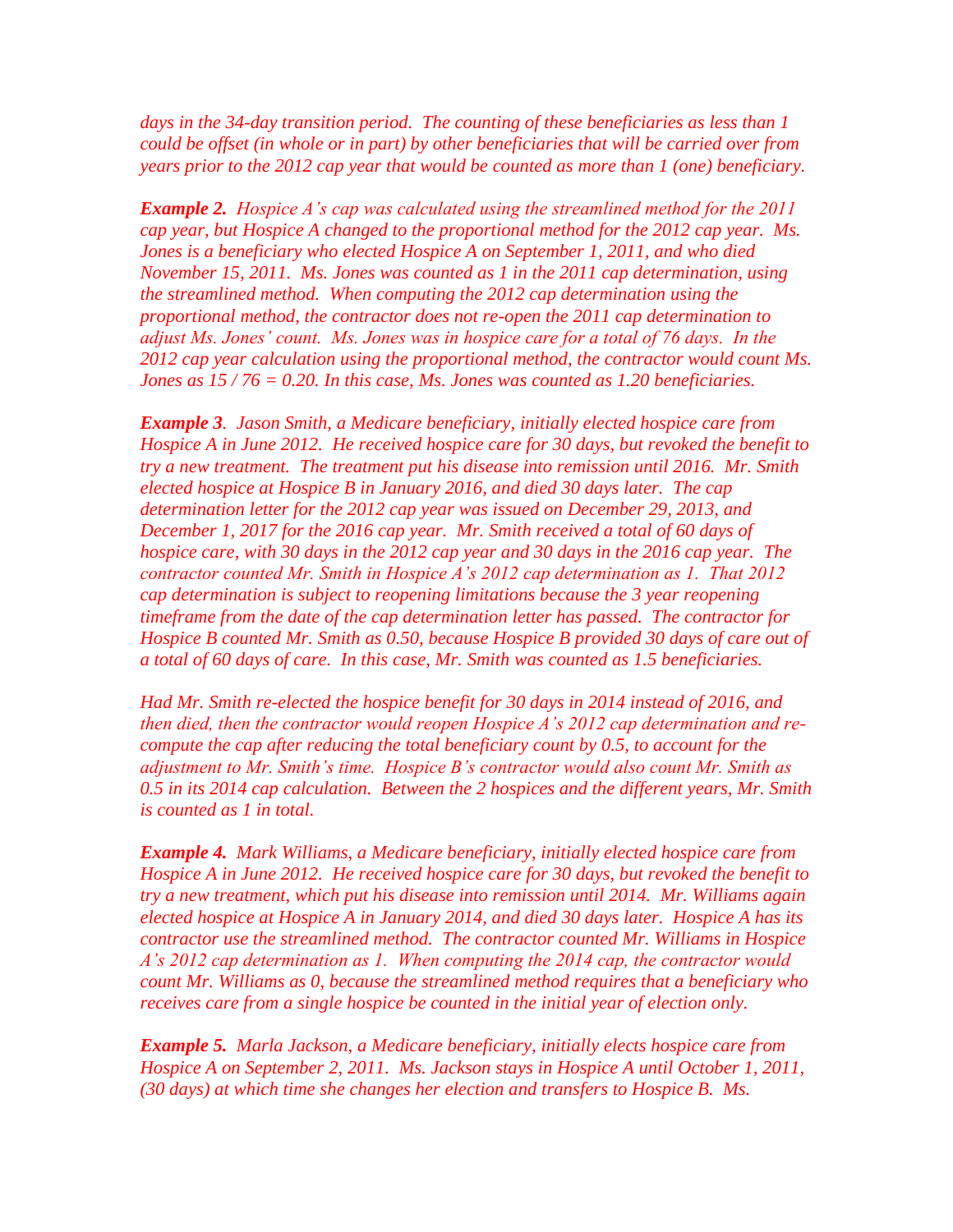*Jackson stays in Hospice B for 70 days until her death on December 9, 2011. Each hospice can count the day of transfer in its total days of care. The contractor determines that the total length of hospice stay for Ms. Jackson is 100 days (30 days in Hospice A and 70 days in Hospice B).*

*Since Ms. Jackson was in more than one hospice, it doesn't matter which calculation method Hospice A or B uses; the calculation is identical and is proportional. The timeframe for counting beneficiaries using the proportional method follows that of the cap year: November 1st to October 31st. Therefore, Ms. Jackson's hospice stay not only occurred in 2 hospices, but also in 2 cap years.*

*Since Ms. Jackson was in Hospice A for 30 days in the 2011 cap year only, Hospice A counts 0.3 of a Medicare beneficiary for her in its hospice cap calculation (30 days/100 days). Hospice B counts 0.7 of a Medicare beneficiary in its cap calculation (70 days/100 days), but Ms. Jackson's stay in Hospice B must also be allocated to the appropriate cap year:*

|                                          | <b>Hospice A</b> | <b>Hospice B</b>                               |
|------------------------------------------|------------------|------------------------------------------------|
| Total stay: $9/2/2011 - 12/9/2011$       |                  | $9/2/2011 - 10/1/2011 - 10/1/2011 - 12/9/2011$ |
| Total days: 100                          | $30 \, days$     | $70 \, days$                                   |
| 2011 Cap year $(11/1/2010 - 10/31/2011)$ | $30/100 = 0.30$  | $31/100 = 0.31$                                |
| 2012 Cap year $(11/1/2011 - 10/31/2012)$ |                  | $39/100 = 0.39$                                |
| <b>Total</b>                             | 0.30             | 0.70                                           |

*If Hospice A was not Medicare certified, then the contractor would only consider Ms. Jackson's time in Hospice B.*

*Example 6. Hospice A decided that it would like its contractor to calculate its cap using the proportional method beginning with the 2012 cap year. Hospice A admitted Susan Brown on October 1, 2011, and she passed away on October 20, 2011. In computing Hospice A's cap for the 2011 cap year, the contractor uses the streamlined method, which counts beneficiaries for the aggregate cap based on the date of initial election. Since Ms. Brown initially elected the Medicare hospice benefit on October 1st, she would not be included in Hospice A's beneficiary count for 2011, but the payments associated with her would be included in the total payments for the 2011 cap calculation. When the contractor calculates the 2012 cap using the proportional method, beneficiaries are counted based on the cap year timeframe (November 1, 2011 to October 31, 2012). As such, Ms. Brown is not included in the 2012 beneficiary count.*

In the 2012 cap year, the transition from the streamlined method to the proportional *method, beneficiaries who initially elect hospice and pass away during the 34 day period between September 28th and October 31st 2011, would not be included in either the count of beneficiaries for the prior year's streamlined cap calculation or in the approaching year's proportional cap calculation. However, the Medicare payments to the hospice*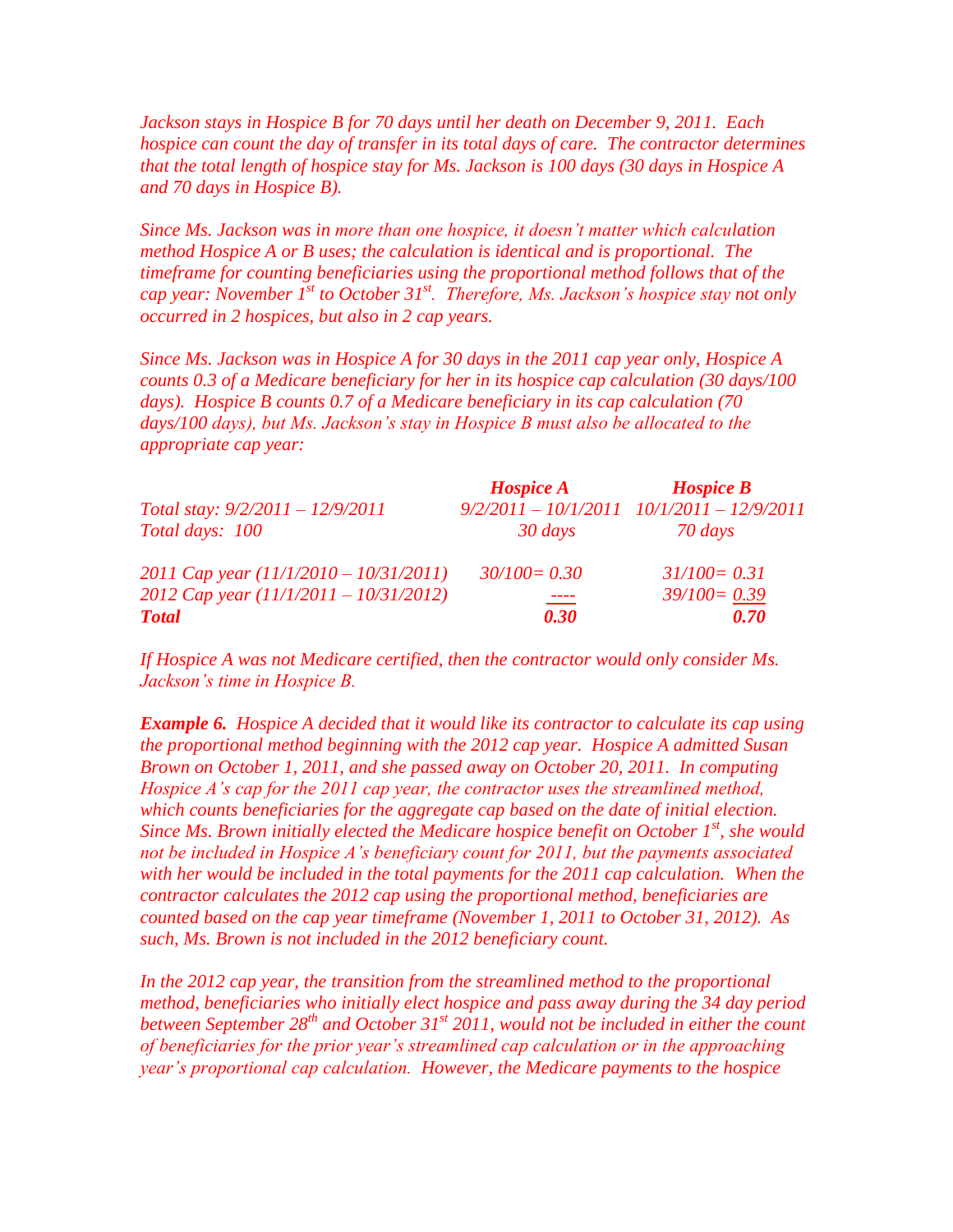*associated with those beneficiaries are included in the total actual payments used in the 2011 cap calculation.*

*Had Ms. Brown lived until November 15, 2011, she would have been included in Hospice A's cap calculation for the 2012 cap year. Her total hospice stay would then have been 46 days, with 15 of those days occurring during the 2012 cap year. Ms. Brown would be counted in the 2012 cap determination as 15/46=0.33.*

#### <span id="page-41-0"></span>*90.2.4 – Changing Aggregate Cap Calculation Methods (Rev. 156, Issued: 06-01-12, Effective: 04-14-11 for the 2011 Cap Year and Prior Cap Years; October 1, 2011 for the 2012 Cap Year and Subsequent Cap Years; Implementation Date: 07-02-12)*

*Hospices are not allowed to switch back and forth between cap calculation methods, as*  doing so would greatly complicate the cap determination calculation, would be difficult *to administer, and could lead to inappropriate switching by hospices seeking merely to maximize Medicare payments. Additionally, in the year of a change in the calculation method or when a previous cap determination cannot be re-opened, there is a potential for over-counting some beneficiaries. Allowing hospices to switch back and forth between methods would perpetuate the risk of over-counting beneficiaries. Therefore:*

*1) Those hospices that have their cap determination calculated using the proportional method for any cap year prior to the 2012 cap year will continue to have their cap calculated using the proportional method for the 2012 cap year and all subsequent cap years; and,*

*2) All other hospices would have their cap determinations for the 2012 cap year and all subsequent cap years calculated using the proportional method unless they make a one-time election to have their cap determinations for cap year 2012 and beyond calculated using the streamlined method. Contractors do not reopen cap determinations for the 2011 cap year and prior cap years as a result of a hospice transition from the streamlined to the proportional method for the 2012 cap year. NOTE: this does not apply to hospices that appealed their cap determination.*

*3) A hospice would be able to elect the streamlined method no later than 60 days following the receipt of its 2012 cap determination.*

*4) Hospices which elected to have their cap determination calculated using the streamlined method may later elect to have their cap determinations calculated using the proportional method by either:*

- *a. electing to change to the proportional method (if the election is made prior to receipt of the cap determination associated with the cap year where the change is desired); or*
- *b. appealing a cap determination calculated using the streamlined method to*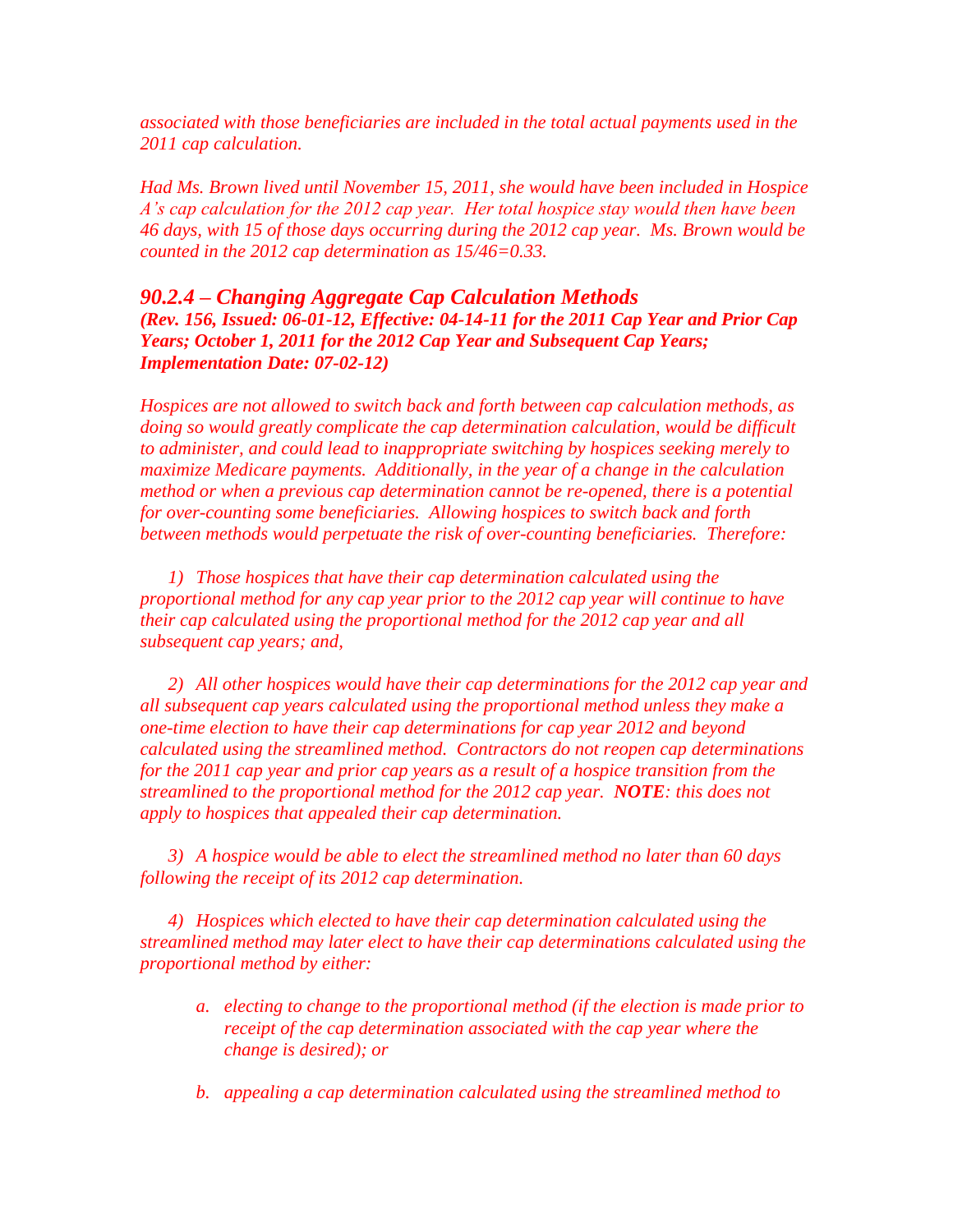#### *determine the number of Medicare beneficiaries.*

*5) If a hospice elected the streamlined method, and changed to the proportional method for a subsequent cap year, the hospice's aggregate cap determination for that cap year (i.e., the cap year of the change) and all subsequent cap years would be calculated using the proportional method. Past cap year determinations for the 2012 cap year and later cap years are subject to reopening; existing re-opening rules allow reopening for up to 3 years from the date of the cap determination, except in cases of fraud, where reopening is unlimited. A revised cap determination letter issued as a result of reopening may itself be reopened, subject to the 3 year limitation on reopening.*

#### <span id="page-42-0"></span>*90.2.5 – Other Issues*

*(Rev. 156, Issued: 06-01-12, Effective: 04-14-11 for the 2011 Cap Year and Prior Cap Years; October 1, 2011 for the 2012 Cap Year and Subsequent Cap Years; Implementation Date: 07-02-12)*

*The computation and application of the aggregate cap is made by the contractor after the cap year ends. The updated PS&R system enables each hospice's contractor to correctly determine proportional allocations. For all cap years through the 2011 cap year, hospices are responsible for reporting the number of Medicare beneficiaries electing hospice care during the period to the contractor. This must be done within 30 days after the end of the cap period. For the 2012 cap year and beyond, hospices no longer need to report the number of Medicare beneficiaries to be counted in the aggregate cap calculation due to the updated PS&R system.*

*Hospices can obtain instructions regarding the cap determination method election process from their contractors. Regardless of which method is used, the contractor shall continue to demand any additional overpayment amounts due to CMS at the time of the hospice cap determination. Cap determinations are subject to the existing CMS reopening regulations, which allow reopening for up to 3 years from the date of the cap determination letter, except in cases of fraud, where reopening is not limited.*

#### <span id="page-42-1"></span>*90.2.6 – Updates to the Cap Amount*

*(Rev. 156, Issued: 06-01-12, Effective: 04-14-11 for the 2011 Cap Year and Prior Cap Years; October 1, 2011 for the 2012 Cap Year and Subsequent Cap Years; Implementation Date: 07-02-12)*

*The original cap amount of \$6,500 per year is increased or decreased for accounting years that end after October 1, 1984, by the same percentage as the percentage of increase or decrease in the medical care expenditure category of the consumer price index for all urban consumers (CPI-U, United States city average), published by the Bureau of Labor Statistics, from March 1984 to the fifth month of the accounting year. The hospice cap is calculated on the basis of a cap year beginning November 1 and ending the following October 31.*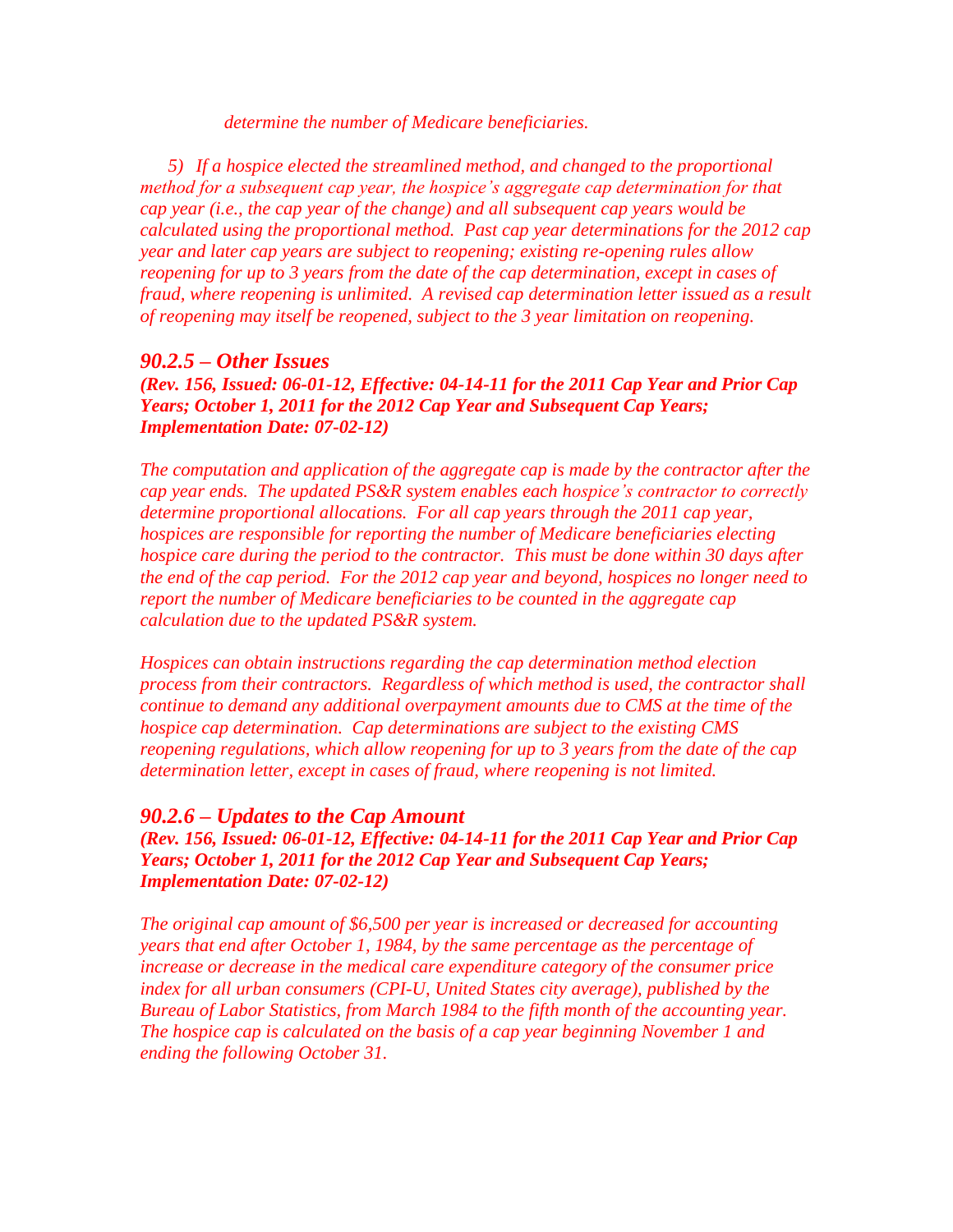*For example, for the cap amount for the cap year ending October 31, 2011, calculate using the March 2011 CPI-U in the medical care expenditures category of 397.726 and divide by the March 1984 CPI-U in the medical care expenditures category of 105.4 to yield an index of 3.773491 (rounded). The new hospice cap amount is the product of \$6,500 (base year cap) multiplied by 3.773491. Therefore, the cap amount for the period ending October 31, 2011, is \$24,527.69.*

*In those situations where a hospice begins participation in Medicare at any time other than the beginning of a cap year (November 1st), and hence has an initial cap calculation for a period in excess of 12 months, a weighted average cap amount is used. The following example illustrates how this is accomplished.*

#### *EXAMPLE*

*10/01/10 - Hospice A is Medicare certified.*

*10/01/10 to 10/31/11 - First cap period (13 months) for hospice A.*

*Statutory cap amount for first Medicare cap year (11/01/09 - 10/31/10) = \$23,874.98*

*Statutory cap amount for second Medicare cap year (11/01/10 - 10/31/11) = \$24,527.69*

*Weighted average cap amount calculation for hospice A:*

*One month (10/01/10 - 10/31/10) at \$23,874.98 = \$23,874.98*

*12 months (11/01/10 - 10/31/11) at \$24,527.69 = \$294,332.28*

*13 month period \$318,207.26 divided by 13 = \$24,477.48 (rounded)*

*In this example, \$24,477.48 is the weighted average cap amount used in the initial cap calculation for Hospice A for the period October 1, 2010, through October 31, 2011.*

*NOTE: If Hospice A had been certified in mid-month, a weighted average cap amount based on the number of days falling within each cap period is used.*

#### <span id="page-43-0"></span>*90.3 – Administrative Appeals*

*(Rev. 156, Issued: 06-01-12, Effective: 04-14-11 for the 2011 Cap Year and Prior Cap Years; October 1, 2011 for the 2012 Cap Year and Subsequent Cap Years; Implementation Date: 07-02-12)*

*The applicable contractor shall issue a letter to notify hospice providers of the results of the contractor's cap calculations and to serve as the provider's determination of program reimbursement. If there is a cap overpayment, there shall be an accompanying demand for repayment. As indicated in 42 CFR 418.311, a hospice that believes that its*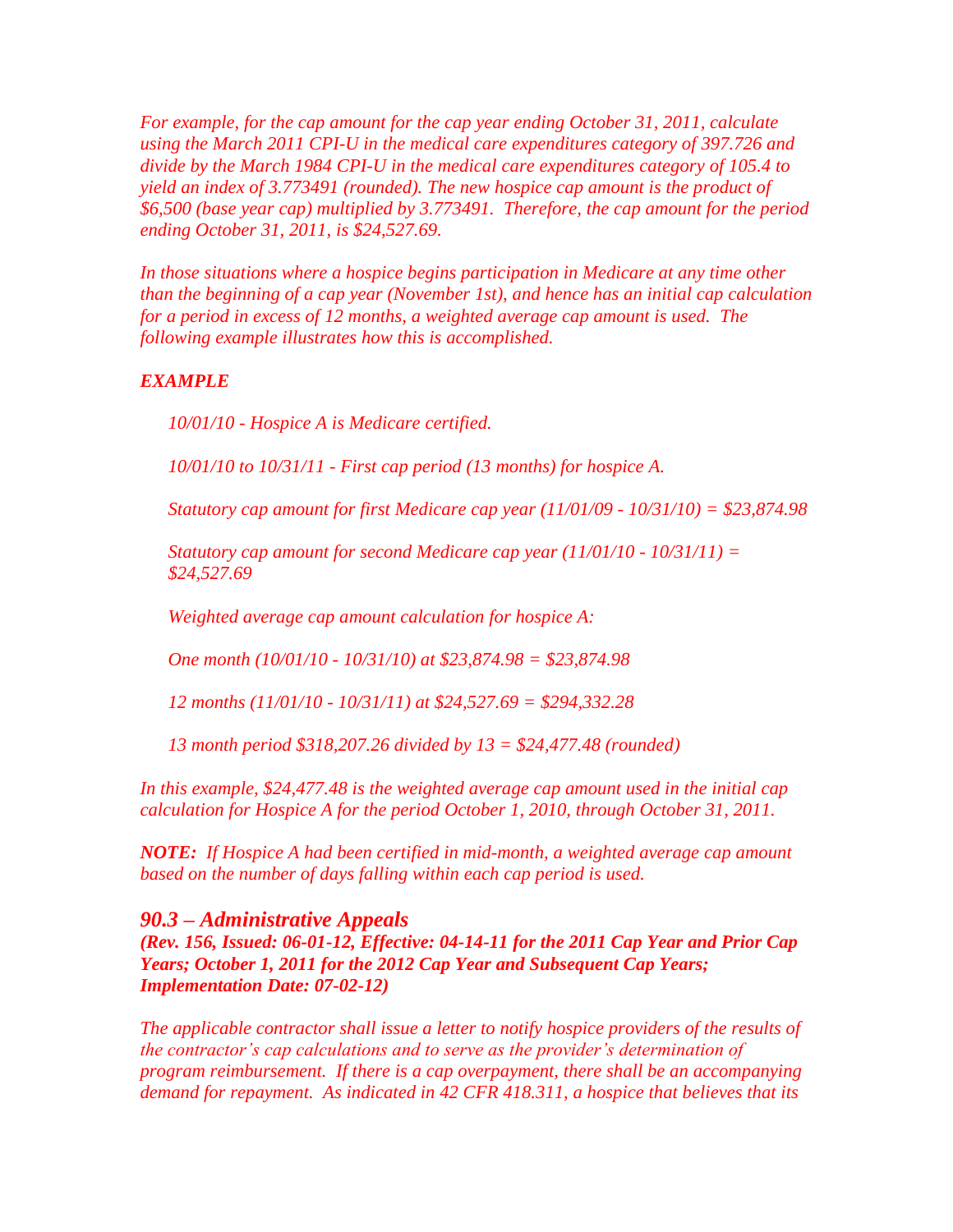*payments have not been properly determined may request a review from the applicable contractor or the Provider Reimbursement Review Board (PRRB). Each determination of program reimbursement shall include language describing the provider's appeal rights.*

*The above described letter, serving as the provider's determination of program reimbursement, shall include the following language:*

*―This notice is the contractor's final determination for purposes of appeal rights. If you disagree with this determination, you may file an appeal, in accordance with 42 CFR 418.311 and 42 CFR, part 405, subpart R. The appeal should be filed with either the applicable contractor (FI, RHHI, or A/B MAC) or the Provider Reimbursement Review Board (PRRB), depending on the amount in controversy. Appeal requests must be in writing and be filed within 180 days from the date of this determination.‖*